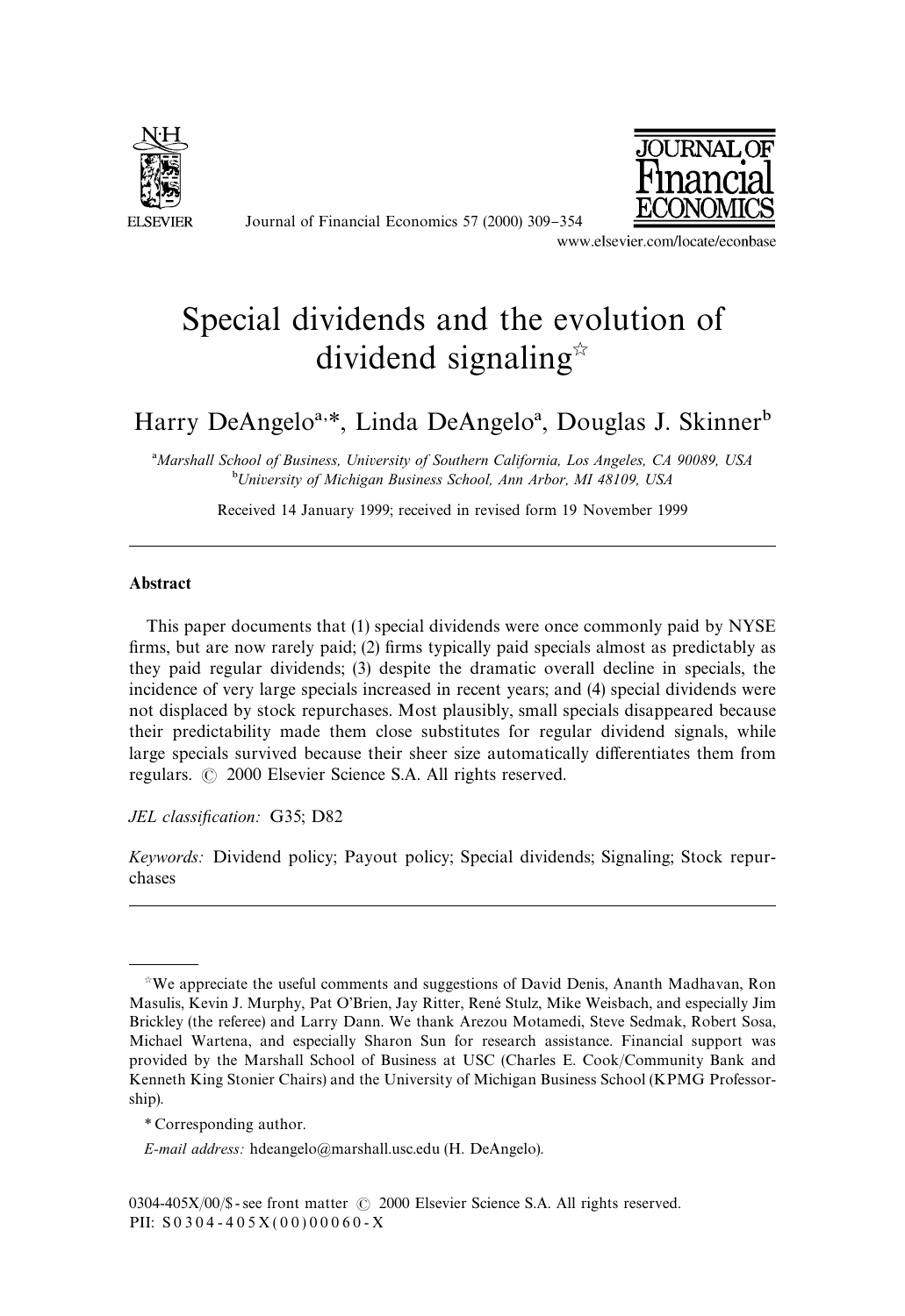# 1. Introduction

Dividend signaling plays a prominent role in corporate finance theory, with numerous studies outlining scenarios in which managers use cash dividends to convey information about firm profitability [see, e.g., Bhattacharya, 1979; Miller and Rock, 1985; John and Williams, 1985; and more recent papers cited in Allen and Michaely's (1995) survey of the dividend literature]. However, few empirical studies indicate that signaling is pervasively important, although some research suggests it might be important in limited circumstances [see e.g., DeAngelo et al., 1996; Benartzi et al., 1997; and many earlier studies cataloged by Allen and Michaely]. In their comprehensive survey, Allen and Michaely (1995, p. 825) state that "... the empirical evidence (on dividend signaling) is far from conclusive... more research on this topic is needed". The juxtaposition of continued strong theoretical interest in signaling models on the one hand, with limited empirical support on the other, has made the relevance of dividend signaling an important unresolved issue in corporate finance.

There are firms in which dividend signaling is inarguably at work, and they are the ones studied by Brickley (1982, 1983), whose managers pay both regular dividends and occasional special dividends (extras, specials, year-ends, etc., hereafter "specials"). As Brickley indicates, the differential labeling of special and regular dividends inherently conveys a warning to stockholders that the "special" payout is not as likely to be repeated as the "regular" payout. Brickley's evidence indicates that investors treat special dividends as hedged managerial signals about future profitability, in that unanticipated specials are associated with weaker stock market reactions than are regular dividend increases of comparable size. One contribution of the current paper is to provide evidence that the historically prevalent practice of paying special dividends has largely failed the survival test, casting further doubt on the overall importance of signaling motivations in explaining dividend policy in general.

We document that special dividends were once commonly paid by NYSE firms but have gradually disappeared over the last 40 to 45 years and are now a rare phenomenon. During the 1940s, 61.7% of dividend-paying NYSE firms paid at least one special, while only 4.9% did so during the first half of the 1990s. In the single year 1950, 45.8% of dividend-paying NYSE firms paid specials, while just  $1.4\%$  of such firms paid specials in 1995. In years past, special dividends constituted a substantial fraction of total cash dividends. Among NYSE firms that paid specials, these bonus disbursements average 24.3% (median, 16.8%) of the dollar value of total dividends paid over all years between the firm's first and last special. Firms that at one point frequently paid specials include such high visibility "blue chip" corporations as General Motors, Eastman Kodak, Exxon, Mobil, Texaco, Gillette, Johnson & Johnson, Merck, Pfizer, Sears Roebuck, J.C. Penney, Union Pacific, Corning, International Harvester, McGraw Hill, and Boeing. Today, only a handful of NYSE firms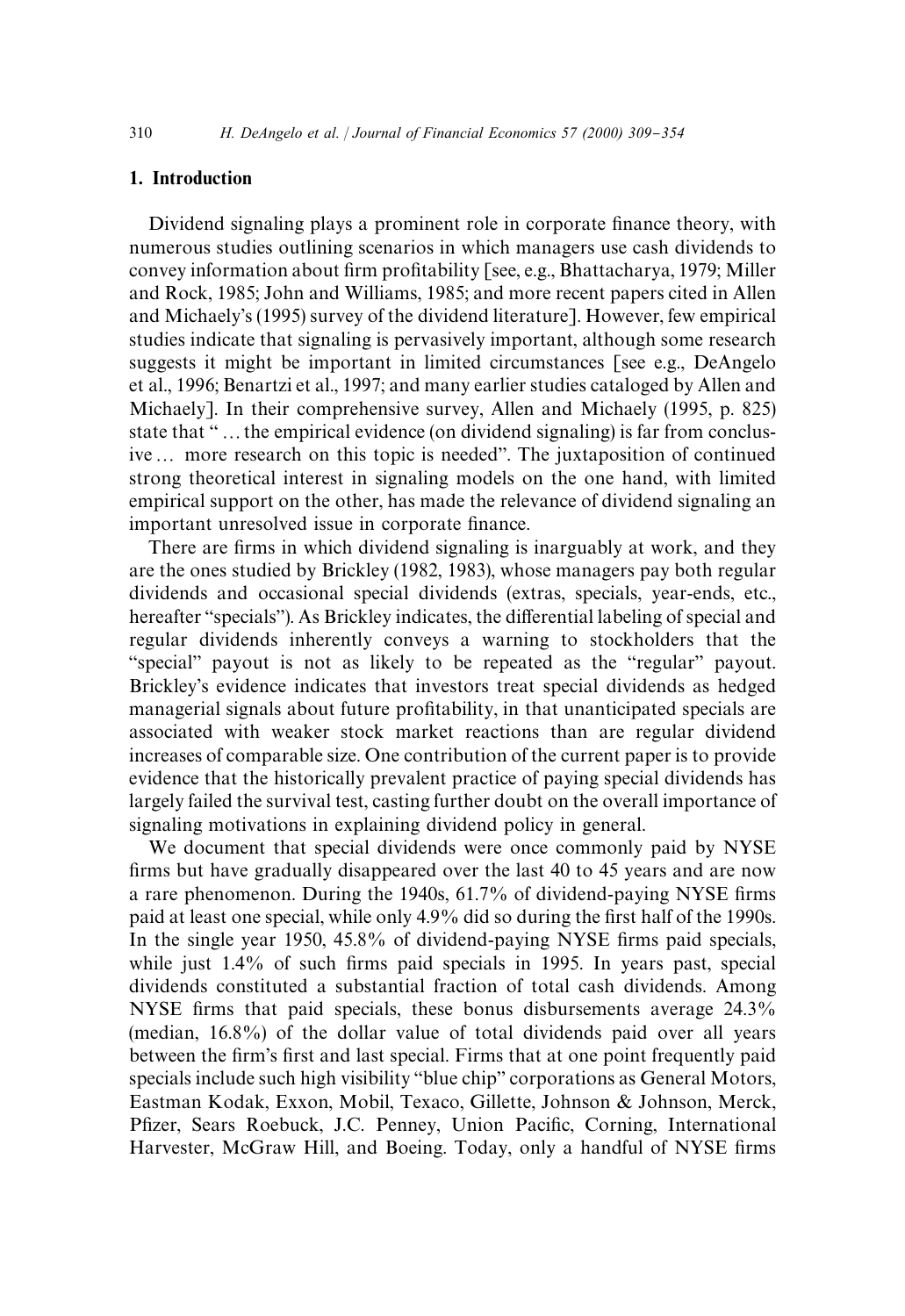continues to pay frequent special dividends, and these firms are generally not well known companies.

Why have firms largely abandoned the once pervasive practice of paying special dividends? Our evidence suggests that the evolution of special dividends reflects the principle that dividends are a useful signaling mechanism only when they send clear messages to stockholders. Surprisingly, most firms paid specials almost as predictably as they paid regulars, thereby treating the two dividend components as close substitutes and impeding their ability to convey different messages. Over 1926–1995, more than 10,000 specials were paid by NYSE firms, and virtually all of these were declared by firms that announced specials in multiple years. Remarkably, a full 27.9% of the latter firms omitted paying specials in less than one year out of ten on average (i.e., they paid specials in over 90% of the years between their first and last special dividend). Well over half  $(56.8\%)$  the firms that paid specials in multiple years did so more frequently than every other year on average. We find that the only specials that have survived to an appreciable degree  $-$  and that, in fact, have grown in importance  $-$  are large specials whose sheer size automatically differentiates them from regular divi $dends.<sup>1</sup>$ 

When investors view specials and regulars as close substitutes, there is little advantage to differential labeling, and so firms should eventually drop the practice of paying two types of dividends and simply embed specials into the regular dividend. Evidence supporting this prediction comes from our Lintner (1956) model analysis of the dividend decisions of firms that eliminated specials after paying them frequently for many years. This analysis shows that, controlling for earnings, the pattern of regular dividends after the cessation of specials does not differ systematically from the earlier pattern of total (special plus regular) dividends. Other data indicate that these sample firms preserved the relation between earnings and total dividends by substituting into greater reliance on regular dividend increases. We also find that firms generally tended to increase regulars when they reduced specials to a still-positive level, further supporting the view that firms treated specials and regulars as reasonably close substitutes. Finally, our data show that the disappearance of specials is part of a general trend toward simple, homogeneous dividend policies in which firms converged on the now prevalent practice of paying exactly four regular dividends per year.

We study the stock market's reaction to special dividends from mid-1962 (when CRSP first provides daily returns) through 1995. We find that the stock market typically reacts favorably to the *fact* that a special dividend is declared

<sup>&</sup>lt;sup>1</sup> Large specials, like large repurchases, are likely to get stockholders' attention. These large payouts may or may not serve as signals in the conventional sense, however, depending on whether stockholders interpret them as information about the firm's future profitability as opposed, e.g., to information about the success of its current restructuring efforts.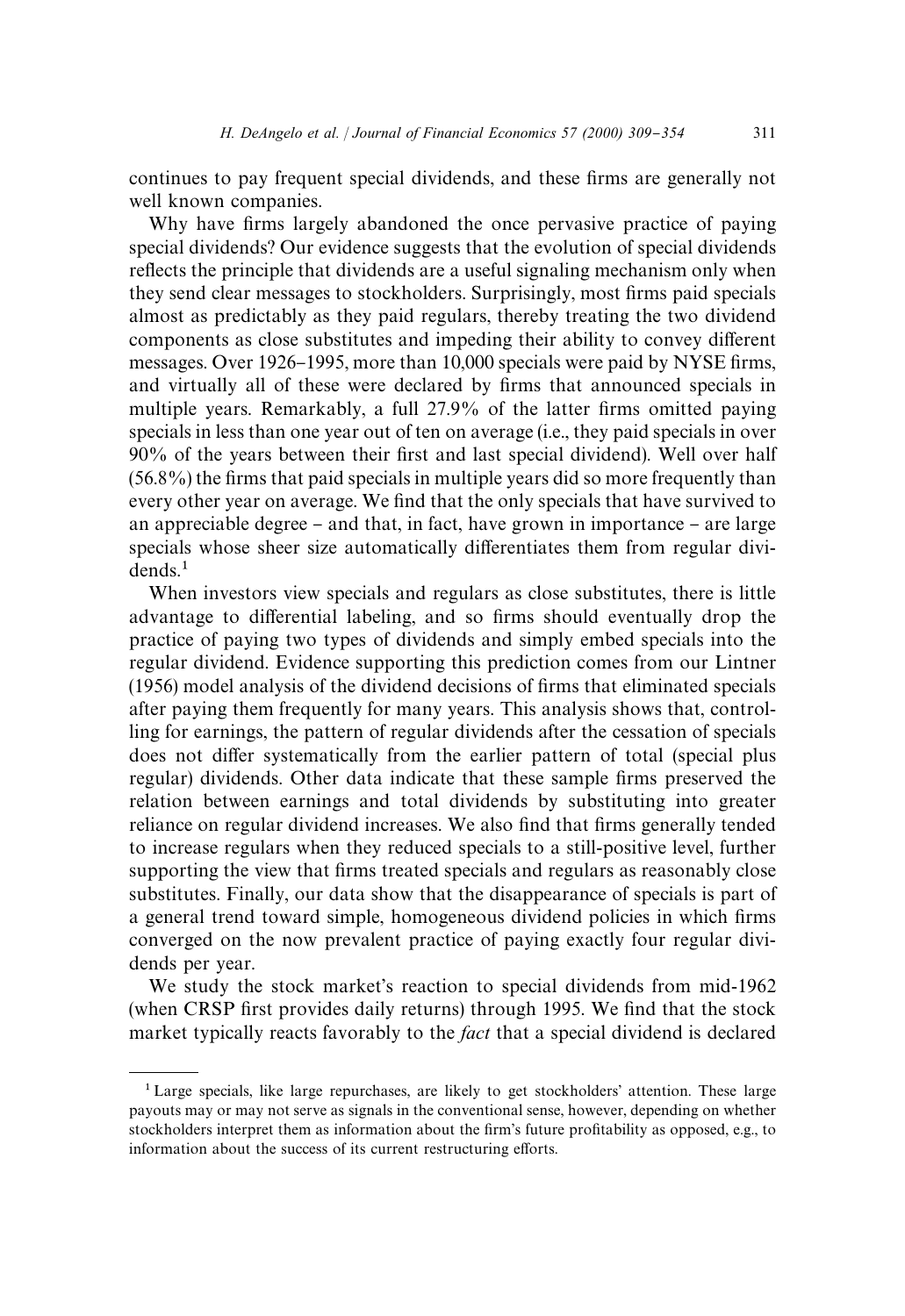(holding regular dividends constant), but that the market reaction is not systematically related to the sign or magnitude of the change from one positive special dividend payment to another. For example, we observe an average stock market reaction of about 1%, both when firms increase specials and when they reduce them to a still-positive level. Overall, our event study analysis indicates that, although special dividend declarations tend to convey good news to market participants, any signaling content they exhibit is typically small.

We find some empirical support for the notion that the long-term decline in special dividends is related to the clientele effect shift from the mid-century era, in which stock ownership was dominated by individual investors, to the current era, in which institutions dominate. One might reasonably expect this clientele shift to reduce the importance of special dividends, since institutions are presumably more sophisticated than retail investors and are therefore better able to see that most firms treated specials as close substitutes for regulars. At the aggregate level, the secular decline in specials and the increase in institutional ownership occurred roughly in parallel, with both trends proceeding gradually over many years. At the firm level, our logit regressions show a significant negative relation between the level of institutional ownership and the probability that a firm continues to pay special dividends.

Finally, we find little support for the notion that special dividends were displaced by common stock repurchases. Theoretically, one might expect a close connection between the disappearance of specials and the adoption of stock repurchases. Both payout methods allow managers to signal their beliefs about company prospects through temporary bonus distributions, with no necessary commitment to repeat today's higher cash payout in future years. Moreover, repurchases are now widely prevalent (much as specials used to be), although historically they were rare events (as specials are now). However, at the aggregate level, the secular decline in specials began many years before the upsurge in repurchase activity, so that any theory which attributes the disappearance of specials to the advent of repurchases faces the difficult task of explaining the long time gap between the two phenomena. Moreover, at the firm level, the number of companies that repurchased stock after they stopped paying special dividends is significantly less than expected if firms simply substituted one for the other form of payout. Finally, repurchase tender offers and large specials both increase in recent years with the upsurge in corporate restructurings and takeovers.

Perhaps the most important implication of the findings reported here is the challenge they pose for dividend signaling theories. Specifically, the fact that special dividends once flourished, but have largely failed to survive, is inconsistent with the view that these signals serve an economically important function. We discuss this and other implications of our findings for corporate finance research in Section 7. We begin in Section 2 by documenting the long-term evolution of special dividend payments. Section 3 analyzes the predictability of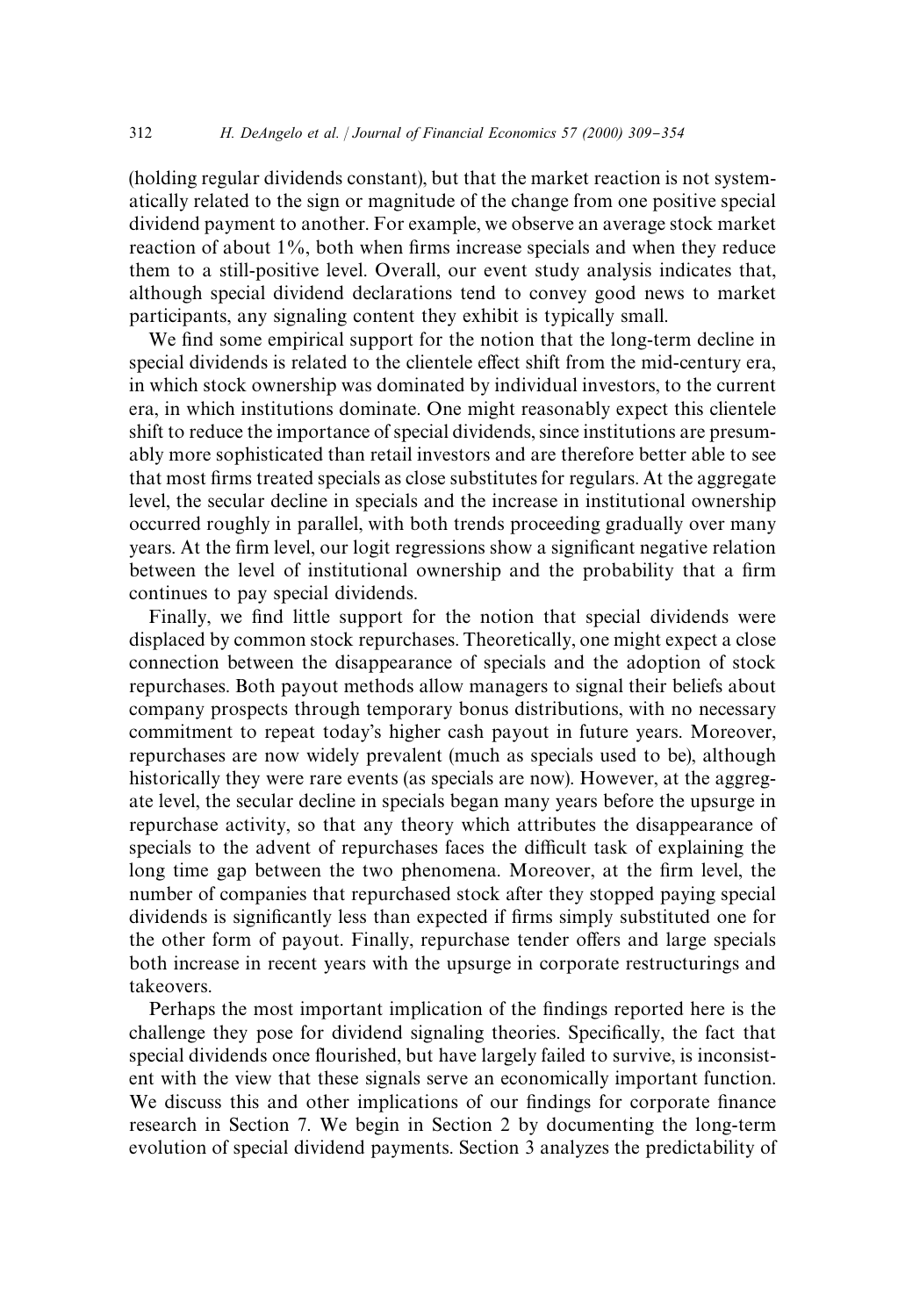special dividends, the evolution of large specials, the behavior of total dividends around the time firms stopped paying specials, and firms' general tendency to increase regulars when they reduce specials. Section 4 presents our event study analysis of the information content of special dividends. Section 5 examines the relation between institutional ownership and the payment of specials. Section 6 investigates the connection between repurchases and the decline in specials.

# 2. The historical importance of special dividends in corporate dividend policies

Table 1 documents the number and size of special dividends paid by NYSElisted firms (panel A) and the length of time that specials were an element of these firms' dividend policies (panel B).<sup>2</sup> From mid-year 1926 through year-end 1995, 1,287 NYSE-listed firms paid a total of 10,008 special dividends, with 9,636 specials paid by the 942 firms that made special distributions in multiple years. Panel A shows that the average special dividend is 157% (median, 100%) of the latest regular dividend payment for the full sample and 138% (median, also  $100\%$ ) for firms that paid specials in multiple years. These figures indicate that the specials paid by our sample firms tend to be larger than those examined by Brickley (1982, 1983), whose median special is 67% of the most recent regular dividend.

Panel A of Table 1 also reports the ratio of special dividends to total dividends, a measure that shows the importance of special dividends in firms' payout policies during the time they paid specials. This ratio is defined as (1) the sum of the dollar amount of all split-adjusted special dividend payments from a firm's first year of special payment through its last such year, divided by (2) the sum of all split-adjusted regular and special dividends paid over all years in the same interval, regardless of whether a special distribution was made in a given year. Special dividends account for an average of 24.3% (median, 16.8%) of total cash dividends in the full sample and 20.0% (median, 15.5%) of total dividends by firms that paid specials in multiple years. These figures indicate that, over the years that firms had policies of paying occasional special dividends, these

<sup>&</sup>lt;sup>2</sup> Throughout the paper, we employ the Center for Research in Security Prices (CRSP) monthly tape to identify NYSE-listed firms that paid special dividends. We consider only securities with CRSP distribution codes 10 or 11 and thus exclude ADRs, various ownership units (e.g., limited partnership interests), closed-end funds, REITs, and shares of firms incorporated outside the United States. We classify a cash distribution as a special if it carries distribution code 1262 or 1272, the code numbers CRSP employs to identify dividends labeled year-end, final, extra, or special. We do not include CRSP code 1282 (defined as "interim" dividends) because they are relatively uncommon and almost all are bunched in one year (1929). We exclude code 1292 (defined as "non-recurring, or proceeds from sale of rights") because these distributions are generally not pure cash payouts to stockholders. For example, during the 1980s, code 1292 often identifies poison pill securities.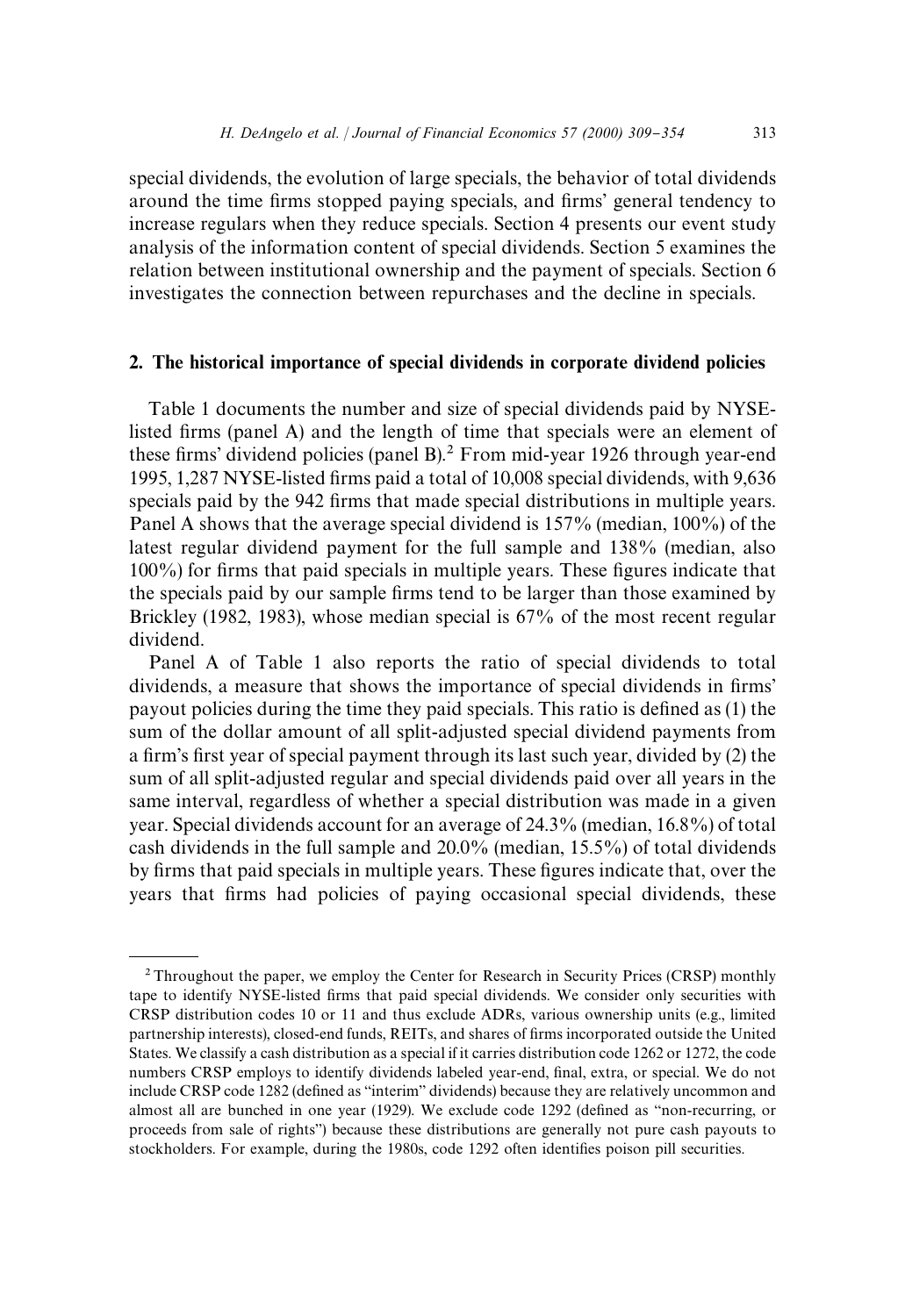#### Table 1

Size of special dividends and length of time they were paid by NYSE-listed firms from mid-1926 through year-end 1995

In panel A, the first size measure is the ratio of each individual special dividend payments to the most recent *single* regular dividend payment, provided that a regular has been paid within the last year. The second size measure is the ratio of the dollar value of *all* special dividends to the dollar value of total dividends paid beginning with the first year the firm paid a special and ending with the last year it did so. The denominator in the latter measure incorporates all dividends paid over all years in this interval, including those years in which no special was paid. For both size measures, all cash dividend amounts have been adjusted for stock splits and stock dividends. For the first size measure, the number of specials accompanied by regulars within one year is 9,821 for the full sample and 9,494 for the firms that paid specials in multiple years. Panel B reports the cross-sectional distribution of the length of time that specials were paid by firms that paid them in multiple years. The length of time that a given firm paid special dividends is defined as the total number of years between the first and last special. All data are from the CRSP monthly tape, and include only NYSE securities with CRSP share codes 10 or 11. A dividend is classified as a special if it has a distribution code of 1262 or 1272, the codes CRSP employs to identify dividends labeled year-end, final, extra, or special.

| All firms                                       | Firms that paid specials<br>in multiple years |
|-------------------------------------------------|-----------------------------------------------|
| A. Number and size of special dividend payments |                                               |
| 1,287                                           | 942                                           |
| 10,008                                          | 9,636                                         |
|                                                 |                                               |
| 157%                                            | 138%                                          |
| $100\%$                                         | $100\%$                                       |
|                                                 |                                               |
| $24.3\%$                                        | $20.0\%$                                      |
| $16.8\%$                                        | $15.5\%$                                      |
|                                                 |                                               |

B. Length of time that firms paid special dividends

| Length of time from the firm's<br>first to last special | Number of firms<br>$\frac{6}{6}$ of cases) | Cumulative number<br>$(\%)$ of firms |
|---------------------------------------------------------|--------------------------------------------|--------------------------------------|
| 30 or more years                                        | $174$ firms<br>$(18.5\%)$                  | $174$ firms<br>$(18.5\%)$            |
| $20-29$ years                                           | 193 firms<br>$(20.5\%)$                    | $367$ firms<br>$(39.0\%)$            |
| $10-19$ years                                           | $218$ firms<br>$(23.2\%)$                  | 585 firms<br>$(62.2\%)$              |
| less than 10 years                                      | $357$ firms<br>$(37.9\%)$                  | 942 firms<br>$(100.0\%)$             |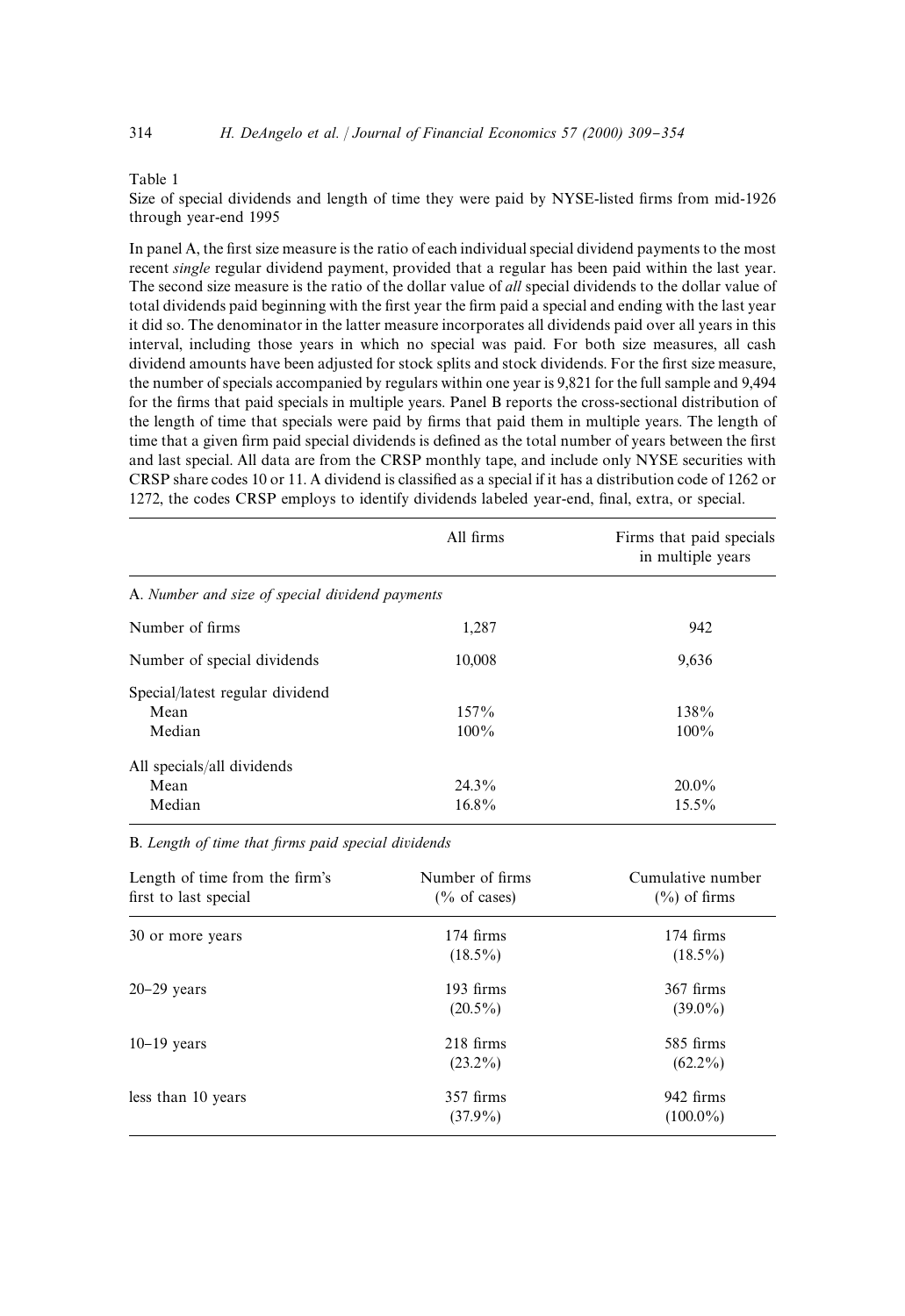payments typically accounted for approximately one-fifth of total dividend distributions.

Panel B of Table 1 shows that special dividends were a component of many NYSE firms' dividend policies for long periods of time. For each firm that paid specials in multiple years, we tabulate the number of years between the first and last special dividend payment, an interval which can be viewed as a lower bound on the time that a firm had a policy of paying specials. (A firm's ex ante policy of paying specials may have started earlier or ended later than the interval between the first and last payment dates, even though the events necessary to trigger special payments actually occurred only between the latter dates.) We find that 174 NYSE firms had policies of paying specials for 30 or more years, 367 firms had such policies for at least 20 years, and 585 firms had such policies for at least 10 years.

Fig. 1 reports the annual incidence and dollar magnitude of special dividends by NYSE firms for 1927–1995. Panel A gives the proportion of dividend-paying firms that paid specials, while panel B reports the annual dollar amount of specials divided by the dollar amount of total dividends paid by all NYSE firms. Fig. 1 indicates that the incidence and dollar volume of special dividends is generally quite high in the early sample years, but that both erode gradually over the last four decades to very low levels. In virtually every year from 1927 through the 1950s, a large fraction of dividend-paying firms distributed specials (panel A). In the average year during the decade of the 1950s, specials were paid by 26.2% of the dividend-paying firms on the NYSE. This average is not significantly different from the average annual incidence of  $23.9\%$  over  $1927-1949$ . However, the average falls to 11.2% for the 1960s, 5.4% for the 1970s, 2.2% for the 1980s, and 1.8% for the 1990s (through 1995). All these figures are below the average for 1927–1949 at very high levels of statistical significance.<sup>3</sup>

The dollar value statistics in panel B of Fig. 1 show that special dividend payments generally fluctuated around 10% of all cash dividend distributions, hitting peaks of 21.1% in 1936 and 19.3% in 1950. The dollar volume of specials falls below 5% of all dividends in the early 1930s at the depths of the Great Depression and does not fall below 5% again until the late 1950s. In the average year over 1927–1949, specials constitute 9.8% of the dollar value of all cash

<sup>&</sup>lt;sup>3</sup> Brickley (1982) documents that special dividends were paid by many banks, particularly those with shares traded over-the-counter. We therefore identified the number of firms with a primary SIC code of 60 (depository institutions) that paid special dividends while listed on the NYSE. From 1926 through 1995, there are at most 10 such depository institutions paying specials in a given year (the peak of 10 was attained only in 1937). From 1926 through the early 1970s, depository institutions never account for more than 5.4% of the special dividend-paying firms on the NYSE (with the peak of 5.4% also attained in 1937). These data indicate that the early popularity of (and subsequent decline in) special dividends among NYSE-listed firms was not a phenomenon driven by banks or other depository institutions.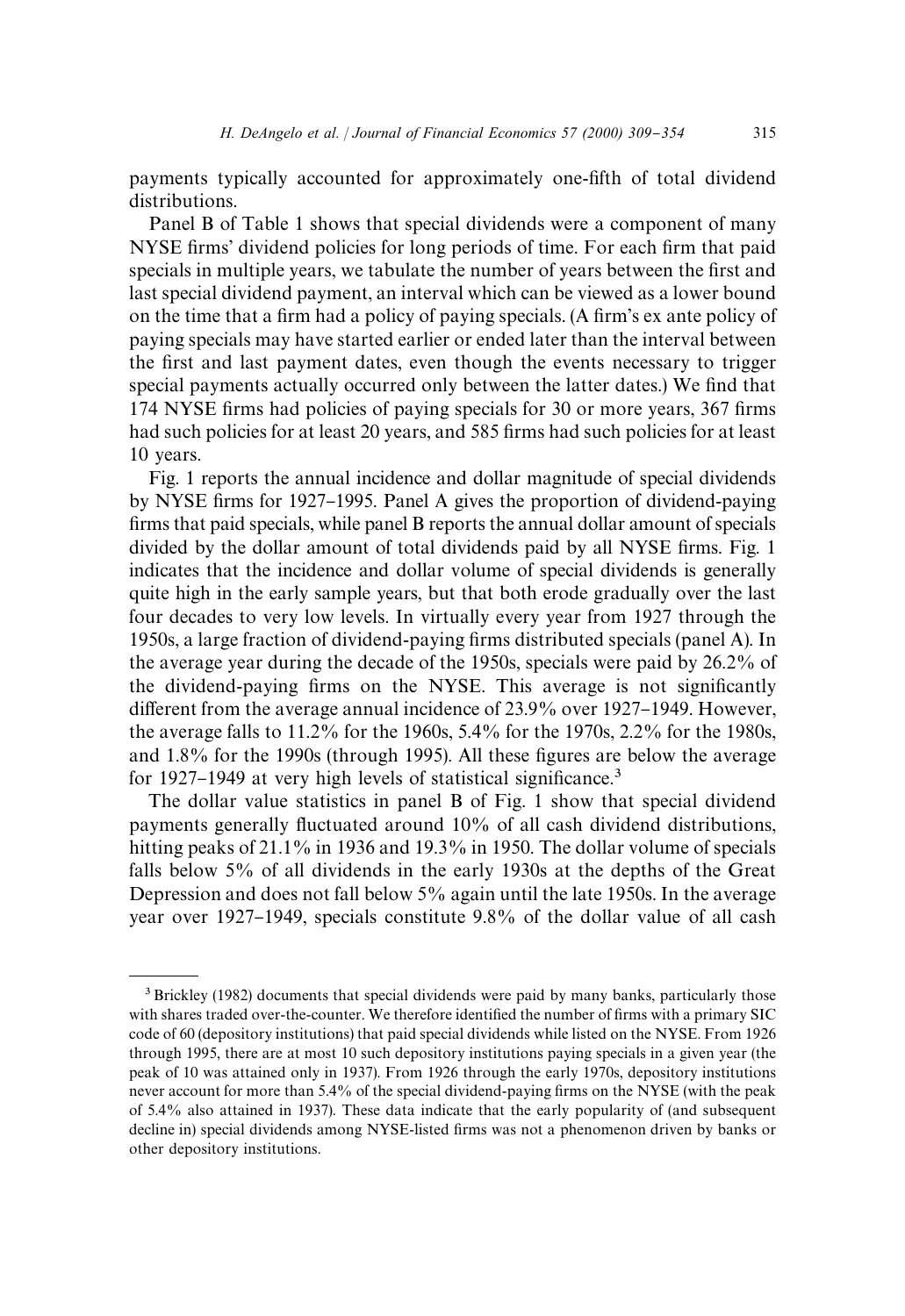

#### A. Number of NYSE firms that paid special dividends as a proportion of dividend-paying firms

**B.** Dollar value of special dividends as a proportion of total dividends paid by NYSE firms



Fig. 1. Annual incidence of NYSE firms that paid special dividends (Panel A) and magnitude of special dividend payments as a fraction of all dividends paid (Panel B): 1927–1995.

Panel A gives the number of NYSE-listed firms that paid special dividends in a given year as a proportion of the total number of NYSE firms that paid any type of cash dividend in that year. Panel B gives the dollar amount of special dividend payments by all NYSE firms in a given year as a proportion of the total cash dividends they paid in that year. To generate the dollar volume of total dividends for a given firm, we take the number of shares outstanding at the beginning of the year and multiply by the sum of all (split-adjusted) dividend payments during the year. The dollar volume of special dividend payments is calculated analogously for the subset of dividend payments labeled specials. The sample firms and associated dividend data are drawn from the CRSP monthly tape. We consider only those securities with CRSP share codes 10 or 11, which exclude ADRs, various types of units, closed-end funds. REITs, and shares of firms incorporated outside the United States. A cash dividend is classified as a special if it has a distribution code of 1262 or 1272, which are the CRSP codes for dividends labeled year-end, final, extra, or special.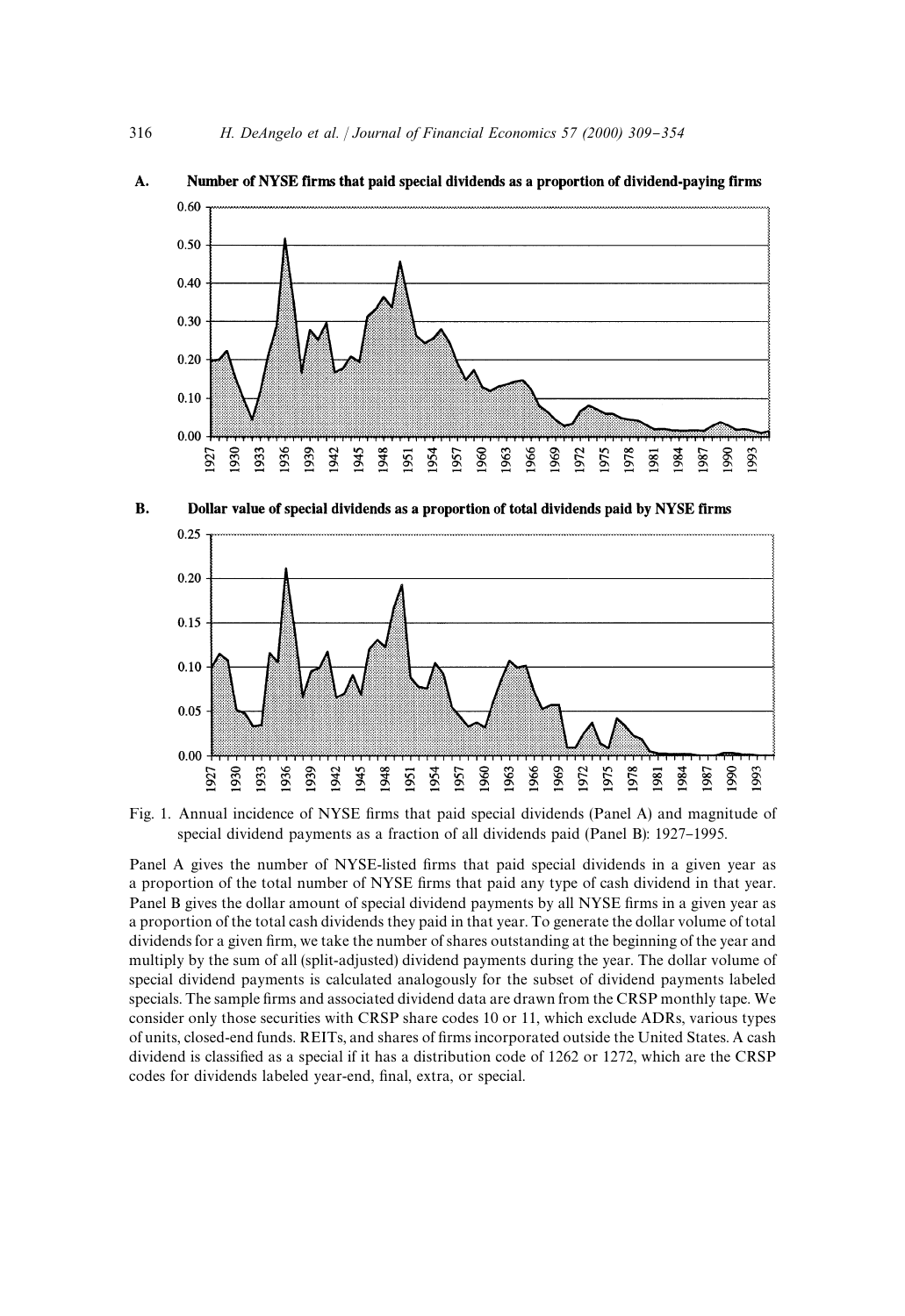dividends paid by NYSE firms. The corresponding average for the 1950s is 8.0%, which is not significantly different from the 9.8% average over 1927–1949. During the 1960s, the average year's dollar volume of specials falls to 7.2% of total dividend payments, which differs significantly from  $9.8\%$  ( $p$ -value, 0.04). For the 1970s, 1980s, and 1990s, the average dollar volume of specials falls respectively to  $2.2\%$ ,  $0.2\%$ , and  $0.1\%$  of all dividends paid by NYSE firms, with all three averages below  $9.8\%$  at very high significance levels.

The data in Fig. 1 establish that, at least through the middle part of the 20th century, many NYSE firms paid special dividends. Because of the occasional nature of special payouts, these data understate the importance of specials as a component of corporate dividend policies.<sup>4</sup> A broad horizon view of the extent to which firms occasionally paid specials is provided by the incidence of NYSE firms that paid at least one special dividend during a given decade. These data (not presented in our tables) show that specials were an element of the payout policies of over half the dividend-paying firms on the NYSE during the 1930s, 1940s, and 1950s. Consistent with the trends in Fig. 1, the number of firms paying at least one special during the 1960s falls to less than half the level of the 1950s (from  $56.3\%$  to  $24.8\%$  of dividend-paying firms). During the 1970s, fewer than one in five dividend-paying firms paid a special dividend. The downward trend continues during the 1980s and 1990s, with less than one firm in ten paying a special dividend. In sum, these data indicate that special dividends were once a common feature of the dividend policies of NYSE firms, but they are now a rare phenomenon.

# 3. Sharply delineated signals and the survival of special dividends

While Section 2 documents that specials as a group have virtually disappeared, the data in Section 3.1 show that large special dividends (constituting at least 5% or 10% of equity value) have actually increased in importance. Large special dividends are notable because their sheer size inherently commands stockholders' attention and accordingly differentiates the special from the regular payout. The trend in large specials is therefore consistent with the view that the disappearance or survival of special dividends depends on whether they send sharply delineated messages to stockholders. Further support for this view comes from an examination of the predictability of most special dividends (Section 3.2), firms' conversion of special into regular dividend payments

<sup>&</sup>lt;sup>4</sup> To see why, consider a firm whose policy is to pay specials only in even numbered years. In odd years, this firm will not be counted as a firm that pays special dividends, even though its policy is unchanged in those years. Since firms do not generally pay special dividends in every single year, a one year window is too narrow to accurately estimate the incidence of firms that have a policy of paying specials. For our example firm, a two year window would suffice, but that window would be too narrow for firms in general (see the payment frequency data in Section 3.2).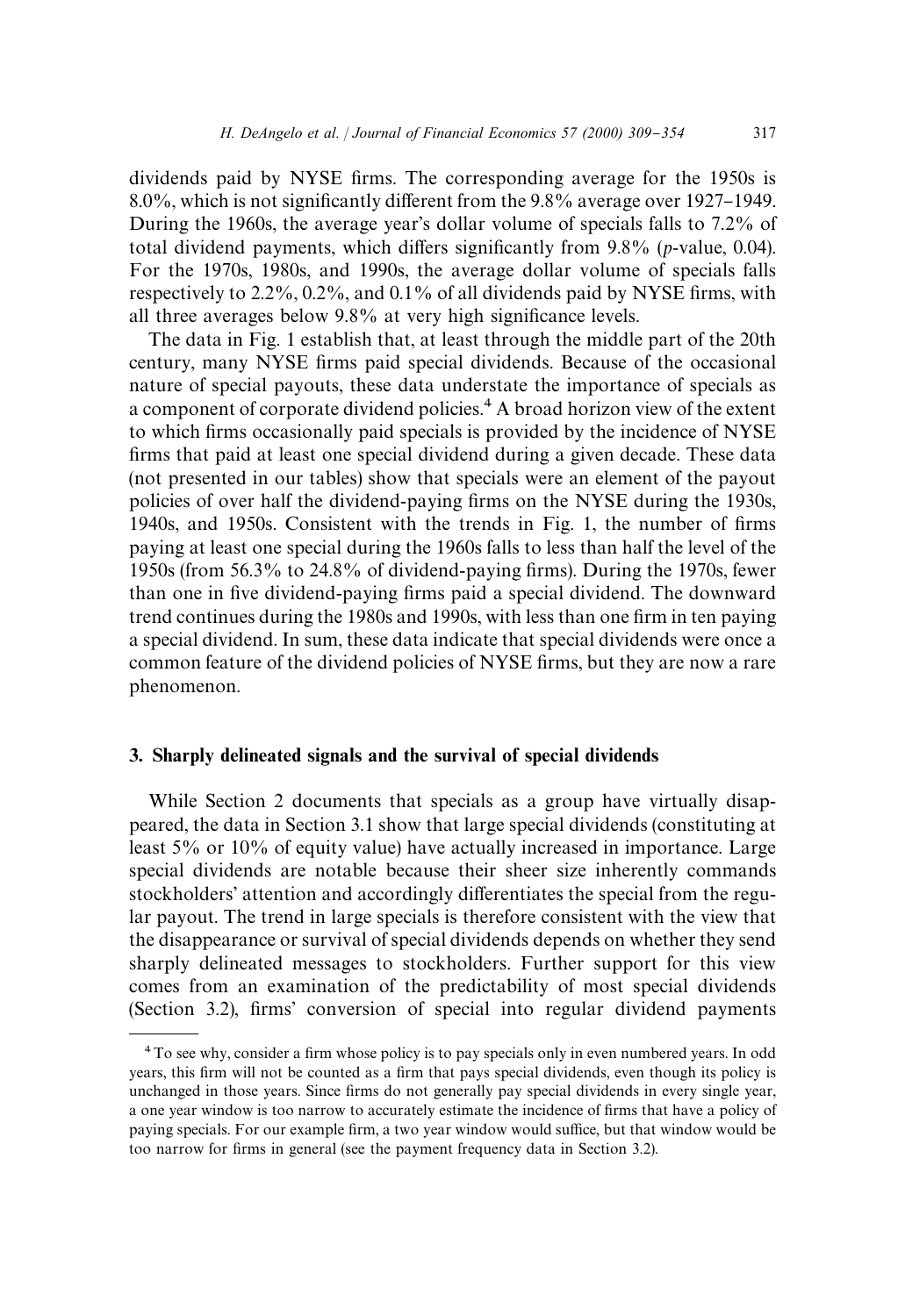(Sections 3.3 and 3.4), and firms' general convergence on the now pervasive practice of paying exactly four regular dividends per year (Section 3.5).

## *3.1. Large special dividends have increased in importance*

Table 2 reports the number of special dividends by NYSE firms that exceeds three size thresholds for each decade from the 1920s to the 1990s, and the percentage they represent of all special dividends paid in each decade. Columns (1) and (2) respectively present the incidence of special dividends that equal or exceed  $5\%$  and  $10\%$  of the pre-announcement equity value of the firm, while column (3) reports the incidence of specials whose size equals or exceeds that of the average repurchase tender offer studied by Dann (1981), i.e., a cash distribution of 18.6% of pre-announcement equity value.

Table 2 shows that, in the early sample years, large special dividends represent a modest fraction of all specials. For example, column (1) indicates that 5%-plus

Table 2

Special dividends whose size equals or exceeds (1) 5% of equity value (2) 10% of equity value, and (3) the size of the average repurchase tender offer

The table reports the number of specials whose size meets three thresholds. Thresholds (1) and (2) are 5% and 10% of equity value at the end of month before announcement of the special dividend. Threshold (3) is 18.6% of pre-announcement equity value, the average size of the cash distributed to stockholders in Dann's (1981) sample of 143 repurchase tender offers by NYSE and AMEX firms over 1962-1976. This analysis examines 9,948 specials (rather than the 10,008 reported elsewhere in the paper) because we exclude those cases in which CRSP does not report a stock price for the firm for the month prior to a given special. All data are drawn from the CRSP monthly tape, and include only NYSE securities with CRSP share codes 10 or 11. A cash dividend is classified as a special if it has a distribution code of 1262 or 1272, the CRSP code numbers for dividends labeled year-end, final, extra, or special.

|           |          |                              | Specials whose size equals or exceeds: |                              |                         |                                                    |                         |  |
|-----------|----------|------------------------------|----------------------------------------|------------------------------|-------------------------|----------------------------------------------------|-------------------------|--|
|           |          | $(1)$ 5% of equity<br>value  |                                        | $(2)$ 10% of equity<br>value |                         | (3) Size of the average<br>repurchase tender offer |                         |  |
| Decade    | specials | Number of Number of<br>cases | $\%$ of all<br>specials                | Number of<br>cases           | $\%$ of all<br>specials | Number of<br>cases                                 | $\%$ of all<br>specials |  |
| 1926-1929 | 539      | 6                            | $1.1\%$                                | 3                            | $0.6\%$                 |                                                    | $0.2\%$                 |  |
| 1930-1939 | 1,445    | 44                           | $3.0\%$                                | 5                            | $0.3\%$                 |                                                    | $0.1\%$                 |  |
| 1940-1949 | 2,653    | 81                           | $3.0\%$                                | 12                           | $0.5\%$                 |                                                    | $< 0.1\%$               |  |
| 1950-1959 | 2,982    | 51                           | $1.7\%$                                | 1                            | $< 0.1\%$               | $\Omega$                                           | $0.0\%$                 |  |
| 1960-1969 | 1,244    | 2                            | $0.2\%$                                | $\Omega$                     | $0.0\%$                 | $\Omega$                                           | $0.0\%$                 |  |
| 1970-1979 | 691      | 12                           | $1.7\%$                                |                              | $0.1\%$                 | $\theta$                                           | $0.0\%$                 |  |
| 1980-1989 | 281      | 37                           | $13.2\%$                               | 22                           | $7.8\%$                 | 17                                                 | $6.0\%$                 |  |
| 1990-1995 | 113      | 21                           | $18.6\%$                               | 17                           | 15.0%                   | 6                                                  | $5.3\%$                 |  |
| All years | 9,948    | 254                          | $2.6\%$                                | 61                           | $0.6\%$                 | 26                                                 | $0.3\%$                 |  |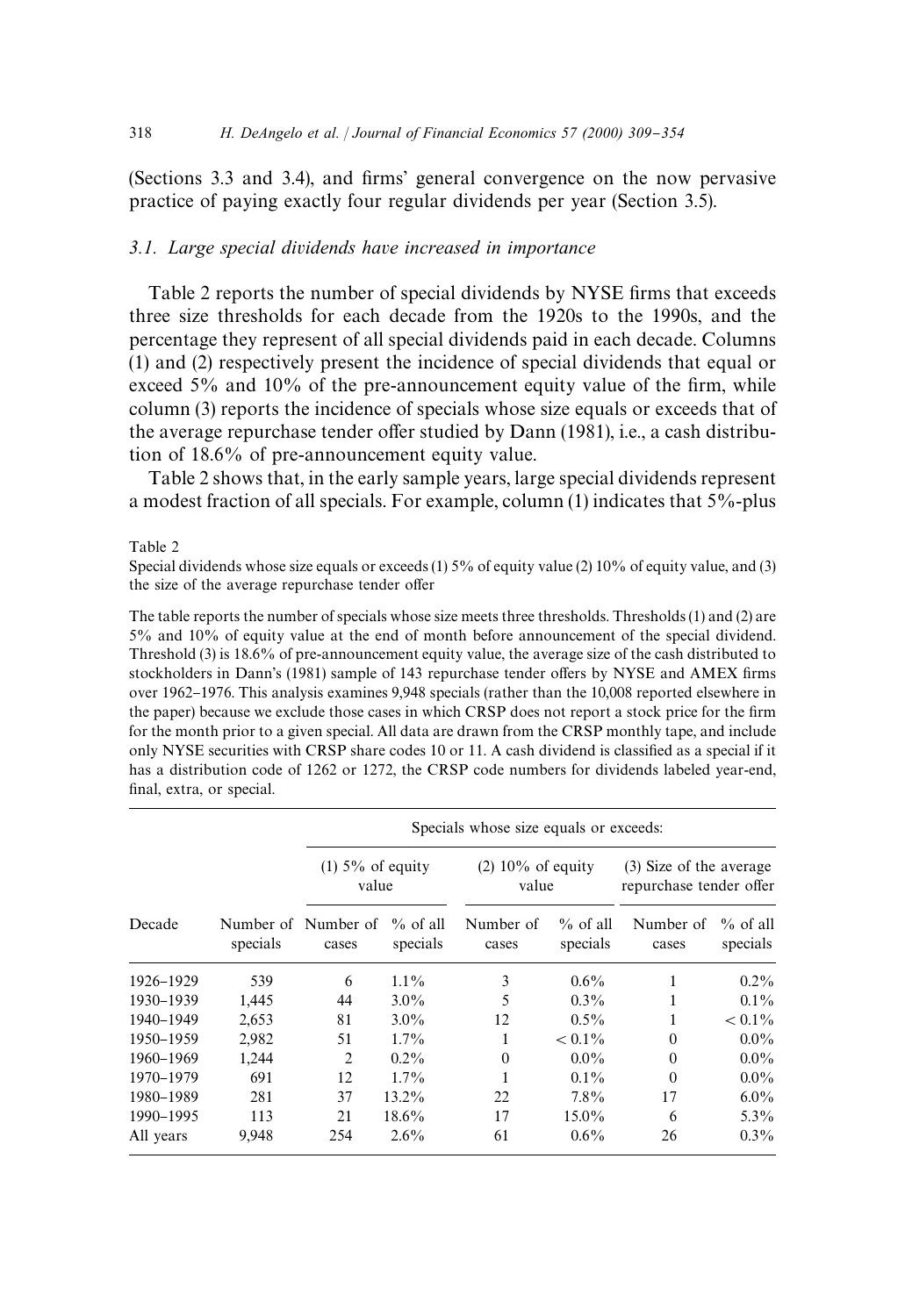specials never exceed 3% of all specials from the 1920s through the 1970s, while column (2) indicates that  $10\%$ -plus specials always account for less than  $1\%$  of all specials during the same period. Column (3) reveals that there are virtually no special dividends as large as the average repurchase tender offer over this period. Consistent with Section 6's inference that repurchases did not generally replace specials, the latter observation clearly establishes that repurchase tender offers cannot have displaced large specials since, at least through the 1970s, there were virtually no comparably large special dividends to displace.

Table 2 further shows that large special dividends have increased substantially in importance in recent years, both in absolute number and as a proportion of all specials. For example, over the 1980s and 1990s, there are 39 specials whose size equals or exceeds  $10\%$  of equity value – almost double the 22 specials of comparable size paid over the prior half-century. The increased importance of large specials in recent years plausibly reflects the takeover/restructuring pressures faced by many firms over the last two decades. *Wall Street Journal* reports indicate that 30 (81.1%) of the 37 10%-plus specials announced during the 1980s and 1990s are part of a corporate restructuring, and that 18 (60.0%) of these 30 payouts are related to explicit takeover pressures.<sup>5</sup> The presence of takeover/restructuring pressures suggests that managers of these firms felt it was important to distribute large amounts of cash to provide a credible indication of their faith in their planned restructurings (and perhaps to convince investors that otherwise successful restructurings would not be undermined by unprofitable reinvestment of free cash flow).

# *3.2. The predictability of special dividends*

Although the "special" or "extra" label seems to connote an infrequent cash dividend, managers actually distributed these bonus payouts remarkably often. Fig 2 presents the dividend histories of Eastman Kodak and General Motors, with the height of each bar representing total dividends for a given year and the black portion representing the special dividend component. Over the 33 years from 1954 to 1986, Kodak paid a special dividend in every year, and since that time has paid no specials at all. Many years before this lengthy string began, Kodak had another period of densely clustered special dividend payments, making such distributions in 1926-1932, 1935-1937, and 1942. GM went through three distinct phases in which it paid specials quite often, interspersed between long dormant periods with no such distributions. GM's clustering of

 $5$ This finding is consistent with the restructuring pattern documented by Denis (1990), Palepu and Wruck (1992), and Denis and Denis (1995). The 12 specials that are elements of restructuring are paid by eight firms and include one payout by Sealed Air Corp. (Wruck, 1994), three payouts by General Dynamics Corp. (Dial and Murphy, 1995), and two payouts by Manville Corp. as it emerged from asbestos litigation-induced bankruptcy.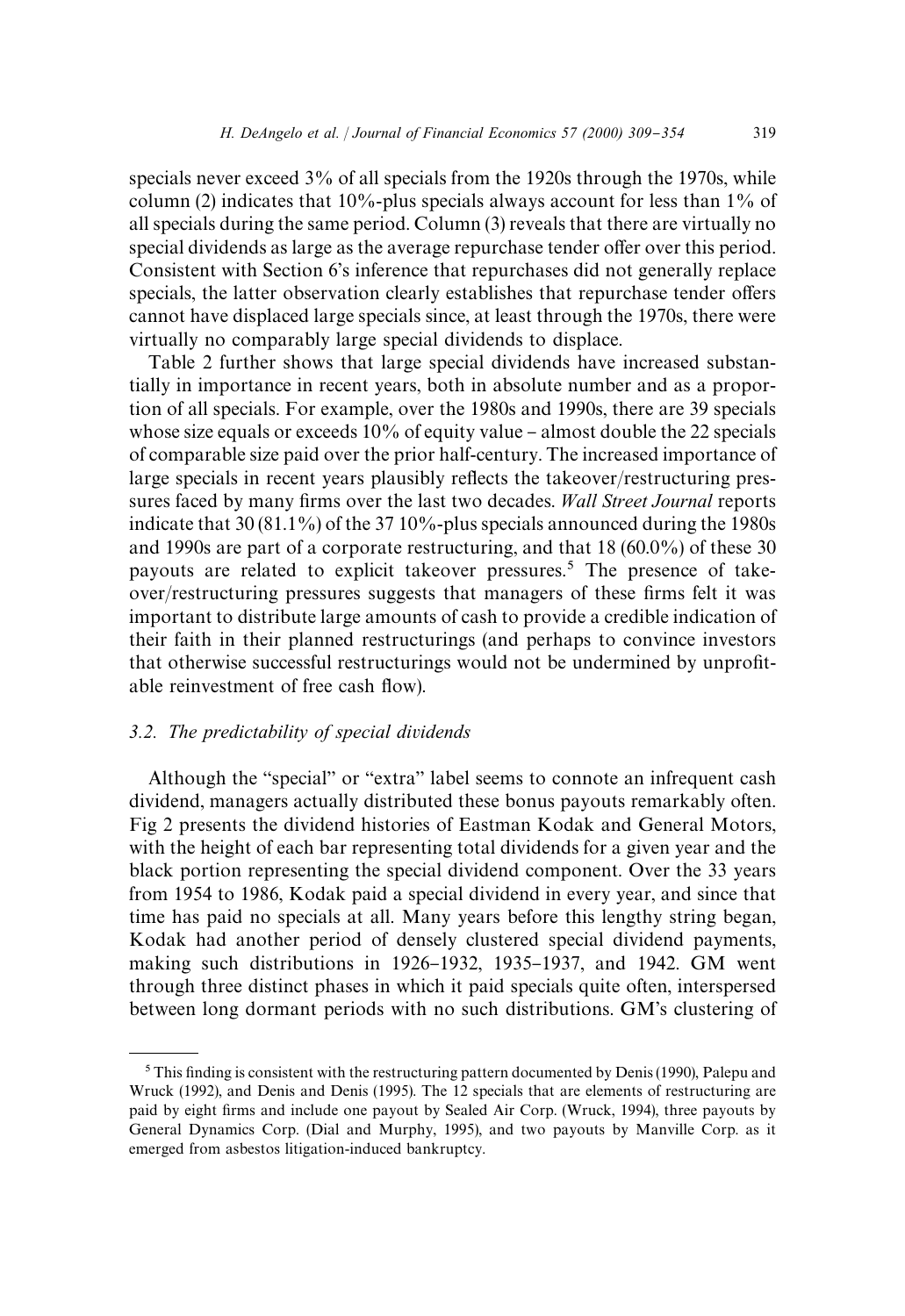

Fig. 2. Special and regular dividends paid by Eastman Kodak and General Motors: 1926–1995.

The height of each bar is the total dollar dividends paid per share in the year in question. The black portion of the bar represents special dividend payments, while the white portion represents regular dividend payments. All cash dividends have been adjusted for stock splits and stock dividends. The low total dividend values for early years reflect the fact that one current share of stock is equivalent to a small fractional share interest in earlier years due to stock splits that occur in the interim. All dividend data are drawn from the CRSP monthly tape. A cash dividend is classified as a special if it has a distribution code of 1262 or 1272, the CRSP code numbers for dividends labeled year-end, final, extra, or special.

specials came in (1) 16 of the 20 years between 1961 and 1980 (and nine consecutive years in the 1960s), (2) nine of the 11 years between 1926 and 1936, and (3) four of the seven years between 1949 and 1955.

The high frequency of special dividends is not peculiar to the Kodak and GM cases, but instead characterizes the vast bulk of NYSE firms that at one time had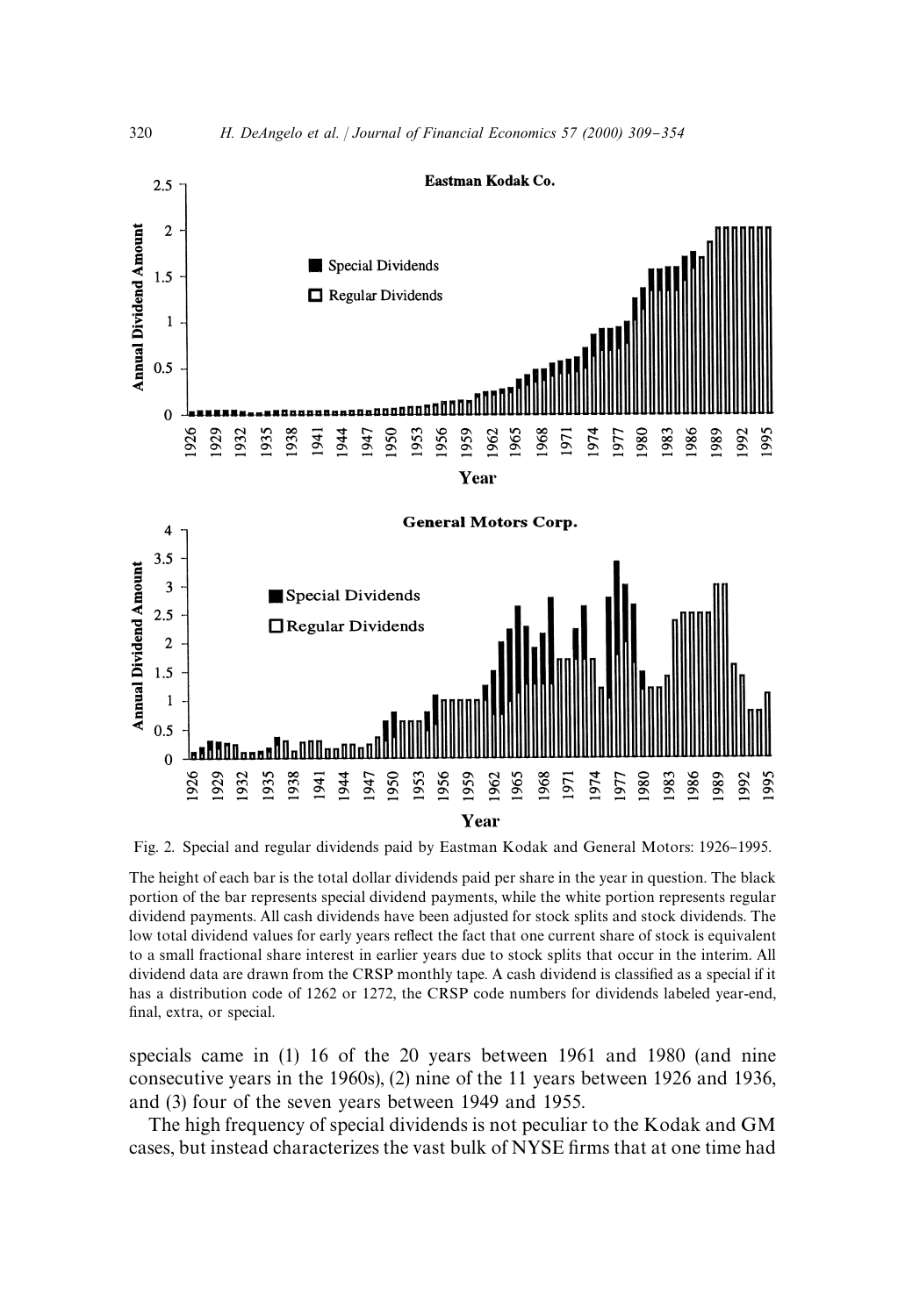Table 3

Frequency of special dividend payments by 942 NYSE-listed firms that paid specials in multiple years during 1926-1995

The frequency with which a firm paid special dividends is defined as the total number of years in which a special was paid divided by the total number of years between the first and last special. For example, a frequency of  $40\%$  implies that the firm paid specials in four out of 10 years on average (during the time that it was paying specials). All data are drawn from the CRSP monthly tape, and include only NYSE securities with CRSP share codes 10 or 11. A dividend is classified as a special if it has a distribution code of 1262 or 1272, the codes CRSP employs to identify dividends labeled year-end, final, extra, or special.

| Percent of time that<br>firm paid specials | Number $(\% )$<br>of firms | Cumulative<br>$%$ of firms | Number $(\% )$<br>of specials | Cumulative<br>% of specials |
|--------------------------------------------|----------------------------|----------------------------|-------------------------------|-----------------------------|
| $90\% <$ frequency                         | 263<br>$(27.9\%)$          | 27.9%                      | 2,037<br>$(21.1\%)$           | $21.1\%$                    |
| $80\% <$ frequency $< 90\%$                | 52<br>$(5.5\%)$            | 33.4%                      | 999<br>$(10.4\%)$             | 31.5%                       |
| $70\% <$ frequency $< 80\%$                | 56<br>$(5.9\%)$            | 39.3%                      | 990<br>$(10.3\%)$             | 41.8%                       |
| $60\% <$ frequency $< 70\%$                | 73<br>$(7.7\%)$            | $47.0\%$                   | 980<br>$(10.2\%)$             | 52.0%                       |
| $50\% <$ frequency $< 60\%$                | 92<br>$(9.8\%)$            | 56.8%                      | 1,271<br>$(13.2\%)$           | 65.2%                       |
| $40\%$ < frequency < 50%                   | 84<br>$(8.9\%)$            | 65.7%                      | 1.038<br>$(10.8\%)$           | 76.0%                       |
| $30\% <$ frequency $< 40\%$                | 110<br>$(11.7\%)$          | 77.4%                      | 1.074<br>$(11.1\%)$           | 87.1%                       |
| $20\% <$ frequency $<$ 30%                 | 113<br>$(12.0\%)$          | 89.4%                      | 839<br>$(8.7\%)$              | 95.8%                       |
| $10\%$ < frequency < $20\%$                | 74<br>$(7.9\%)$            | 97.3%                      | 344<br>$(3.6\%)$              | 99.4%                       |
| frequency $< 10\%$                         | 25<br>$(2.7\%)$            | 100.0%                     | 64<br>$(0.6\%)$               | 100.0%                      |

a policy of paying specials. For our full sample, Table 3 summarizes the frequency of special dividends, defined as the number of years in which a firm pays specials divided by the number of years between the firm's first and last special dividend. A strikingly large 27.9% of the firms that paid specials in multiple years did so more often than  $90\%$  of the time – i.e., these firms omitted paying specials in less than one year out of 10 on average. Well over half (56.8%) the sample firms paid specials more frequently than every other year on average. Moreover, these figures actually understate the frequency with which firms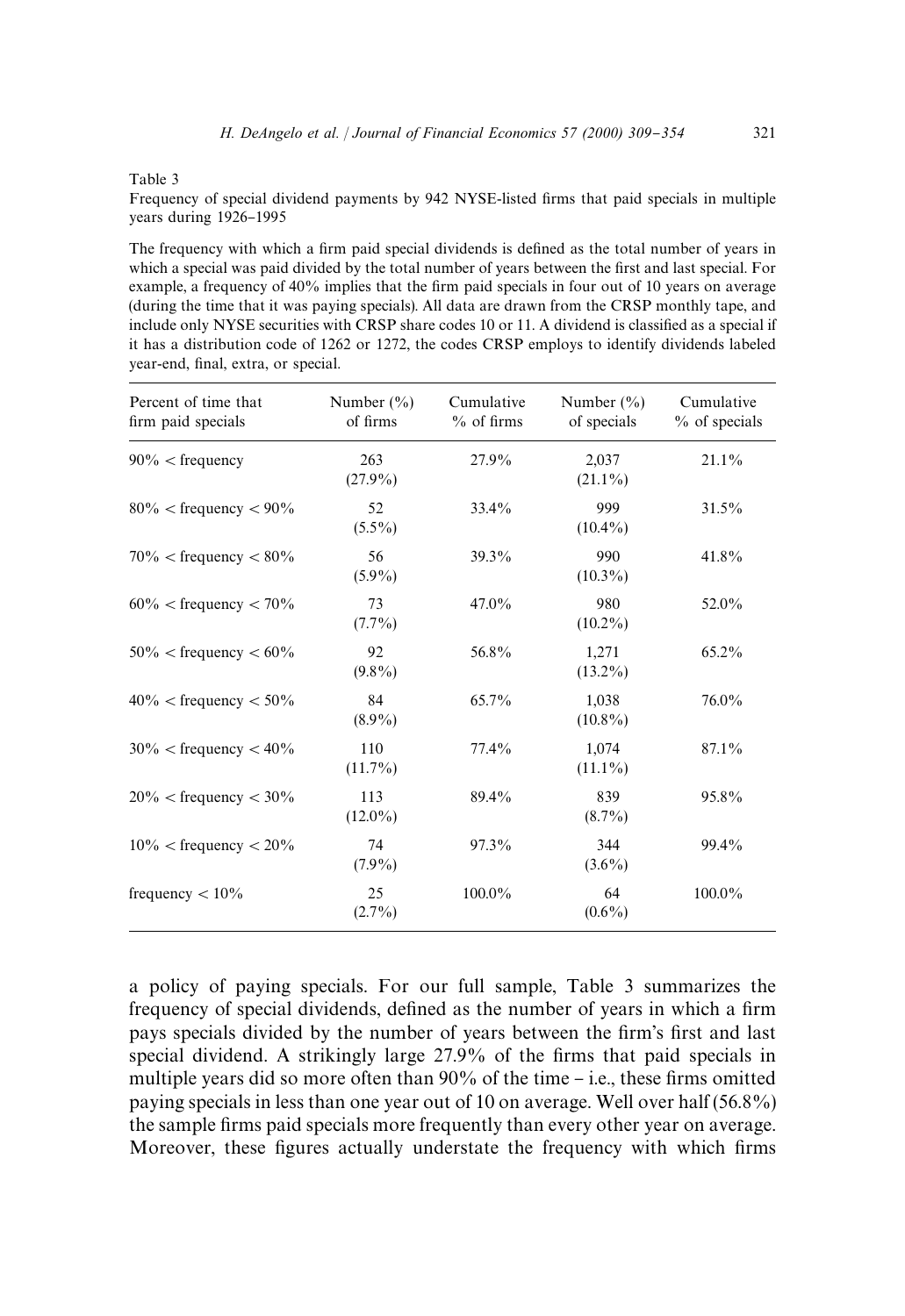temporally clustered their special dividend payments, since they do not adjust for dormant periods in which firms paid no specials.<sup>6</sup> These figures establish that specials typically were *not* paid as occasional bonuses, but rather provided stockholders with recurring payments at frequent intervals.

Since most firms paid specials almost as predictably as they paid regular dividends, the payout pattern chosen by managers diminished any signaling difference between specials and regulars. There is a clear analogy here to the practice of paying faculty salaries in academic year and summer research components. Since many schools now pay summer money virtually all the time, faculty often focus on their total pay and treat the university's commitment to maintain both salary components as almost equivalent. The same logic implies that, if managers pay special dividends with great frequency, stockholders will come to expect them nearly as much as the regular dividend so that little purpose is served by the differential explicit labeling. Moreover, as it becomes clear that specials are effectively close substitutes for regulars, it becomes more likely that firms would eliminate the differential labeling. $<sup>7</sup>$ </sup>

### *3.3. The conversion of specials into regular dividends*

To assess the latter prediction, we focus on NYSE firms that (1) paid special dividends in 10 or more different years,  $(2)$  paid specials at least  $25\%$  of the time on average, (3) paid specials through at least 1965, and (4) remained listed on CRSP for at least four years after the last special. Criteria (1) and (2) ensure that we have isolated firms that followed well-established policies of paying specials. Criterion (3) increases the likelihood that Compustat data are available for the earnings-based tests described below. Criterion (4) enables us to observe sample firms' payout decisions following the cessation of specials. We exclude four firms that satisfy (1) through (4), but continue to pay specials after 1991. This screening process yields a sample of 91 firms that ended well-established policies of paying recurring special dividends. These firms account for more than 22% of all

 $6$ The Kodak and GM examples show that some firms paid specials in multiple year clusters, interspersed between long periods with no special dividends. Table 3 measures the frequency of special dividends from the time of a firm's first special through its last, including intervening periods in which the firm paid no specials. Inclusion of these intermittent periods obviously reduces the estimated frequency of special dividends below that which prevailed during the time the firm actually paid specials.

<sup>7</sup> It might, however, take a long time for the practice of paying specials to die out unless there are large costs from a policy of paying two types of dividends with poorly differentiated signaling attributes. As long as any disadvantages are modest, little is lost if managers take a long time to recognize that specials are not serving a useful purpose and to act to eliminate them.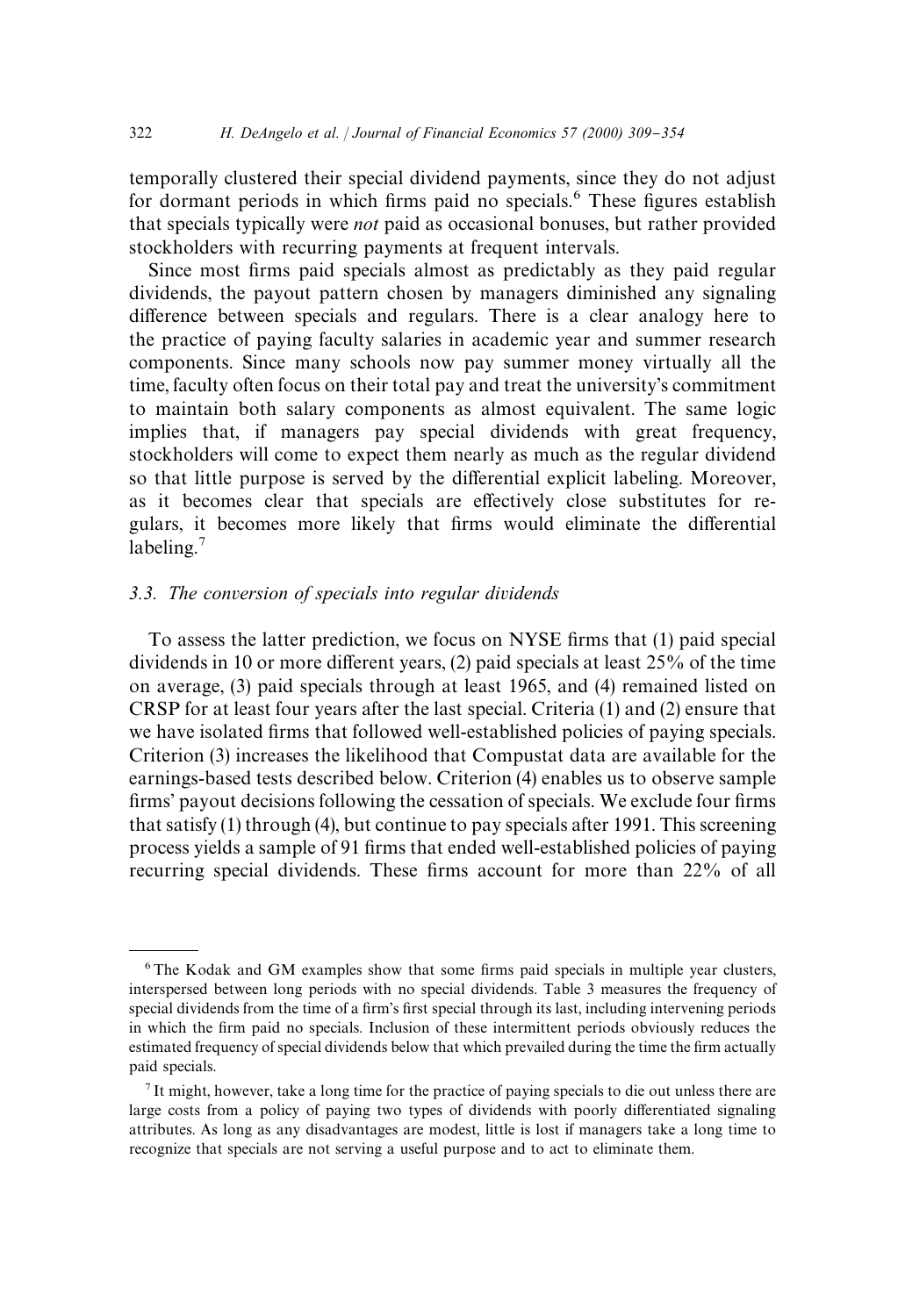specials paid by NYSE firms over 1926–1995, and their median special dividend is identical in size to the median for the full sample (100% of the most recent regular dividend).

Table 4 documents regular dividend increases and decreases by the 91 firms that stopped paying specials after long histories of paying them at frequent intervals. The first row of the table gives the incidence of regular increases and decreases during the time the firms had policies of paying specials, while the second row gives their incidence after the cessation of specials. The table shows no significant difference in the incidence of firm-years with dividend cuts during the period that specials were paid and the period after they were stopped (15.1% versus  $14.5\%$ , with a *p*-value of 0.612 to assess the difference). However, we find a statistically significant rise in the incidence of regular dividend increases from 48.0% during the time specials were paid to 52.1% after the cessation of specials

#### Table 4

Frequency of increases and decreases in annual regular dividend payments during and after the period in which special dividends were paid by 91 NYSE firms with long histories of paying specials at frequent intervals

This table reports changes in the annual amounts of regular (split-adjusted) dividend payments. The sample contains 91 firms that paid specials in 10 or more years and that did so at least once every four years on average. All dividend data are drawn from CRSP. A firm is included here only if it paid specials through 1965 and remained listed on CRSP for at least four years after the last reported special. A given dividend is classified as a special if it has distribution code 1262 or 1272, the CRSP code numbers for dividends labeled year-end, final, extra, or special. A dividend is classified as a regular payment if it has distribution codes 1232, 1212, 1218, 1222, or 1245, which are the CRSP code numbers for U.S. cash dividends with the following respective frequencies: quarterly, unspeci fied frequency (normally taxable), unspecified frequency (fully taxable), monthly, and semiannual. The table considers dividend changes from a positive level so that regular increases exclude initiations of dividends and unchanged values exclude cases where the firm paid no regular dividends in adjacent years. The *p*-values are for pairwise tests to assess whether the proportion of decreases (or increases or unchanged regulars) during the special dividend payment period differs from the corresponding proportion after the cessation of specials. A chi-square test that simultaneously assesses all differences in the table is significant at the 0.029 level.

|                                                   | Number $(\%)$ of firm-year observations that entail: |                       |                      |                     |
|---------------------------------------------------|------------------------------------------------------|-----------------------|----------------------|---------------------|
|                                                   | Regular<br>decreases                                 | Unchanged<br>regulars | Regular<br>increases | Row total           |
| During special dividend<br>payment period         | 471<br>$(15.1\%)$                                    | 1151<br>$(36.9\%)$    | 1496<br>$(48.0\%)$   | 3118<br>$(100.0\%)$ |
| After cessation of special<br>dividends           | 206<br>$(14.5\%)$                                    | 473<br>$(33.4\%)$     | 739<br>$(52.1\%)$    | 1418<br>$(100.0\%)$ |
| Significance of pairwise<br>proportion comparison | $p = 0.612$                                          | $p = 0.021$           | $p = 0.010$          |                     |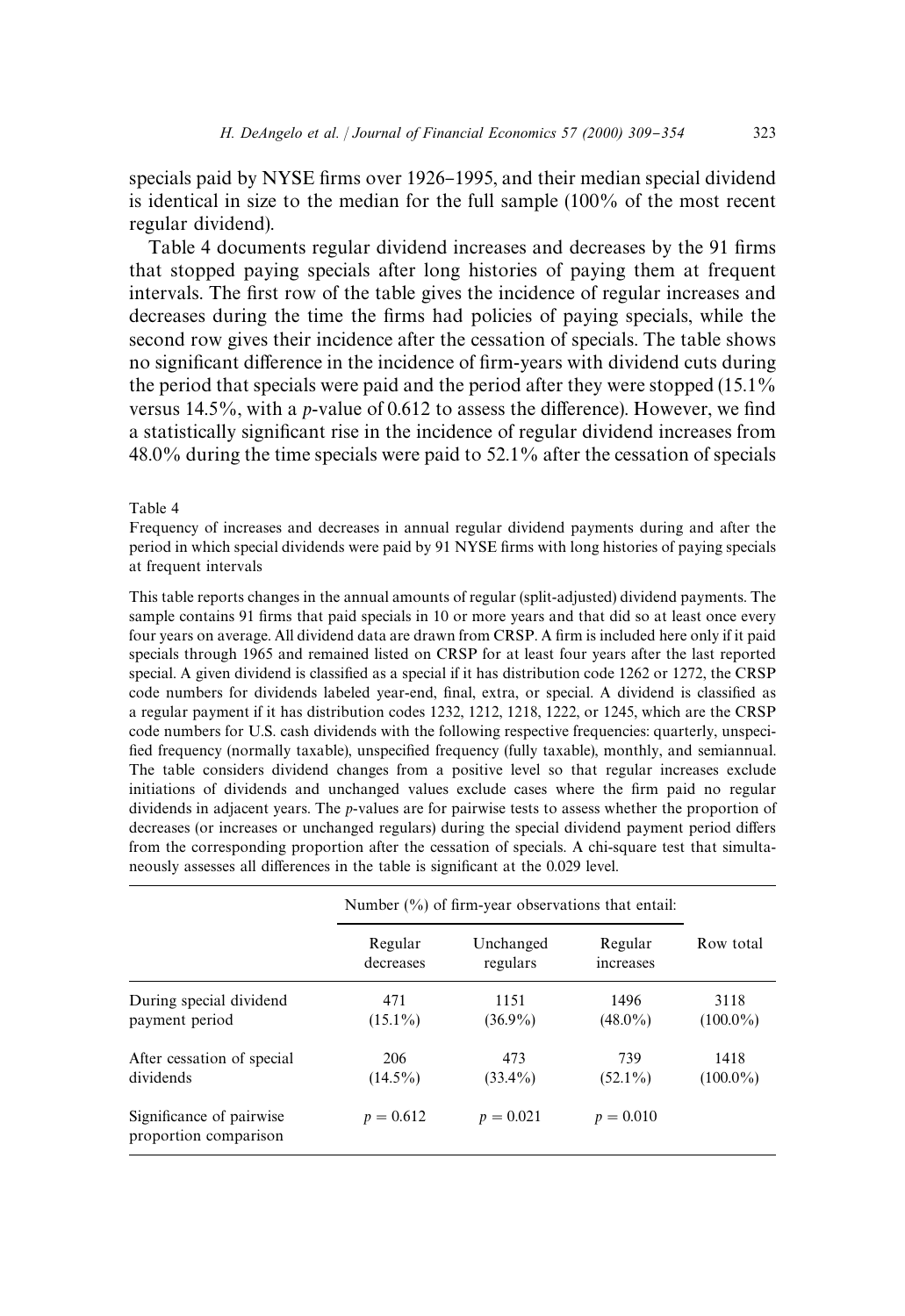(*p*-value of 0.010). While this rise is not particularly large, it is nonetheless consistent with the notion that firms simply converted payouts formerly labeled "special" into regular dividend increases.

Although the cessation of specials is associated with somewhat more frequent regular dividend increases, it is not associated with a material change in the payment of total dividends by sample firms. In other words, the evidence is consistent with the view that sample firms simply rolled specials into regular dividend increases while continuing to follow the same overall (total dividend) payout policy. In Table 5, we work with the 59 companies (out of the sample of  $91)$  that have sufficient data on Compustat to estimate the Lintner (1956) model and to test for dividend shifts around the cessation of special dividends. We define event year  $0$  as the calendar year in which the firm last paid a special, year  $-1$  as the immediately prior year, year  $+1$  as the immediately subsequent year, and so on. The sample of 59 firms consists of those firms with no fiscal year changes and with dividends and earnings data available on Compustat throughout years  $-15$  to  $+3$ .

For each firm, we obtain Lintner model parameter estimates using data for event years  $-15$  to  $-4$ . These estimations use the firm's annual earnings per share before extraordinary items and total dividends per share, i.e. the sum of both regular and special dividends, with all data inputs split-adjusted as appropriate. Fama and Babiak (1968) examine a variety of Lintner model specifications and conclude that the best dividend predictions come from the specification that suppresses the constant term and includes both lagged and current earnings per share. To provide a robustness check on our findings, we run tests on this and three other model specifications. (Models A and B have intercepts set equal to zero, while C and  $\overline{D}$  have fitted intercepts. Models B and D included lagged earnings, while A and C do not.)

For each firm in each year from  $-3$  through  $+3$ , we generate raw prediction errors, which equal the observed level of total dividends minus the predicted level of total dividends based on the Lintner parameter estimates, realized earnings, and the prior year's dividend. We then generate standardized prediction errors, defined as the raw error divided by the firm's average dividend over the five years beginning with year  $-10$ . Our statistical tests analyze the mean, median and percent of negative standardized prediction errors for the crosssection of the 59 firms in each of years  $-3$  through  $+3$ .

If firms simply converted specials into regular dividends, we should observe dividend prediction errors clustered near zero in the years surrounding the cessation of specials. On the other hand, we should find systematically negative prediction errors around this time if firms largely stopped paying specials because of general factors that put downward pressure on total dividends. Suppose, for example, that tax law changes encouraged firms to reduce dividends or, more realistically, to raise them less aggressively. We should then find that actual dividends are systematically below the levels predicted by realized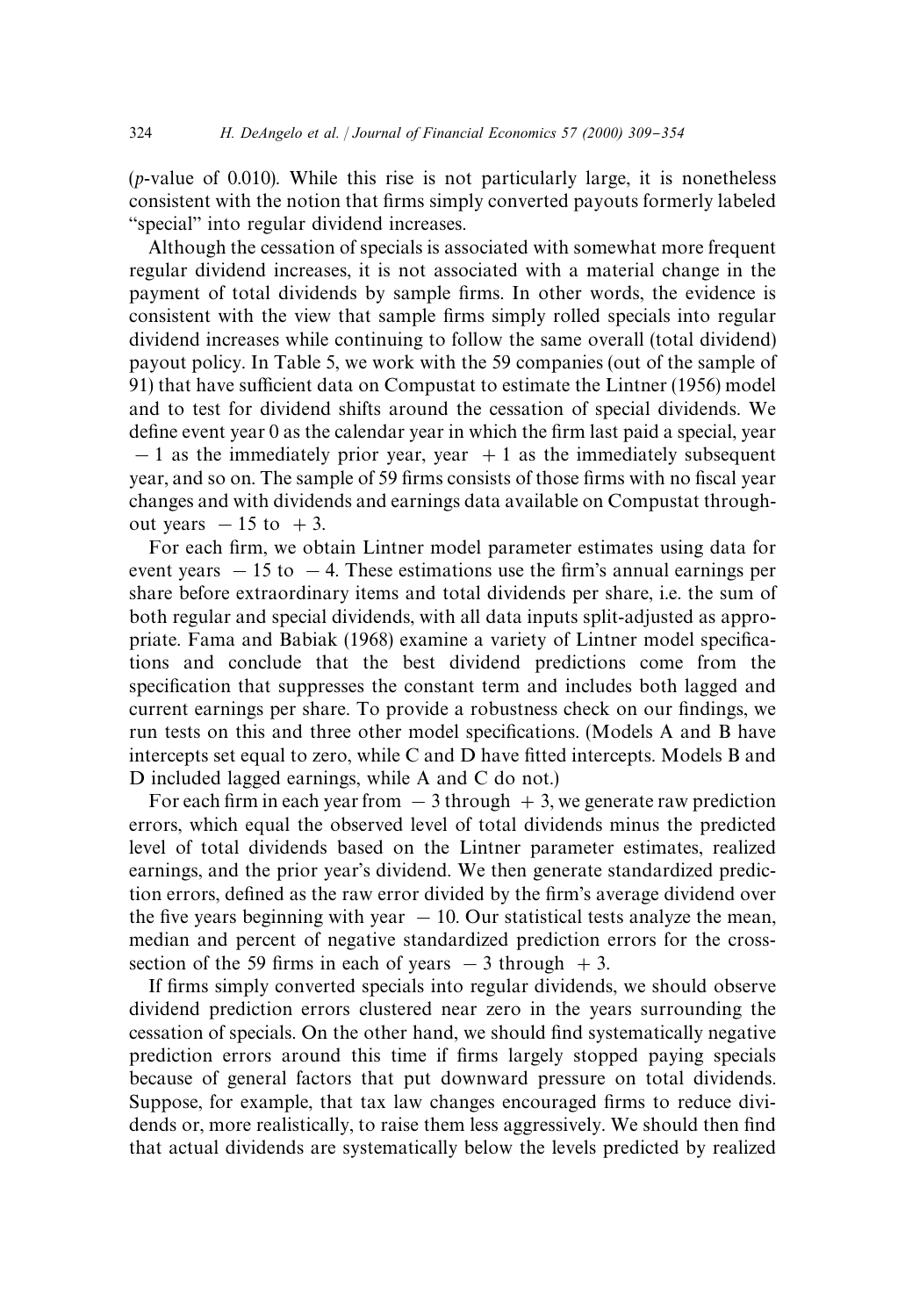#### Table 5

Lintner model standardized dividend prediction error (sdpe) analysis for the seven years surrounding the firm's last special dividend payment by 59 NYSE-listed firms with long histories of paying specials at frequent intervals

Event year 0 is the last year in which a firm paid special dividends, year  $-1$  is the immediately prior year, etc. The 59 firms in this sample are a subset of the 91 firms (studied in Table 4) which paid specials in 10 or more years and did so at least  $25%$  of the time. The 59 firms are those firms with no fiscal year changes and complete earnings and dividend data on Compustat for years  $-15$  to  $+3$ . For each firm, we fit the Lintner model using annual earnings and dividend data for years  $-15$  to  $-4$ . Models A and B have intercepts set equal to zero, while C and D have fitted intercepts. Models B and D include lagged earnings, while A and C do not. For each firm, raw dividend prediction errors for years  $-3$  to  $+3$  are defined as actual dividends per share minus predicted dividends based on the fitted model coefficients, realized earnings, and last year's dividend. Standardized dividend prediction errors (sdpe) equal the raw prediction error divided by the firm's average dividend over the five years beginning with year  $-10$ . Columns (3), (4), and (5) summarize the cross-sectional means, medians, and percent of negative sdpe values. Columns (6), (7), and (8) give *p*-values for *t*-tests and Wilcoxon tests to assess whether the means and medians differ significantly from zero, and for binomial tests to assess whether the percent of negative sdpe's differs significantly from 50.0%.

| Event<br>Year<br>(1) | Model<br>(2)  | Mean<br>sdpe<br>(3) | Median<br>sdpe<br>(4) | % Negative<br>of sdpe's<br>(5) | $P$ -value<br>Mean<br>(6) | $P$ -value<br>Wilcoxon<br>(7) | $P$ -value<br>Binomial<br>(8) |
|----------------------|---------------|---------------------|-----------------------|--------------------------------|---------------------------|-------------------------------|-------------------------------|
| $-3$                 | A             | $-0.01$             | $-0.03$               | 64.4%                          | 0.79                      | 0.35                          | 0.04                          |
|                      | $\, {\bf B}$  | 0.02                | $-0.02$               | 57.6%                          | 0.44                      | 0.76                          | 0.30                          |
|                      | $\mathbf C$   | 0.04                | 0.00                  | 54.2%                          | 0.36                      | 0.60                          | 0.60                          |
|                      | D             | 0.08                | 0.00                  | 52.5%                          | 0.05                      | 0.15                          | 0.79                          |
| $-2$                 | A             | 0.01                | $-0.03$               | 57.6%                          | 0.83                      | 0.36                          | 0.30                          |
|                      | $\, {\bf B}$  | 0.05                | $-0.03$               | 54.2%                          | 0.47                      | 0.81                          | 0.60                          |
|                      | $\mathbf C$   | 0.10                | 0.00                  | 50.8%                          | 0.14                      | 0.55                          | 1.00                          |
|                      | D             | 0.15                | 0.04                  | 42.4%                          | 0.09                      | 0.20                          | 0.30                          |
| $-1$                 | A             | 0.04                | $-0.08$               | 62.7%                          | 0.58                      | 0.28                          | 0.07                          |
|                      | $\, {\bf B}$  | 0.08                | $-0.05$               | 59.3%                          | 0.38                      | 0.74                          | 0.19                          |
|                      | $\mathbf C$   | 0.17                | 0.00                  | 47.5%                          | 0.10                      | 0.43                          | 0.79                          |
|                      | D             | 0.22                | 0.05                  | 44.1%                          | 0.06                      | 0.09                          | 0.43                          |
| $\boldsymbol{0}$     | A             | 0.23                | $-0.03$               | 54.2%                          | 0.29                      | 0.76                          | 0.60                          |
|                      | $\, {\bf B}$  | 0.23                | $-0.11$               | 55.9%                          | 0.30                      | 0.71                          | 0.43                          |
|                      | $\mathbf C$   | 0.36                | 0.03                  | 44.1%                          | 0.09                      | 0.08                          | 0.43                          |
|                      | D             | 0.42                | 0.13                  | 44.1%                          | 0.04                      | 0.02                          | 0.43                          |
| $\mathbf{1}$         | A             | $-0.14$             | $-0.11$               | 61.0%                          | 0.27                      | 0.07                          | 0.12                          |
|                      | $\, {\bf B}$  | $-0.17$             | $-0.14$               | 64.4%                          | 0.17                      | 0.06                          | 0.04                          |
|                      | $\mathbf C$   | $-0.01$             | $-0.02$               | 54.2%                          | 0.97                      | 0.61                          | 0.60                          |
|                      | D             | 0.03                | 0.01                  | 49.2%                          | 0.79                      | 0.99                          | 1.00                          |
| $\overline{2}$       | A             | $-0.06$             | $-0.03$               | 54.2%                          | 0.58                      | 0.19                          | 0.60                          |
|                      | $\, {\bf B}$  | $-0.12$             | $-0.16$               | 62.7%                          | 0.32                      | 0.08                          | 0.07                          |
|                      | $\mathbf C$   | 0.11                | 0.06                  | 39.7%                          | 0.37                      | 0.26                          | 0.15                          |
|                      | D             | 0.02                | 0.01                  | 46.6%                          | 0.88                      | 0.54                          | 0.69                          |
| 3                    | A             | $-0.09$             | $-0.01$               | 50.8%                          | 0.53                      | 0.39                          | 1.00                          |
|                      | $\, {\bf B}$  | $-0.08$             | $-0.21$               | 59.3%                          | 0.52                      | 0.10                          | 0.19                          |
|                      | $\mathcal{C}$ | 0.09                | 0.07                  | 44.8%                          | 0.59                      | 0.54                          | 0.51                          |
|                      | D             | 0.20                | 0.03                  | 48.3%                          | 0.16                      | 0.68                          | 0.90                          |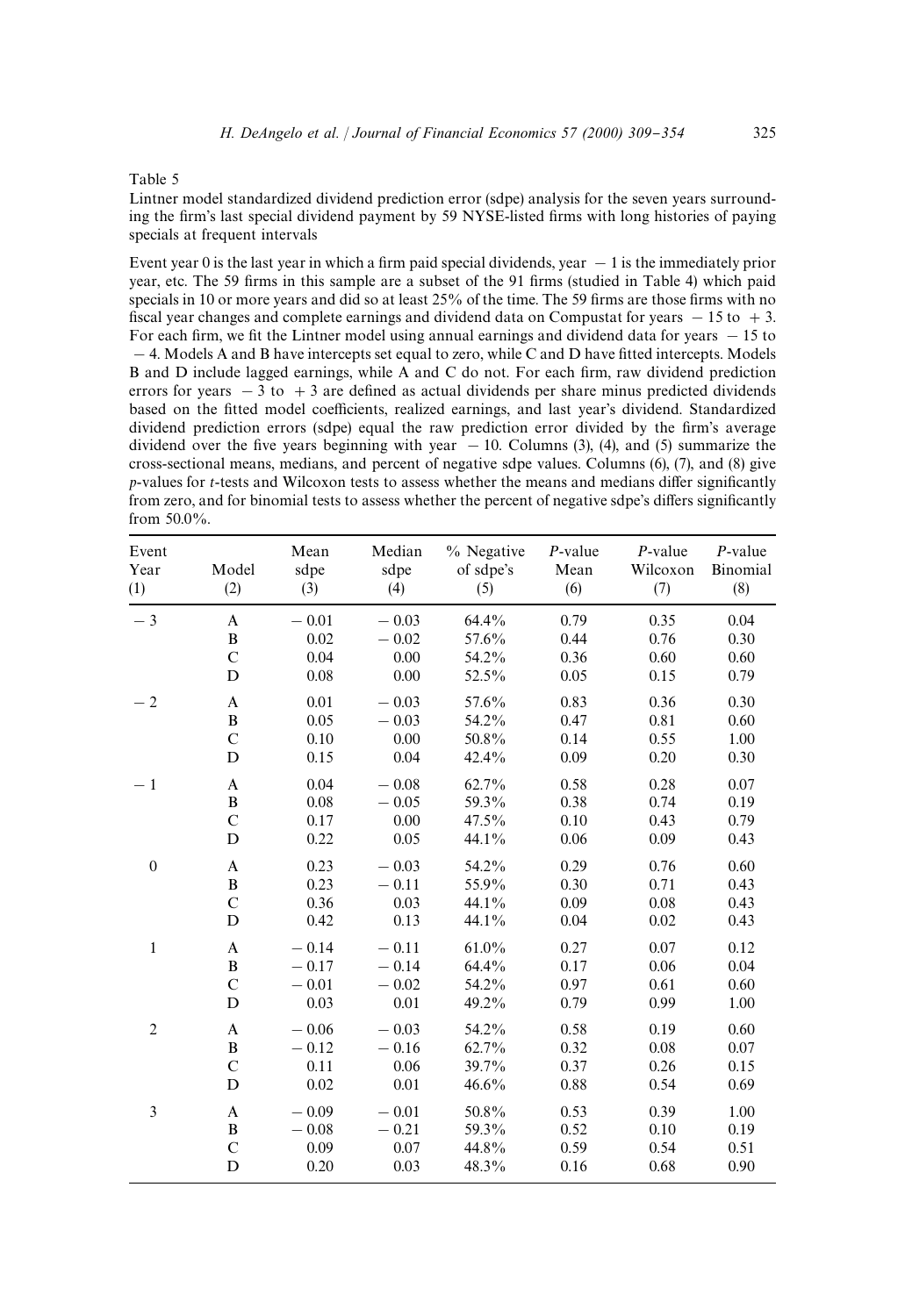earnings and the fitted Lintner model. Conversely, we should observe positive prediction errors if the cessation of specials was associated with a shift toward payout policies in which firms tended to distribute greater total dividends than they would have historically, given their earnings performance.

Table 5 indicates that sample firms did not significantly alter their policies regarding total dividends around the time they ceased paying special dividends. For almost every Lintner model specification and event year from  $-3$  to  $+3$ , columns (6) and (7) show that the mean and median standardized dividend prediction errors (sdpe's) are not significantly different from zero at conventional levels. In only two instances (model D in years  $-3$  and 0, column (6)) is the mean significantly different from zero at the 0.05 level or better. The Wilcoxon *p*-values in column (7) show only one instance in which the median sdpe differs significantly from zero at this level (model D in year 0). A similar pattern appears in column (8), which reveals only two cases in which the percent of negative spde's is statistically distinguishable from 50.0% at the 0.05 level or better (model A in year  $-3$  and model B in year  $+1$ ).

The results shown in Table 5 for years  $-3$  through 0 indicate that sample firms did not systematically alter their total dividend policies in the four years up to and including their last special dividend. These findings are inconsistent with the view that sample firms were under significant pressures – for example, from changes in tax laws or other parameter shifts – that led them to drop specials as part of a general shift toward a less aggressive dividend policy. These firms simply continued to adjust total dividends in response to earning realizations in a manner consistent with the policies they had followed in prior years. The same pattern holds in years  $+1$ ,  $+2$ , and  $+3$ , a finding which also indicates that managers largely converted specials into regulars, with no significant change in the total dividends paid.

# 3.4. Increases in regulars often offset reductions in special dividends

The data we next report indicate that the conversion of specials into regulars is a general phenomenon, and one that does not simply occur at the time when firms terminate a longstanding policy of paying special dividends. These data show a strong tendency for managers to increase the regular *whenever* they reduce a special dividend. This pattern is consistent with the view that managers seek to avoid disappointing investors with cuts in the special by compensating them at least to some degree with increases in the firm's regular dividend.

Table 6 documents the frequency and magnitude of regular and special dividend changes (panels A and B), and the extent to which our sample firms used increases in the regular dividend to offset reductions in specials (panels C and D). Since it is impossible to observe dividend reductions from a zero level, we restrict attention to those firm-years in which a company paid both positive special and regular dividends in the prior year. All data are for split-adjusted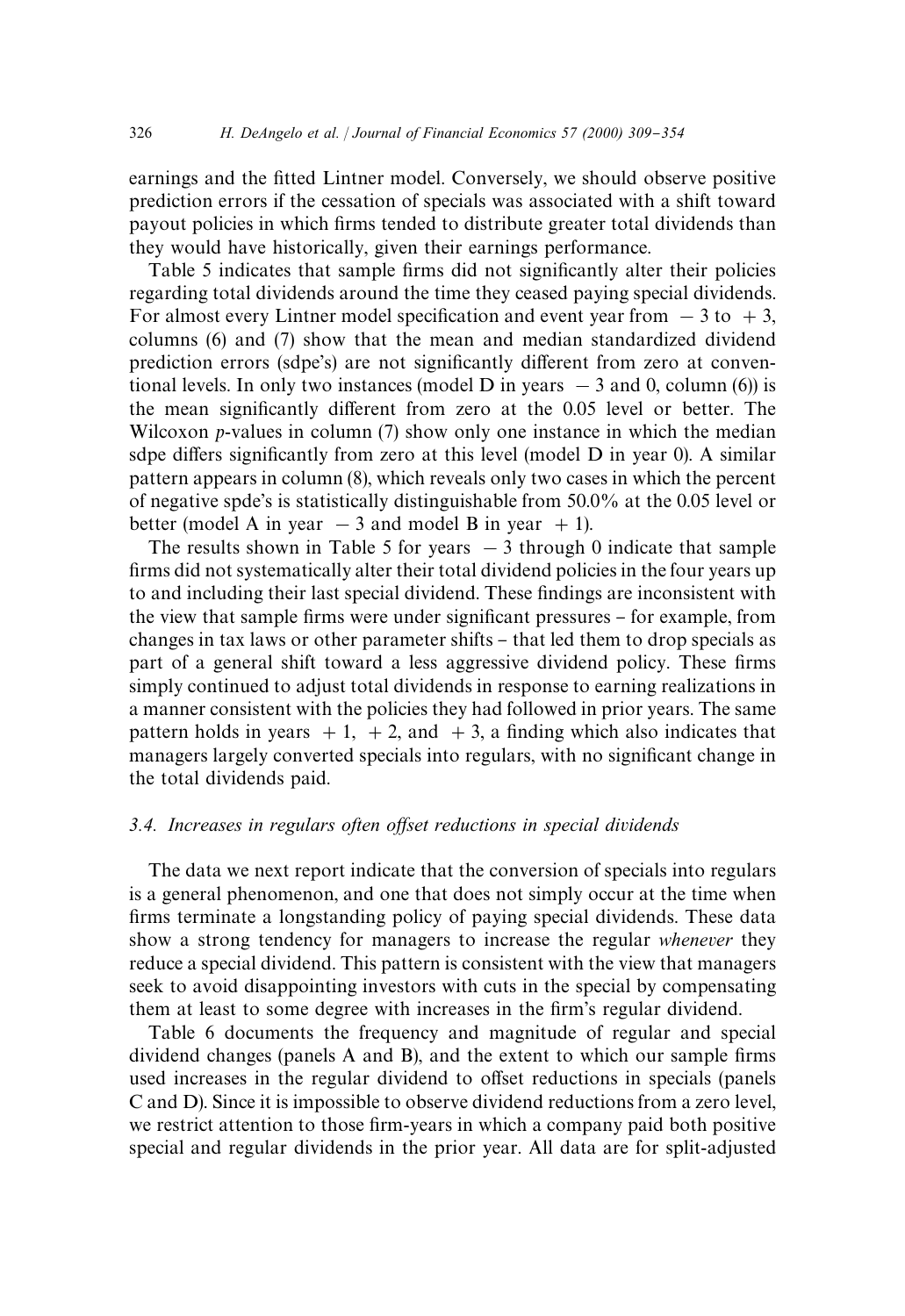#### Table 6

Changes in regular and special dividends by 942 NYSE firms that paid specials in multiple years over 1926-1995

The dividend change data in panels A through D are based on split-adjusted annual dividends (as reported by CRSP), and are restricted to cases in which the firm paid positive regular and special dividends in the prior year. In panel B, the last column gives the percent of the sample of dividend cuts that are omissions. For the subset of cases in which the firm reduced special dividends from the prior year, panel C documents the incidence of the different types of regular dividend changes that came in the same year as the special reduction. For those years in which the firm both reduced the special and increased the regular dividend, panel D documents the incidence of cases in which the dollar magnitude of the regular increase was less than, equal to, or greater than the dollar magnitude of the special reduction.

A. *Incidence of regular and special dividend changes the year after a special dividend payment*

|                 | Sample | Decrease | No change   | Increase |
|-----------------|--------|----------|-------------|----------|
|                 | size   | dividend | in dividend | dividend |
| Regular         | 7.171  | 13.4%    | 33.6%       | 53.0%    |
| <b>Specials</b> | 7.171  | $49.8\%$ | $27.2\%$    | $23.0\%$ |

B. *Percent changes in regular and special dividends the year after a special dividend payment*

|                   | Sample<br>size | 25 <sub>th</sub><br>percentile | Median<br>change | 75th<br>percentile | Dividend<br>omissions |
|-------------------|----------------|--------------------------------|------------------|--------------------|-----------------------|
| Regular decreases | 963            | $-50.0\%$                      | $-25.0\%$        | $-16.7\%$          | $8.3\%$               |
| Special decreases | 3.572          | $-100.0\%$                     | $-100.0\%$       | $-50.0\%$          | $65.7\%$              |
| Regular increases | 3,800          | $11.1\%$                       | $25.0\%$         | $50.0\%$           |                       |
| Special increases | 1,648          | $28.6\%$                       | $60.0\%$         | $100.0\%$          |                       |

C. *Regular dividend decisions that accompany a reduction in special dividends*

|                      | Sample<br>size | Decrease<br>regular | No change<br>in regular | Increase<br>regular |
|----------------------|----------------|---------------------|-------------------------|---------------------|
| All firms, all years | 3.572          | $18.2\%$            | 21.8%                   | $60.0\%$            |
| $1960 +$ earlier     | 2.648          | $19.3\%$            | $24.3\%$                | 56.4%               |
| After 1960           | 924            | $15.0\%$            | 14.8%                   | $70.2\%$            |

D. *Size of regular dividend increase relative to a contemporaneous special dividend reduction*

% of cases with dollar amount of regular increase

| Sample<br>size | $\le$ special<br>reduction | $=$ special<br>reduction | $>$ special<br>reduction |  |
|----------------|----------------------------|--------------------------|--------------------------|--|
| 2,142          | 38.3%                      | $3.5\%$                  | 58.2%                    |  |
| 1.494          | $43.4\%$                   | $4.3\%$                  | $52.3\%$                 |  |
| 648            | $25.5\%$                   | $1.9\%$                  | $71.6\%$                 |  |
|                |                            |                          |                          |  |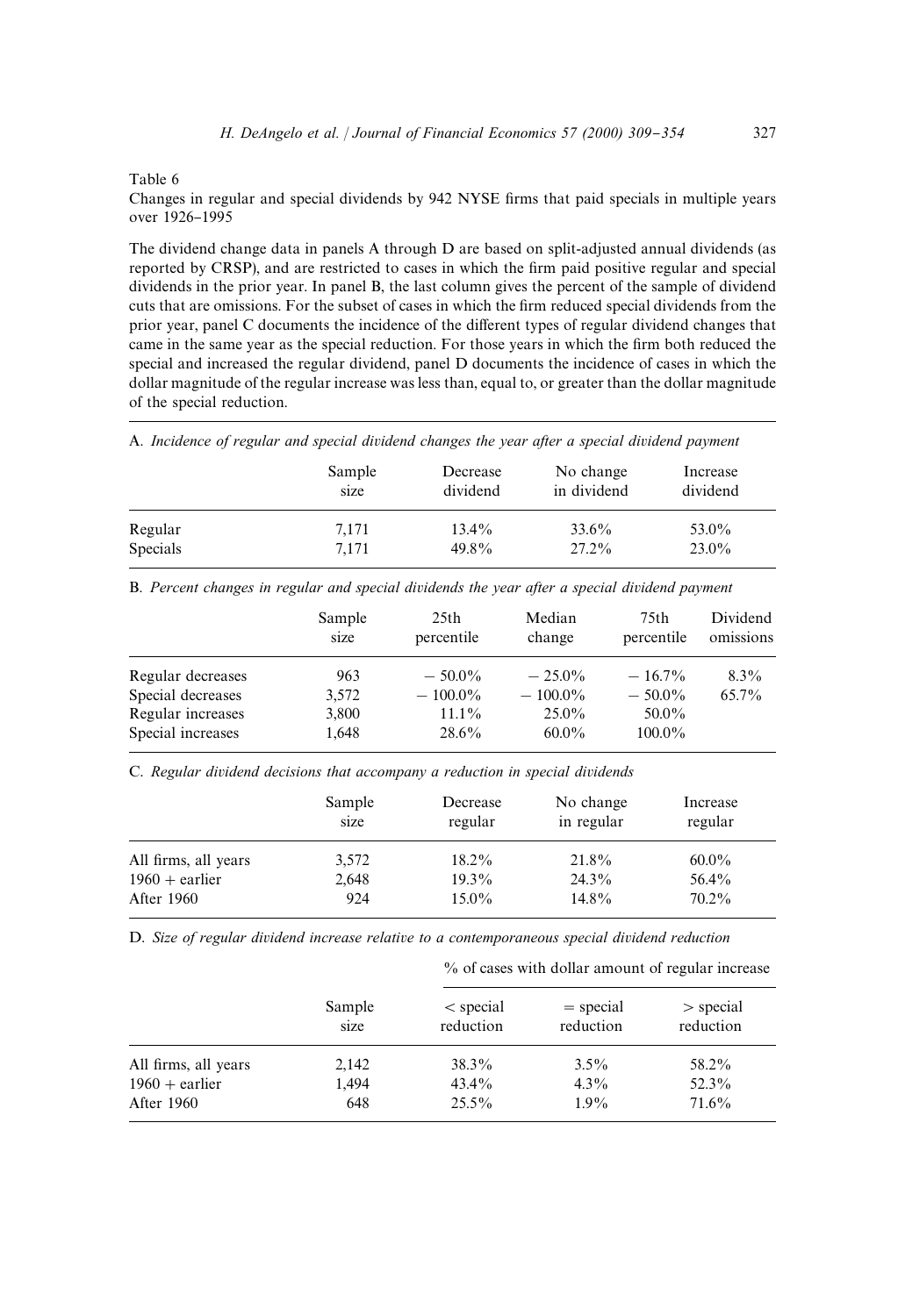changes in annual dividends for the 942 NYSE firms that paid special dividends in multiple years over 1926–1995 (per CRSP).

Since the special label connotes a temporary or occasional dividend flow, conventional wisdom suggests that firms will cut specials more frequently than they cut regulars, and that specials will accordingly exhibit greater volatility than regulars. The former expectation is confirmed in panel A, which shows that reductions in special dividends outnumber reductions in regular dividends roughly four-to-one (49.8% versus 13.4%) and in panel B, which shows that special omissions vastly outnumber regular omissions.<sup>8</sup> The latter expectation is confirmed in panel B, which shows that the median reduction in regular dividends is  $-25\%$  versus  $-100\%$  for the median reduction in special dividends, while the median regular increase is 25% versus 60% for the median special increase. (For both increases and decreases, the 25th and 75th percentiles also show larger absolute changes for specials than for regulars.)

While managers of sample firms are more willing to cut specials than to cut regulars, our data also show that managers are hesitant to reduce specials without providing compensation in the form of a regular dividend increase. Panel C reveals that managers raised the regular dividend in 60.0% of the 3,572 firm-years in which they cut specials, a frequency significantly greater than the 46.1% of the firm-years in which they increased regulars while also increasing the special or paying the same special amount. (The  $46.1\%$  figure is not shown in the table; the *p*-value to assess the difference between  $46.1\%$  and  $60.0\%$  shows statistical significance at better than the 0.0001 level.) Panel C further shows that, during the first half of our sample period (mid-1926 to 1960), sample firms raised regulars in  $56.4\%$  of the firm-years in which they cut specials, and did so in 70.2% of such cases during the later sample period. However, the increase from 56.4% to 70.2% is not of economic importance, since it can be explained by the general tendency for sample firms to increase regulars more often in recent years (details not provided).

The contemporaneous changes in special and regular dividends reported in Table 6 are those that occur within the same calendar year, and not necessarily on the same declaration day. However, declaration day data reported in Table 8 below indicate that, more often than not, regular dividends are increased on the same day that firms reduce or fail to pay special dividends, after paying both a regular and a special contemporaneously in the prior year (see Section 4.1 for sampling details). Specifically, columns (3) and (4) of Table 8 show that regular dividends were increased 55.7% of the time (240 out of 431 total observations) on the same day that specials were cut or omitted.

 $8$ The statistics in panel B imply that there are fewer than 100 firm-years with regular dividend omissions and more than 2,300 with special omissions, since omissions constitute just 8.3% of the 963 regular decreases versus 65.7% of the 3,572 special decreases.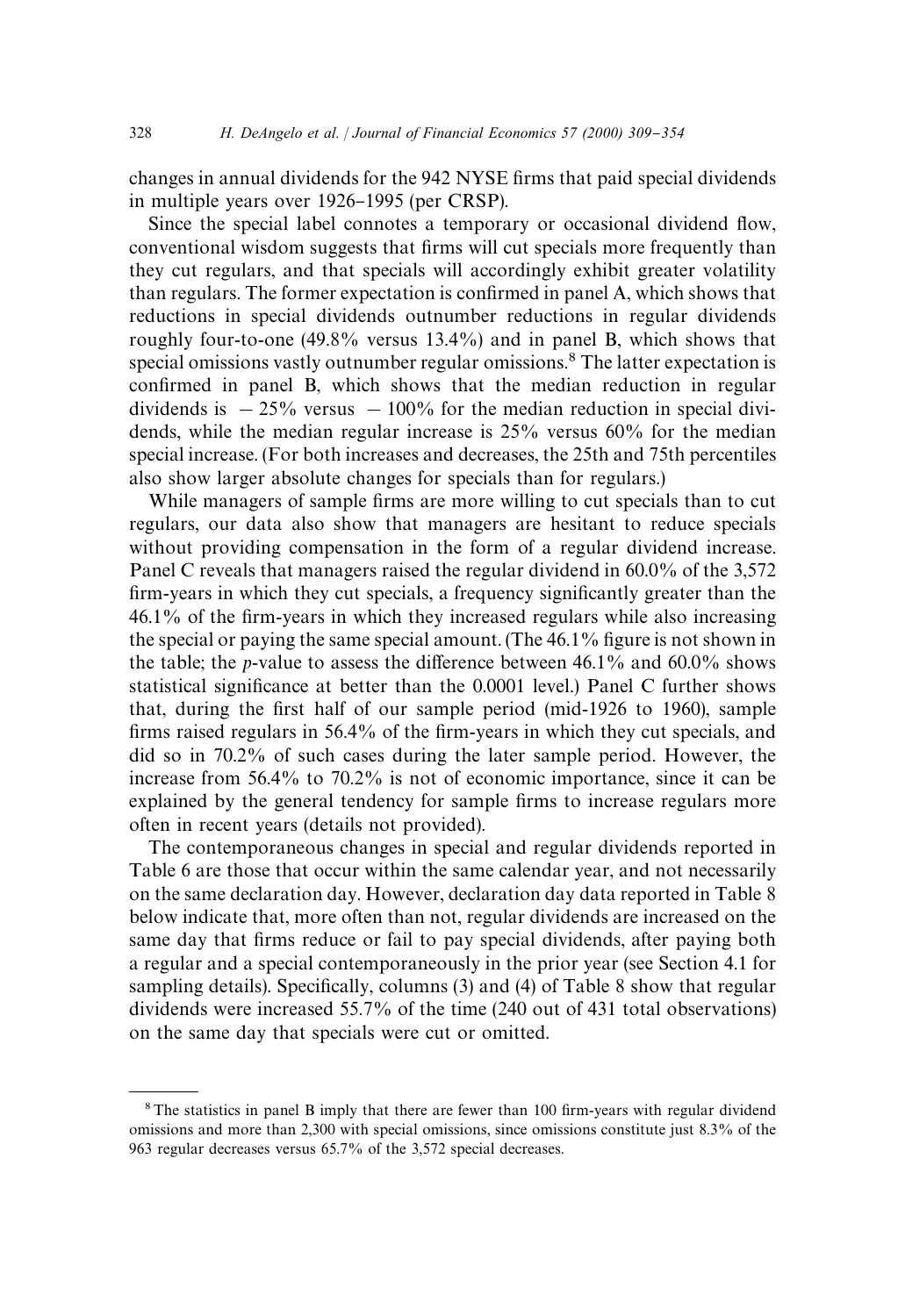Panel D of Table 6 compares the immediate (i.e., current year) dollar magnitude of regular dividend increases with the magnitude of special dividend reductions for the subset of 2,142 firm-years with contemporaneous special reductions and regular increases. Of these particular special dividend reductions, 58.2% were accompanied by a *larger* immediate dollar increase in the regular dividend. (This incidence rises from 52.3% in the first half of the sample period to 71.6% in the second half, but this trend can again be explained by sample firms' general tendency to increase regular dividends more frequently in recent years.) These findings are stronger than they might seem at first glance, since the more permanent nature of regular dividends implies that investors should happily trade a given dollar reduction in the special dividend for a somewhat *smaller* increase in the regular dividend.

The data in panels C and D indicate that managers typically adjust the regular dividend to ameliorate – and in many cases more than fully offset – any disappointment that stockholders might associate with a reduction in special dividends. Since such compensating actions were taken with reasonably high frequency in our sample, investors had (yet another) reason to view specials and regulars as reasonably close substitutes, rather than as independent variables that managers might use to signal distinctly different information about transitory versus persistent earnings.

# *3.5. Convergence to the now prevalent practice of paying four quarterly dividends per year*

Table 7 provides evidence that the virtual disappearance of special dividends is an element of a long-term convergence toward homogeneous dividend policies in which firms pay exactly four regular dividends per year. The sample here consists of all 1,287 firms that paid at least one special dividend sometime between mid-1926 and year-end 1995 while listed on the NYSE. For simplicity, we present data only at five year intervals, beginning with 1930 and ending with 1995. For each year, we include only those firms that paid at least one regular dividend during that year. We tabulate the percentage of firms that paid between one and three dividends, exactly four dividends, and more than four dividends.

Table 7 shows that over the last several decades, more than 80% of sample firms paid exactly four dividends per year, consistent with one's intuition that most firms pay regular dividends on a quarterly basis. But the table also shows that this was far from uniform practice earlier in the century and that sample firms converged slowly on this practice over the same years they gradually dropped special dividends. Recall from Fig. 1 that the decades of the 1930s, 1940s, and 1950s were years when many firms paid specials. Table 7 shows that, during these same years, many firms - often a majority - deviated from a policy of paying exactly four dividends per year and a substantial minority paid fewer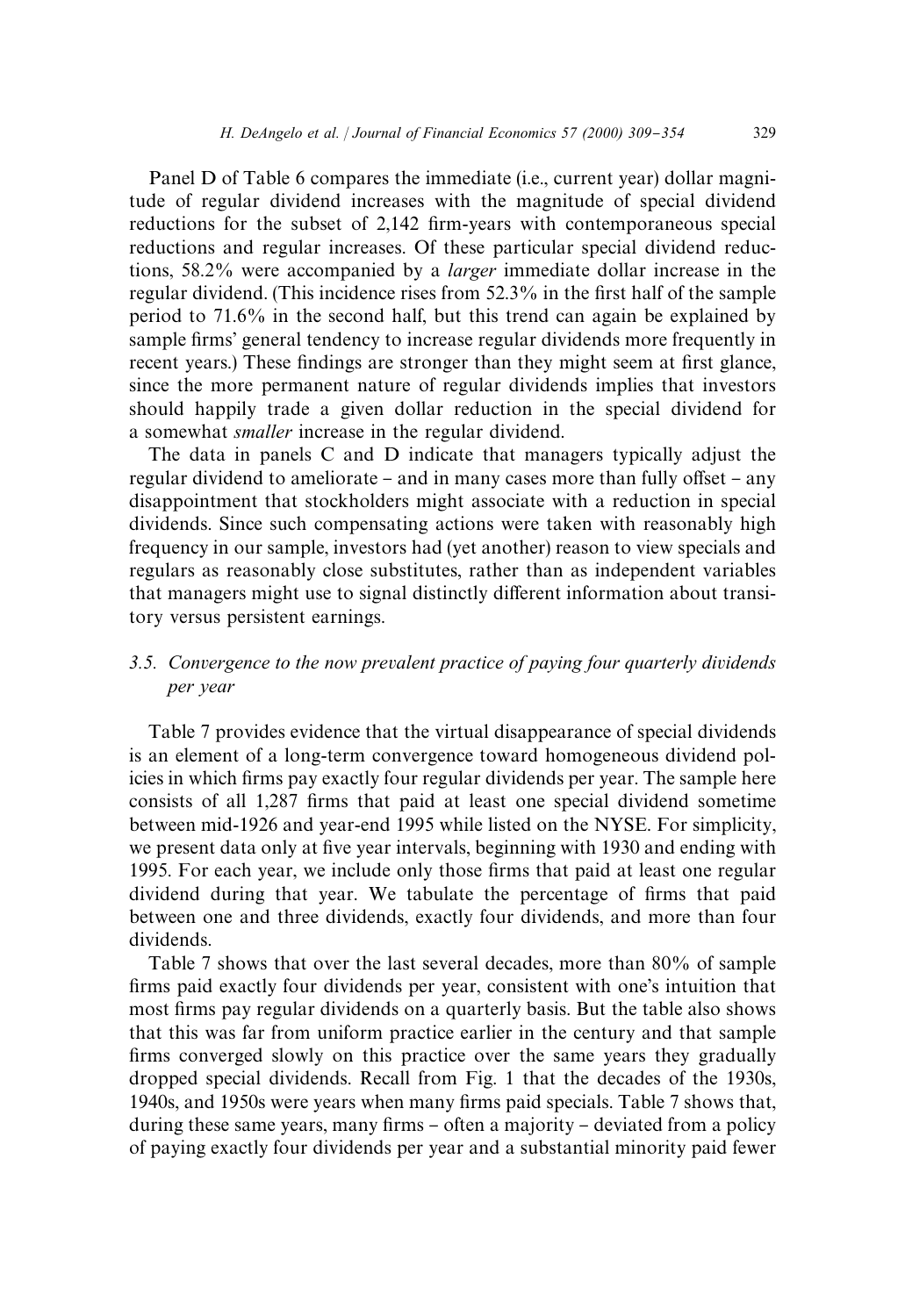#### Table 7

Number of dividend payments per year by 1,287 firms that paid at least one special dividend while NYSE-listed

The sample consists of the 1,287 firms that paid at least one special dividend at some time from mid-1926 through year-end 1995 while listed on the NYSE. For each year, we consider only the subset of the 1,287 firms that paid at least one regular dividend in that year. We then tabulate the total number of dividend payments (regulars and specials) by that firm in the year in question. The table reports the percent of firms paying less than four, exactly four, and more than four dividends during the specified year. For simplicity, we report data at five year intervals. All data are drawn from the CRSP monthly tape, and include only NYSE securities with CRSP share codes 10 or 11. A dividend is classified as a special if it has a distribution code of 1262 or 1272, the codes CRSP employs to identify dividends labeled year-end, final, extra, or special.

| Year | Number<br>of firms | 1, 2 or 3<br>dividends | Percent of firms with given number of dividends in year:<br>exactly 4<br>dividends | more than 4<br>dividends |
|------|--------------------|------------------------|------------------------------------------------------------------------------------|--------------------------|
| 1930 | 423                | 21.7%                  | 57.7%                                                                              | 20.6%                    |
| 1935 | 331                | 26.6%                  | 47.4%                                                                              | 26.0%                    |
| 1940 | 500                | 30.8%                  | 41.8%                                                                              | 27.4%                    |
| 1945 | 634                | 23.8%                  | 56.2%                                                                              | 20.0%                    |
| 1950 | 747                | 14.5%                  | 37.2%                                                                              | 48.3%                    |
| 1955 | 753                | 13.8%                  | 54.2%                                                                              | 32.0%                    |
| 1960 | 714                | 12.7%                  | 70.2%                                                                              | $17.1\%$                 |
| 1965 | 732                | $9.8\%$                | 70.4%                                                                              | 19.8%                    |
| 1970 | 627                | 10.4%                  | 82.6%                                                                              | 7.0%                     |
| 1975 | 632                | 8.7%                   | 80.5%                                                                              | 10.8%                    |
| 1980 | 575                | $8.3\%$                | 84.2%                                                                              | $7.5\%$                  |
| 1985 | 454                | 9.7%                   | 87.0%                                                                              | $3.3\%$                  |
| 1990 | 329                | 10.0%                  | 84.8%                                                                              | $5.2\%$                  |
| 1995 | 291                | 7.9%                   | 88.7%                                                                              | 3.4%                     |

than four dividends per year. The latter fact clearly indicates that many firms had not yet settled on a policy of paying four regular dividends per year. (Since many firms paid three or fewer dividends per year, including specials, they obviously could not have paid regulars on a quarterly basis). The data for more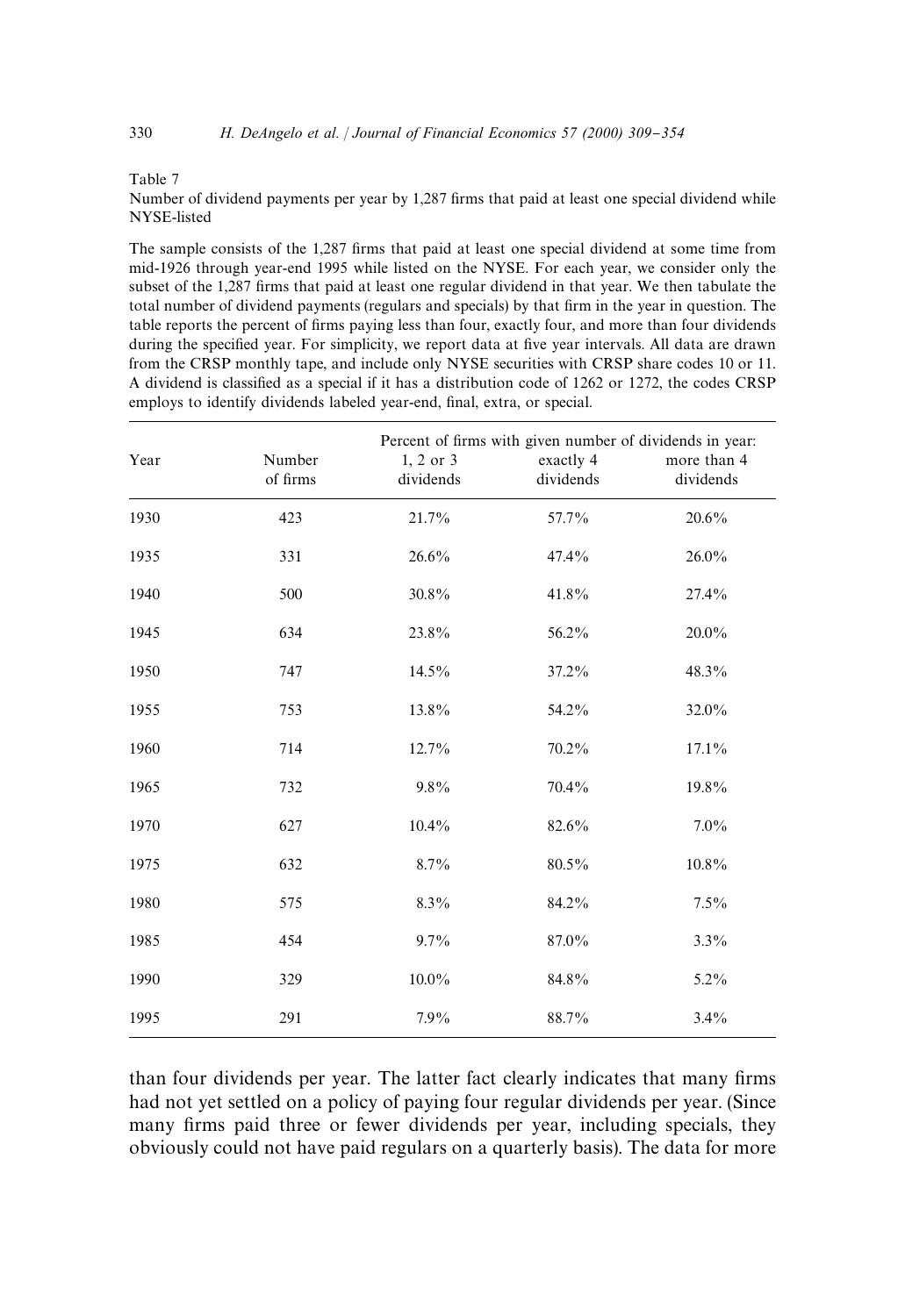recent years show a substantially higher proportion of firms paying exactly four dividends per year and much lower proportions of firms paying either less than four or more than four dividends per year. This pattern suggests that the disappearance of special dividends was part of a gradual evolution to the now pervasive practice of paying exactly four undifferentiated quarterly dividends in each year.

# 4. Information content of special dividend announcements

The evidence in Section 3 is consistent with the view that special dividends were largely replaced by regular dividends because many firms paid specials frequently, effectively converting them into close substitutes for regulars. This explanation does not consider the potential signaling value attached to the magnitude of any change in special distributions declared by management. However, the event study evidence we present next indicates that the sign and magnitude of special dividend changes do not systematically convey significant information. Moreover, the average stock market reaction to special dividend declarations, although statistically different from zero, is just not that substantial. These observations lend credence to the notion that, at least during the 1962}1995 sample period for which we have data, the information signaling content of special dividends is small at best.

Brickley (1982, 1983) documents that stock prices increase by about 2% on average when firms announce unanticipated special dividends (defined as specials declared by firms that had not paid them for at least two years). Brickley also finds that, controlling for the size of the total dividend change, regular dividend increases have a significantly more favorable market impact than do unanticipated specials. We extend Brickley's analysis by (1) documenting the stock market reaction to other types of special dividend changes, most importantly to reductions in specials to a still-positive level, and by (2) assessing whether the abnormal stock returns at special dividend announcements are systematically related to the size of the special change.<sup>9</sup>

We find that the stock market typically reacts favorably to the fact that a special dividend is declared (holding the regular dividend constant), but that the stock price response is not systematically related to the magnitude of the

<sup>9</sup> Jayaraman and Shastri (1988) report a positive average stock price reaction to special dividend announcements, but unlike Brickley do not control for whether or the extent to which these announcements represent a change in the special dividend. It is difficult to interpret Jayaraman and Shastri's findings, since they assume that every special dividend is simply a "labelled dividend  $increases$ <sup>o</sup> (p. 301). But this assumption is not descriptive since, as we document below, many special declarations actually represent a reduction (or no change) from the prior year's special. Nevertheless, Jayaraman and Shastri's results are consistent with Brickley's findings and with those reported here.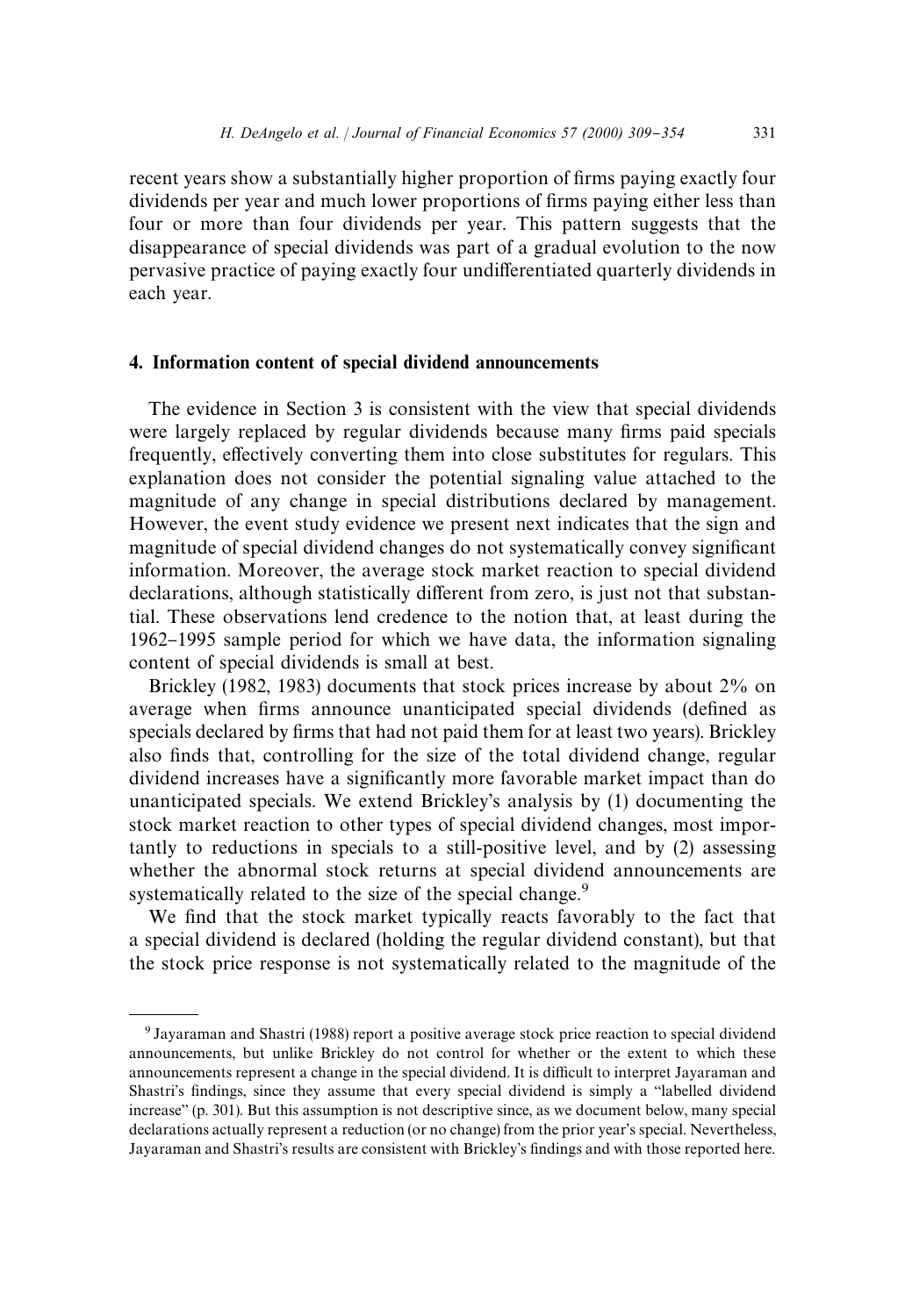change in the special. Most strikingly, we observe a significantly *positive* average stock market reaction even when firms *reduce* special dividends (to a stillpositive level) and leave regular dividends unchanged. Our data also show statistically indistinguishable positive average abnormal returns for increases and decreases in the special dividend to a still-positive level. Moreover, the average market reaction to special dividend declarations (including increases, decreases, and no change from the prior year's level) is significantly greater than the essentially zero market response we find when firms fail to pay a special after declaring one in the prior year. Finally, our tests reveal no systematic relation between the stock return at special dividend announcement and the magnitude of the special change, holding the regular dividend constant.

#### *4.1. Basic event study findings*

In Table 8, we examine special dividends declared from mid-1962 (when daily stock returns become available on CRSP) through year-end 1995 by NYSE firms that paid multiple specials while on the CRSP tape. For all dividend announcements analyzed here, the firm paid one special dividend in the base year (defined as year 0) and paid either one special or none in the event year (defined as year 1). Columns  $(1)$ ,  $(2)$ , and  $(3)$  of the table contain cases where the firm paid a special in both years  $0$  and  $1$ , while column  $(4)$  contains cases where the firm paid one special in year 0 but omitted such payment in year 1. For columns  $(1)$ ,  $(2)$  and  $(3)$ , we restrict attention to those cases in which the firm declared a regular dividend on the same date that it declared its special in year 1. We cannot apply this condition to special omissions because firms generally do not announce the omission of a special, but instead simply fail to declare one. Accordingly, the column (4) analysis of special omissions examines cases in which a firm (a) declared a regular dividend in the same calendar month of year 1 as it declared both a regular and a special in year 0, and (b) did not declare a special in that or any other month of year 1.

Table 8 documents average abnormal stock performance in the three days surrounding announcements of special dividends, with the sample partitioned according to the combination of regular and special dividend actions taken on the announcement day. Columns (1), (2), (3), and (4) respectively report results for announcements of an increase, no change, a decrease to a still-positive level, and an omission of special dividends. Rows (A), (B), and (C) report results for increases, no change, and decreases (including omissions) in regular dividends. For each observation in the table, we calculate the abnormal stock return as the firm's raw stock return from the business day before through the business day after the dividend announcement minus the return on the CRSP value-weighted market index over the same three-day period. We assess statistical significance using *t*- and *z*-statistics under standard parametric and nonparametric Wilcoxon tests.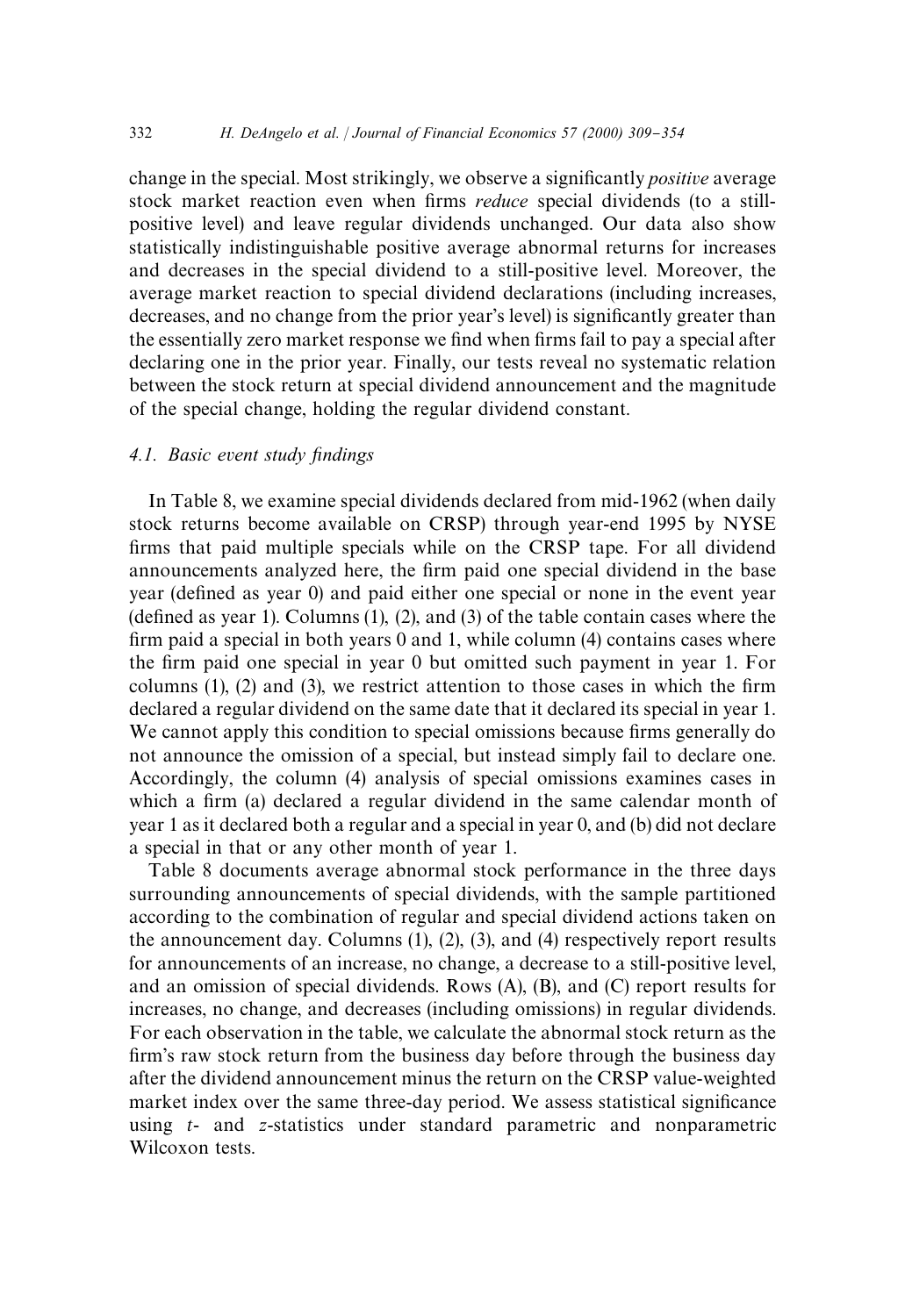| ٦ |
|---|
|   |
|   |

Mean (median) abnormal stock returns in the three days around dividend announcements by NYSE firms over 1962–1995: sample partitioned according Mean (median) abnormal stock returns in the three days around dividend announcements by NYSE firms over 1962-1995: sample partitioned according o the combination of special and regular dividend decisions announced by the firm to the combination of special and regular dividend decisions announced by the firm

aid specials from mid-1962 through year-end 1995, since CRSP does not provide daily stock returns for earlier periods. For all data points analyzed here, he firm paid one special dividend in the base year (defined as year 0) and paid either one special or none in the event year 1). Columns (1), (2), and (3) such payment in year 1. For the former group, we restrict attention to cases in which the firm declared a regular dividend on the same date that it declared such payment in year 1. For the former group, we restrict attention to cases in which the "rm declared a regular dividend on the same date that it declared its special in year 1. We cannot apply this condition to special omissions because firms generally do not announce the omission of a special, but instead in the same calendar month of year 1 as it declared both a regular and a special in year 0 and (b) did not declare a special in that or any other month of year in the same calendar month of year 1 as it declared both a regular and a special in year 0 and (b) did *not* declare a special in that or any other month of year L Column (5) gives parametric t- and Wilcoxon nonparametric z-statistics to compare columns (1) versus (3), while column (6) gives t- and z-statistics to compare columns (1), (2), and (3) pooled versus column (4). For each observation in the table, we calculate the abnormal stock return as the firm's raw compare columns  $(1)$ ,  $(2)$ , and  $(3)$  pooled versus column  $(4)$ . For each observation in the table, we calculate the abnormal stock return as the firm's raw stock return form the business day before through the business day after the dividend announcement *minus* the contemporaneous three day return on the stock return form the business day before through the business day after the dividend announcement *minus* the contemporaneous three day return on the For these tests, the sample consists of NYSE firms that paid multiple specials over 1926–1995 according to CRSP. The sample is restricted to firms that For these tests, the sample consists of NYSE firms that paid multiple specials over 1926–1995 according to CRSP. The sample is restricted to firms that paid specials from mid-1962 through year-end 1995, since CRSP does not provide daily stock returns for earlier periods. For all data points analyzed here, the firm paid one special dividend in the base year (defined as year 0) and paid either one special or none in the event year 1). Columns (1), (2), and (3) contain cases in which the firm paid specials in both years 0 and 1, while column (4) contains cases where the firm paid one special in year 0 but omitted contain cases in which the firm paid specials in both years 0 and 1, while column (4) contains cases where the firm paid one special in year 0 but omitted its special in year 1. We cannot apply this condition to special omissions because firms generally do not announce the omission of a special, but instead simply fail to declare one. Therefore, our analysis of special omissions in column (4) focuses on those cases in which the firm (a) declared a regular dividend simply fail to declare one. Therefore, our analysis of special omissions in column (4) focuses on those cases in which the firm (a) declared a regular dividend 1. Column (5) gives parametric *t*- and Wilcoxon nonparametric *z*-statistics to compare columns (1) versus (3), while column (6) gives *t*- and *z*-statistics to CRSP value-weighted market index. For cases in which the regular dividend was decreased, there are respectively 0, 1, and 2 observations in columns  $(1)$ , CRSP value-weighted market index. For cases in which the regular dividend was decreased, there are respectively 0, 1, and 2 observations in columns (1), (2), and (3) and so the relevant table entries are marked as not meaningful (n.m.). (2), and (3) and so the relevant table entries are marked as not meaningful (n.m.).

|                                            | Increase special<br>$\widehat{\Xi}$    | Pay same special<br>$\odot$                                                                                                                                | Decrease special<br>$\odot$            | Omit special<br>$\widehat{f}$       | Special increases<br>versus decreases<br>6 | Special payments<br>versus omissions<br>$\circ$ |
|--------------------------------------------|----------------------------------------|------------------------------------------------------------------------------------------------------------------------------------------------------------|----------------------------------------|-------------------------------------|--------------------------------------------|-------------------------------------------------|
| Increase regular<br>€                      | $(1.63\%)$ *<br>$2.45\%$ *<br>$n = 67$ | $1.78\%$ <sup>*</sup><br>$2.45\%$ *<br>$n=59$                                                                                                              | $(1.33\%)$ *<br>$1.33\%$ *<br>$n = 64$ | $n = 176$<br>$(0.08\%)$<br>$0.08\%$ | $z = 1.03$<br>$t = 1.60$                   | $t = 5.15$<br>$z = 4.90$                        |
| Pay same regular<br>$\widehat{\mathbf{B}}$ | $(0.91\%)*$<br>$1.25\%$ *<br>$n = 200$ | $0.44\%$ <sup>*</sup><br>$0.61\%$ *<br>$n = 311$                                                                                                           | $(0.89\%)*$<br>$n = 124$<br>$.09\%$ *  | $-0.93\%$<br>$-0.70%$<br>$n = 42$   | $t = 0.42$<br>$z = 0.14$                   | $z = 3.06$<br>$t = 2.74$                        |
| Decrease regular<br>$\overline{Q}$         | n.n.                                   | n.n.                                                                                                                                                       | n.n.                                   | $-1.32\%$<br>$-1.32\%$<br>$n = 25$  | n.n.                                       | n.n.                                            |
|                                            |                                        | *Indicates that reported figure is significantly different from zero at the 0.01 level or better under a parametric t-test or nonparametric Wilcoxon test. |                                        |                                     |                                            |                                                 |

Comparison test statistics:

Firm pays another special dividend: Comparison test statistics:

Firm pays another special dividend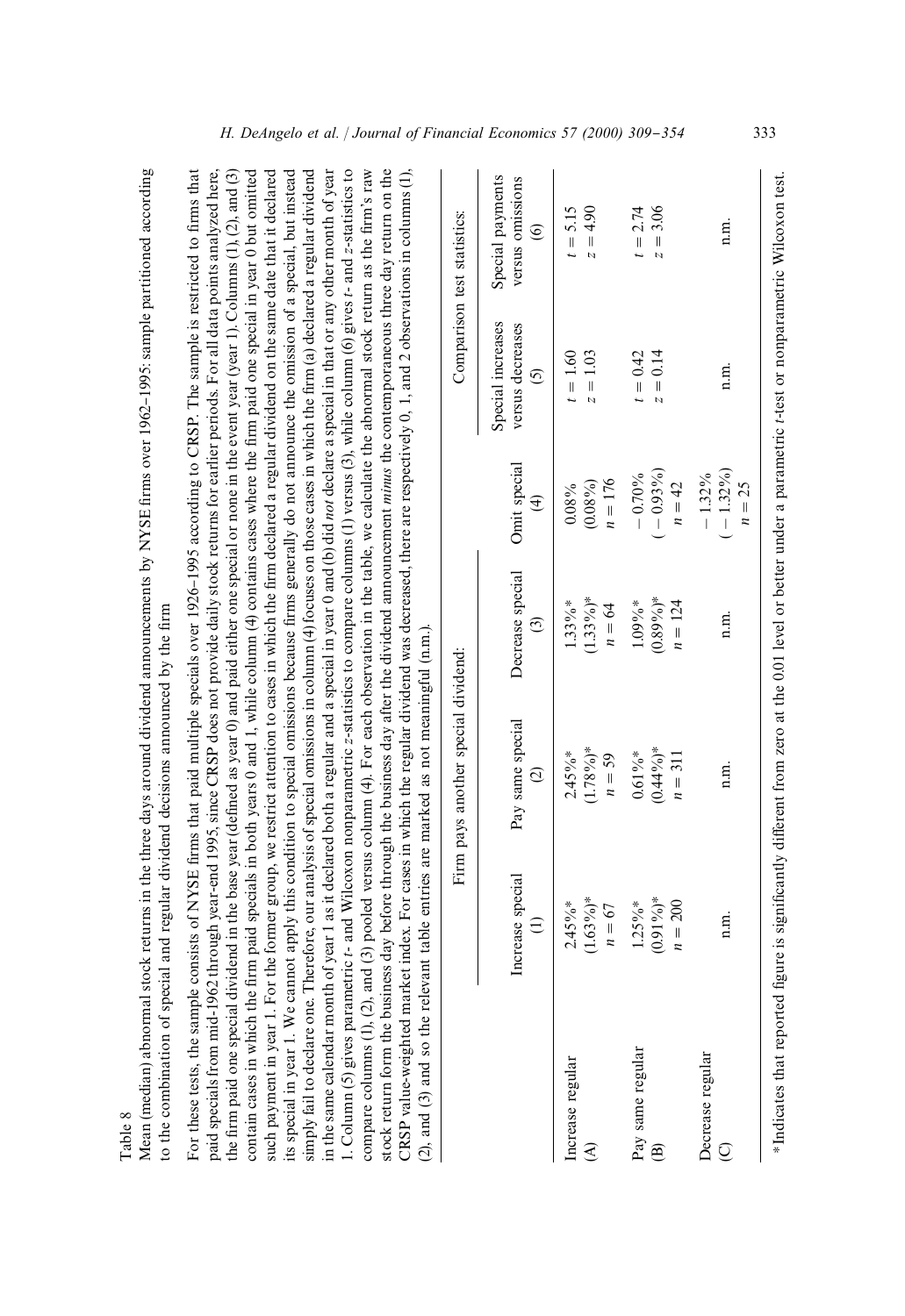The most important findings in Table 8 are those in row  $(B)$ , since these subsamples contain only observations for which the regular dividend is unchanged. These data show that, on average, firms experience significantly positive abnormal stock returns of about 1% when they do not change their regular dividend and either increase the special [column (1)], leave the special unchanged  $\lceil \text{column (2)} \rceil$ , or cut the special to a still-positive level  $\lceil \text{column (3)} \rceil$ . The findings in column (3) are especially noteworthy because they indicate that investors respond favorably to the news that the firm will pay a special dividend, even when that dividend is smaller than the prior year's special.

Brickley (1982, pp. 121–126) runs tests analogous to those in columns (2) and (4) of row (B). For 22 special omission observations, he reports a negative average announcement day return that is almost identical to the mean figure in our column (4) and which, like ours, is not significantly different from zero. For 15 observations in which the firm left the special unchanged, he finds a negative but statistically insignificant stock return. The latter finding is inconsistent with the significantly positive return we document in column  $(2)$ , but this inconsistency is not particularly troubling given the small sample size. Brickley does not present findings for samples analogous to those in our columns (1) and (3), and so we cannot compare these aspects of our analysis with the findings of his study.

The comparison test statistics in row (B) of Table 8 indicate that, on average, the stock market reacts more favorably when a special will be paid than when one is omitted, but that it reacts in essentially the same way to special increases and decreases to a still-positive level. Specifically, when firms leave the regular dividend unchanged, we find significantly greater stock returns when they continue to pay another special of whatever magnitude  $\lceil$  columns (1), (2), and (3) pooled] than we observe when they fail to pay one [column (4)], with comparison test statistics of  $t = 2.74$  and  $z = 3.06$ . However, we find no statistically detectable difference between the favorable market reactions to special increases and to special decreases to a still-positive level ( $t = 0.42$ ,  $z = 0.14$ ).

Row (A) of Table 8 presents a similar picture, except that these tests are less informative than those in row (B) because the various observations in row (A) have heterogeneous (and contemporaneous) changes in the size of regular dividends. As with row  $(B)$ , the row  $(A)$  data show that firms experience positive mean and median abnormal stock returns when they increase the regular dividend and simultaneously either increase the special, leave it unchanged, or cut the special to a still-positive level (columns (1), (2), and (3) respectively). However, when firms increase the regular dividend but omit payment of a special, the average stock return does not differ significantly from zero (column  $(4)$ ), suggesting that the regular dividend increase effectively compensates stockholders for the relatively disappointing news that the firm will not pay a special.

We find no statistically significant difference between the mean (and median) stock returns for increases and decreases in special dividends to a still-positive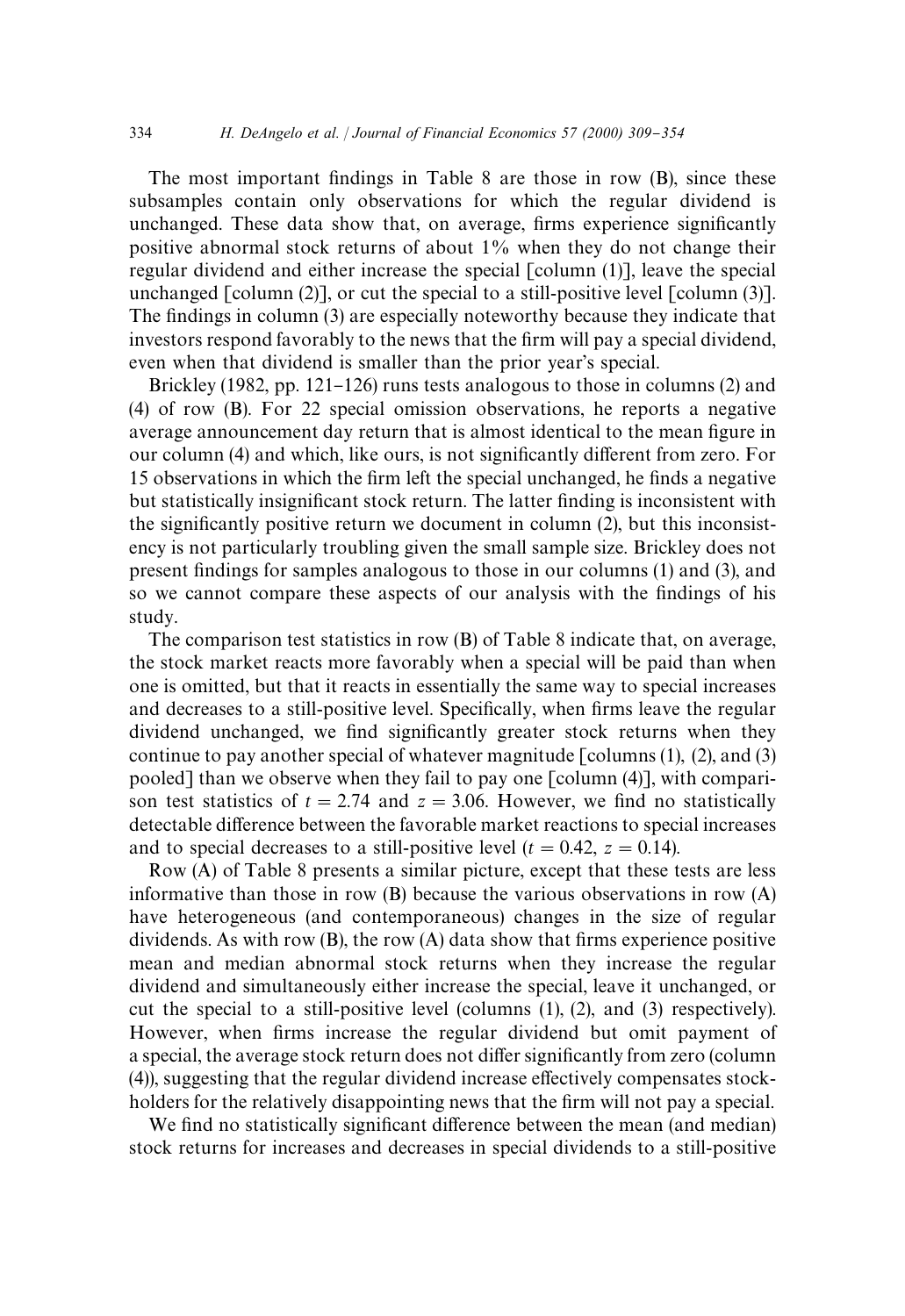level, as evidenced by comparison test statistics of  $t = 1.60$  and  $z = 1.03$  in column  $(5)$  of Table 8. However, the pooled sample in which firms continue to pay specials exhibits materially larger stock returns than we find for the sample in which regulars are increased and specials omitted  $(t = 5.15, z = 4.90)$ . Although the tests in row (A) do not control for the size of regular dividend changes, they are nonetheless consistent with the general patterns found in row (B), which do control for such changes.

The 25 cases in which firms cut the regular dividend and omitted the special experience an average abnormal return of  $-1.32\%$  [row (C) and column (4) of Table 8]. This stock return represents a smaller decline than the  $-5\%$  or  $-6\%$  average market reaction to regular dividend decreases previously reported by Charest (1978) and Woolridge (1983). Since this finding is not central to the main themes of this paper and since it is based on a relatively small sample, we do not investigate this issue further.

# *4.2. Cross-sectional regression analysis of announcement returns*

We next investigate whether there is significant information (or signaling) content associated with the magnitude of special dividend changes. For this regression analysis, we study the sample of observations in which regular dividends are unchanged, i.e., the observations in row (B) of Table 8. We exclude the 7 observations (out of 677) where the special increased by 300% or more, since these very large changes likely differ in fundamental ways from the vast majority of recurring special dividends. (For example, consistent with the findings presented in Section 3.1, they are more likely to be associated with corporate restructurings.)

The dependent variable in our regression tests is the abnormal stock return for the three-day dividend announcement period, denoted AR. The first explanatory variable, OMIT, is an indicator variable that takes the value 1 if the special dividend was omitted and 0 if a special was paid. The size of the special dividend change is denoted CHG, which is defined as the ratio of the splitadjusted values of (1) the difference between the current year's and last year's special dividends, divided by (2) total dividend payments in the prior year. Finally, OMIT  $\times$  CHG is a slope interaction term which measures the dollar size of a given special omission standardized by the firm's total dividend in the prior year. The regression estimates (and *t*-statistics) are:

$$
AR = 0.008 - 0.023 \text{ OMIT} + 0.024 \text{ CHG} - 0.071 \text{ OMIT} \times \text{CHG}.
$$
  
(6.16) (-2.00) (1.54) (-1.10)

This regression captures a very small portion of the total variation in abnormal returns, with an adjusted R-squared of just over 1%. However, the intercept is significantly positive, indicating that specials are met with a favorable stock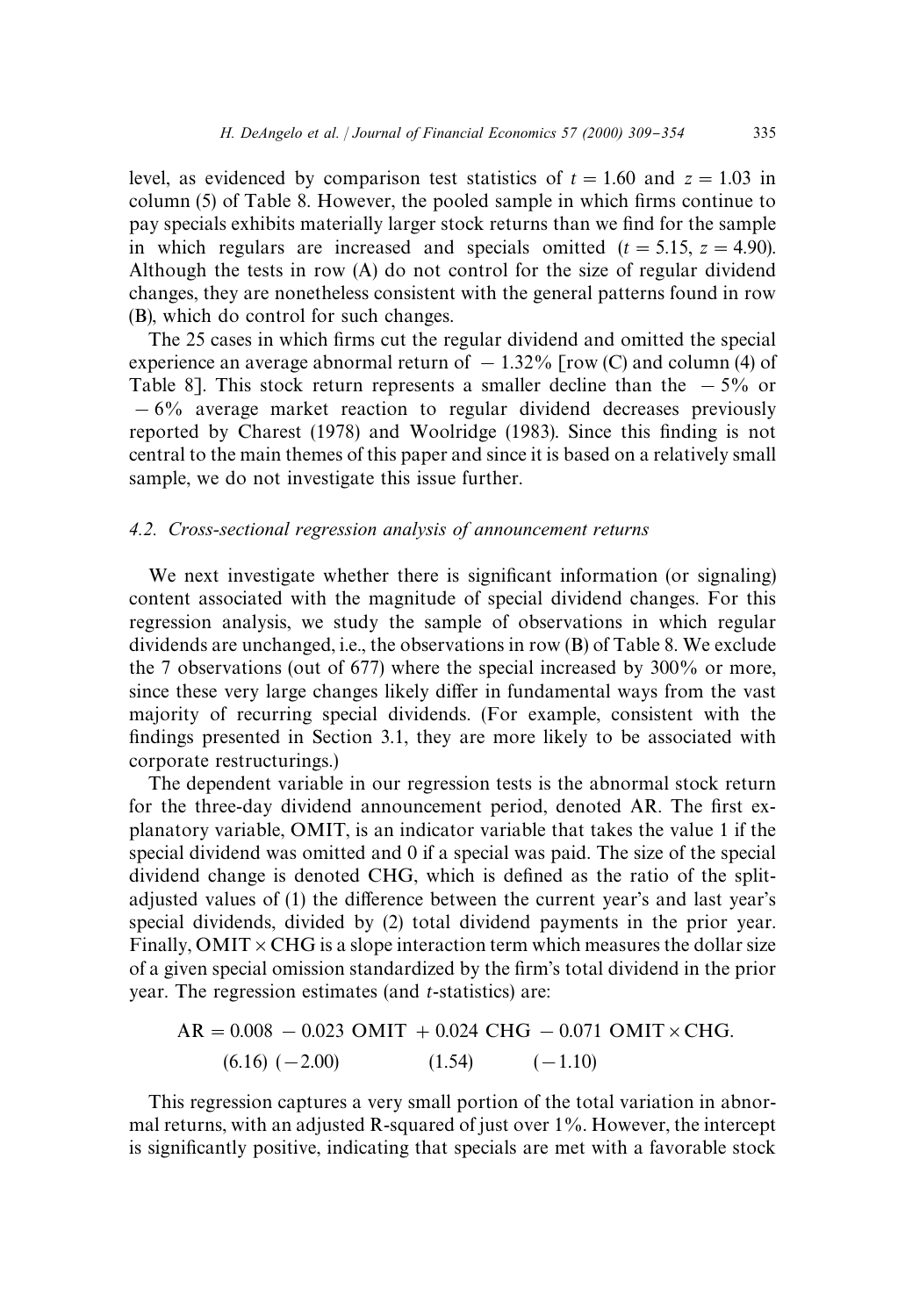price reaction that averages about  $1\%$ , a finding that is consistent with the figures reported in Table 8. Also, the significantly negative coefficient on OMIT indicates that the stock market return is materially lower when the firm fails to pay a special dividend, corroborating our earlier finding that investors react favorably to the fact that a special will be paid. The insignificant coefficients on CHG and on  $OMIT \times ICHG$  indicate the absence of a systematic relation between the announcement period abnormal stock return and the size of the change in special dividends.

We find similar results when we replace the CHG variable with the percentage change in the special dividend. The new size measure dictates that we must exclude a slope interaction term in the regression, since all special omissions represent a  $-100\%$  change in the special dividend, which makes the slope interaction variable perfectly collinear with the intercept term. With these modifications, the resulting regression yields a significant positive intercept and a significantly negative coefficient for OMIT (*t*-statistic  $=$  - 2.12), while the coefficient for the percentage change in the special does not differ significantly from zero (*t*-statistic  $= 0.61$ ). As before, the announcement return is significantly influenced by the presence or absence of a special dividend payment, but it is not systematically related to the size of the special change.

We would ideally like to assess whether  $(1)$  special dividends had significant signaling content in our early sample period, but (2) lost much of that power in later years after special payments had become routine. Unfortunately, CRSP reports daily stock returns only beginning in mid-1962. Given these data limitations, we instead run one additional cross-sectional test on post-1962 data to see if the wealth impact of specials is smaller when the firm historically paid consistent specials. We employ the structure of the regressions reported above, but add as an independent variable the number of consecutive years that a firm paid specials prior to each announcement under consideration. We include the consecutive years variable to assess the hypothesis that, when the signaling content of specials is relatively large (the number of consecutive payment years is low), the market reaction will be greater than when the "surprise" element is small (the number of consecutive payments is high).

We find that the coefficient estimates for the consecutive years variable are negative, as expected, but not statistically different from zero (details not reported). These results do not support the notion that a longer history of paying special dividends translates to a diminished stock market response to subsequent special announcements. (As in the regressions reported above, these tests also show no significant relation between announcement returns and the magnitude of the change in special dividends.)

We are reluctant to place much weight on the results of these cross-sectional tests because they focus exclusively on post-1962 data, and our Section 2 analysis indicates that the decline in specials was already well underway by that time. The latter regularity suggests that any signaling content these payments had in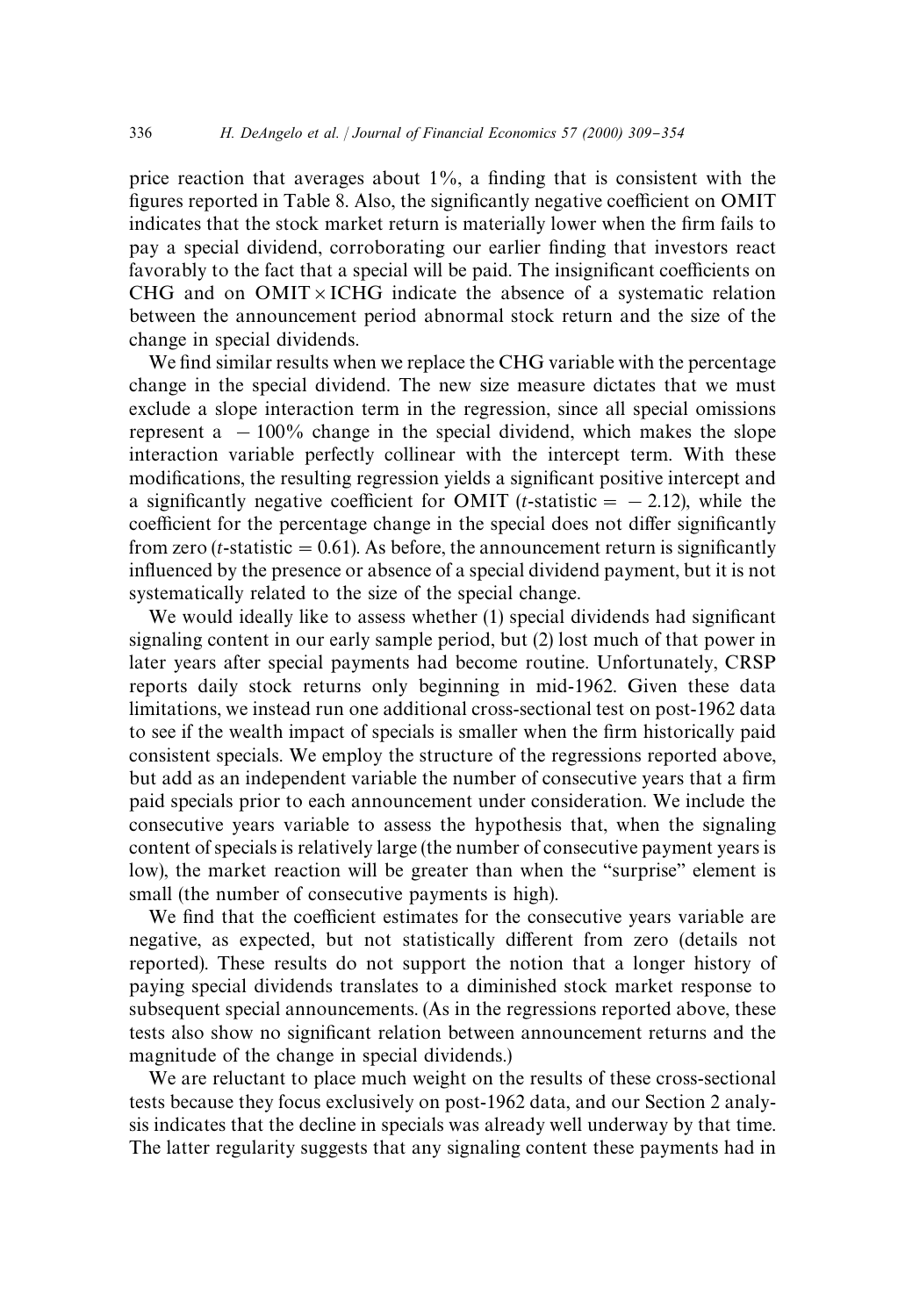earlier decades may have been substantially reduced by the time our sample period begins. If so, it would be difficult to observe in our data any crosssectional relation between relative signaling content and stock returns. Consistent with this conjecture, our regressions uniformly exhibit low *R*-squareds. Additionally, most announcement returns in our sample are just not that large. In fact, the main picture that emerges from our event study analysis is that, while special declarations convey modest good news to market participants in recent years, their signaling content is typically small.

# 5. Institutional stock ownership clienteles and the decision to pay special dividends

The virtual disappearance of special dividends may reflect differences in the demand for specials by individual and institutional clienteles, coupled with the substantial shift over the last 45 or so years from a retail-dominated stock market to one dominated by institutions. If institutional investors are more financially sophisticated than retail investors, they should more easily infer the lack of a substantive difference between regular dividends and specials paid with great frequency. Consequently, higher levels of institutional ownership should encourage firms to stop paying specially designated dividends. Stockholders' behavioral biases will reinforce this effect. For example, Shefrin and Statman (1984) argue that some investors demand dividends because they impose a "self control" heuristic that prohibits spending out of invested capital. Miller and Modigliani's (1961) logic implies that such behavior assumes financially naïve investors, since invested capital will fall by the amount of the dividend on the ex-dividend day. Nevertheless, some investors may believe dividends do not reduce invested capital, and thus naïvely view special dividends as "windfalls". To the extent that special dividends are aimed at financially naïve investors, greater institutional ownership should reduce firms' incentives to pay them.<sup>10</sup>

At least two other factors might encourage managers to pay fewer specials when institutional ownership increases. One possibility is that the greater dividend volatility inherent in a policy of paying specials may lead some institutional investors to raise more questions about firm performance than they otherwise would. If so, managers seeking to avoid scrutiny may eliminate

<sup>&</sup>lt;sup>10</sup> Strickland (1997) and Jain (1999) provide evidence that institutions tend to tilt their portfolio holdings toward stocks with low dividend yields. Evidence that institutional ownership and the ERISA prudent man rule affect the stock returns of dividend-omitting firms is presented by Brav and Heaton (1998). Although these studies document a connection between institutional ownership and dividend policy, none speaks directly to the issue of the incentive to pay specials. Our discussion emphasizes differences in financial sophistication across institutional and retail investors because this difference plausibly implies a connection between institutional ownership and the payment of specials.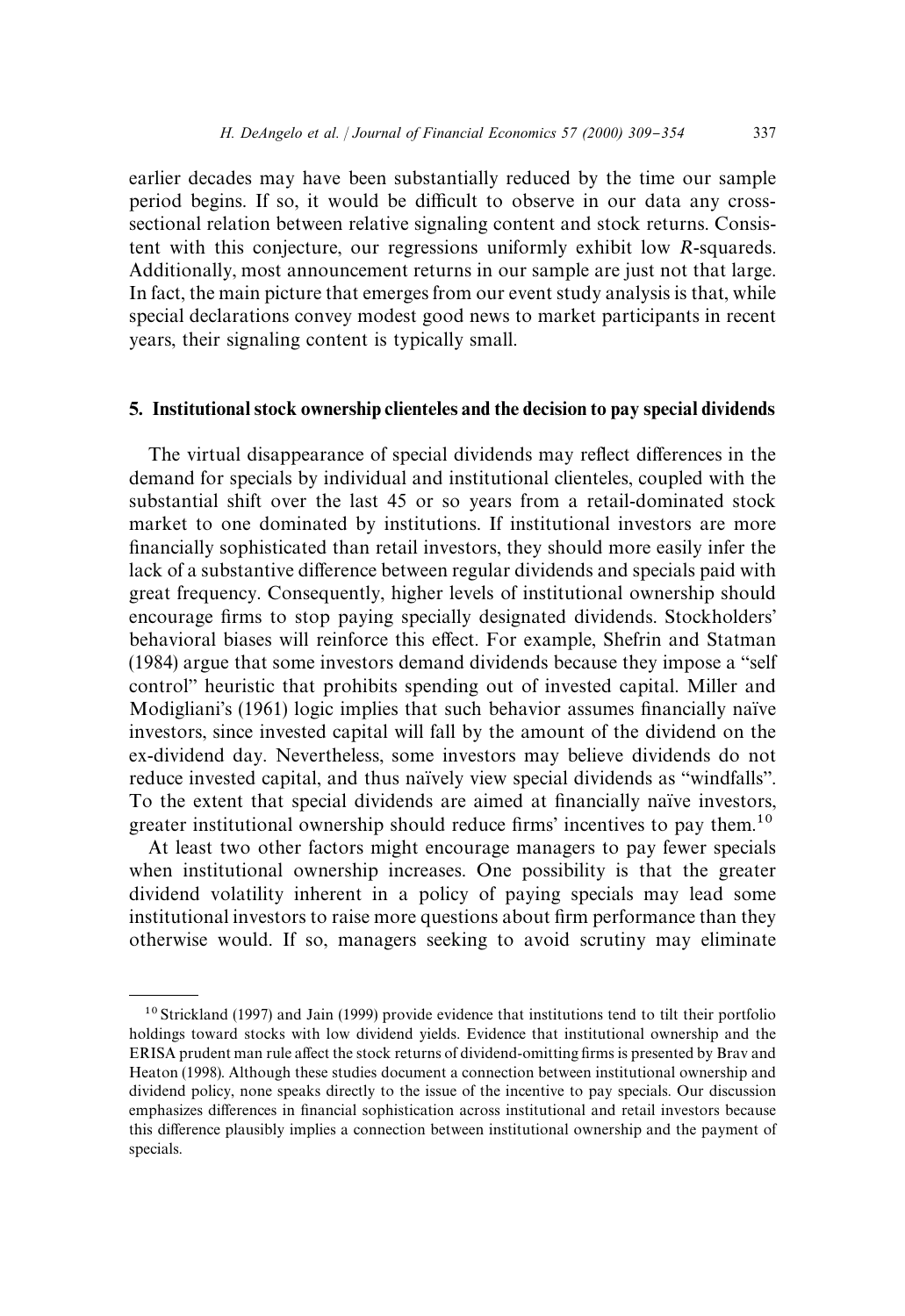specials to generate a smoother overall dividend series. A second possibility is that managers eliminate specials because institutional investors find the associated dividend volatility to be bothersome when rebalancing their portfolios. For example, some institutions may view specials as unattractive because of the periodic need to make last minute portfolio "window dressing" trades in response to unanticipated bonus dividend amounts.

# *5.1. Aggregate trends in institutional ownership and special dividend payments*

The New York Stock Exchange Fact Book (various issues) presents Federal Flow of Funds data which indicate that the percent of equity holdings by households and nonprofit institutions fell from  $91.3\%$  in 1950 to 48.6% in 1990, while stock ownership by profit-oriented institutions increased from  $6.1\%$  to  $44.5\%$ .<sup>11</sup> Gompers and Metrick (1998) report firm- and institution-specific data which show that, in recent years, stock ownership has come to be highly concentrated in the hands of a small number of institutional investors. For 1996, they find that investment managers with over \$100 million in discretionary funds controlled over 50% of the value of publicly traded stocks, and the 100 largest fund managers controlled over two-thirds of this total. The high concentration of equity ownership by a small number of financially sophisticated institutions suggests that such ownership plausibly contributed to the virtual disappearance of special dividends, consistent with the behavioral bias outlined above.

Two characteristics of the aggregate shift from individual to institutional stock ownership make it more likely that this clientele trend contributed to the disappearance of specials. First, in 1950, aggregate institutional stock ownership was at modest levels (less than 10%, according to the NYSE Fact Books) and special dividends were paid by almost half the dividend-paying firms on the NYSE.<sup>12</sup> Second, subsequent years' increases in institutional ownership and declines in special dividends both occurred gradually over a long period. If the incidence of specials had fallen abruptly over a short time period, we would

 $11$  Poterba and Samwick (1995, Table 7) provide a year-by-year summary of the same data that shows a slow and steady decline in the incidence of household stock ownership from 89.7% in 1952 to 47.7% in 1994. These data show that household ownership increased in only three of the 43 years from 1952 to 1994, and two of these increases are by 1/10th of 1% and 2/10ths of 1%. Almost all the decreases are also small in magnitude (on the order of 1% or so), with the sole exception of 1969 when household ownership declined from 81.9% to 69.1%.

 $12$  The introduction noted than many large blue chip firms historically paid specials, a finding that might seem at odds with the argument that specials largely appeal to unsophisticated investors (since today we find heavy institutional ownership of blue chips). The two points are consistent, however, since the data show that as recently as the middle part of the 20th century, institutional ownership of equities was not very substantial. The latter fact virtually requires that, during these earlier periods, ownership of many blue chips was not dominated by institutions.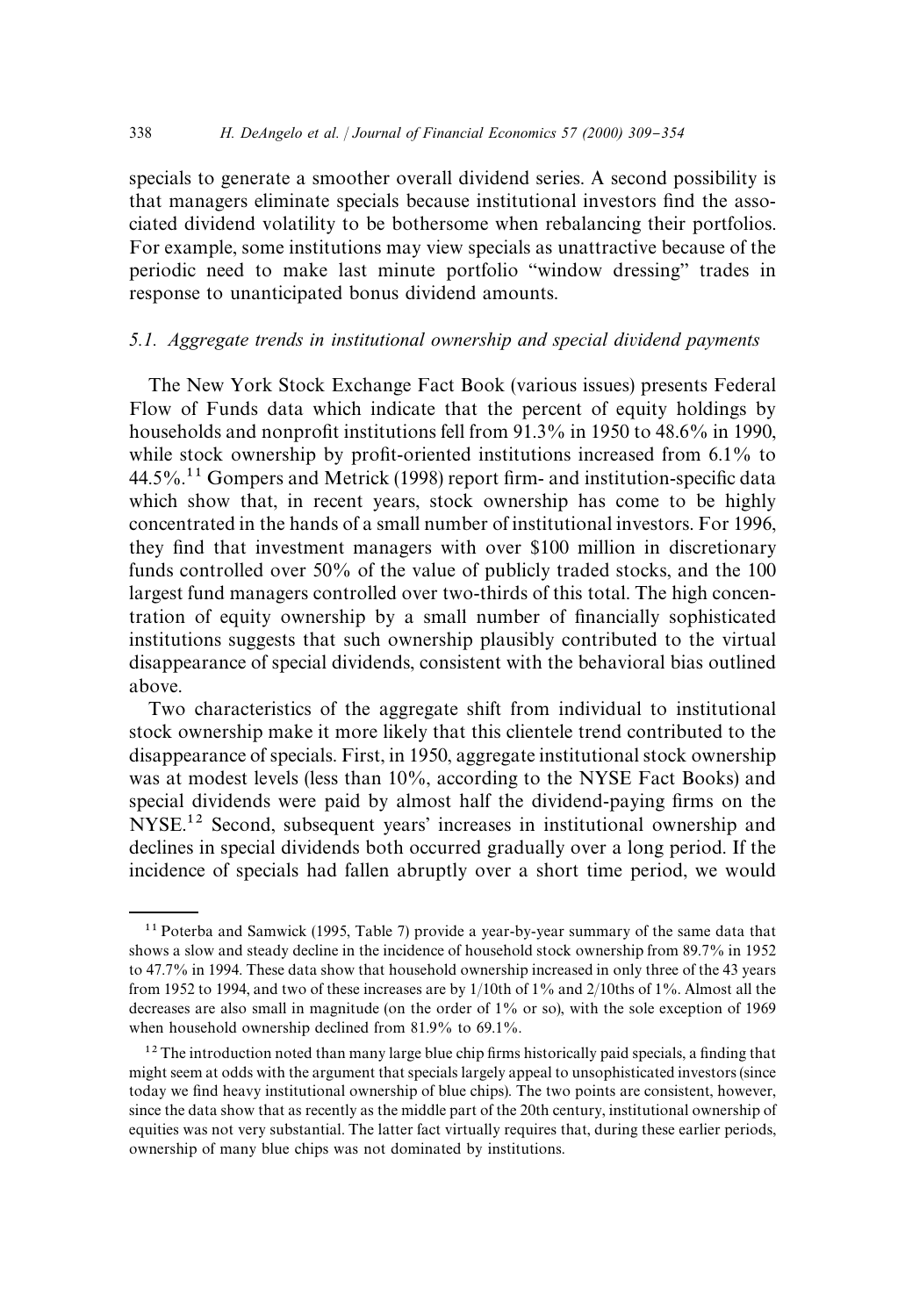suspect a particular tax or regulatory shift as the primary causal agent. But since we find a gradual decline in specials, it seems more likely that their disappearance is due to economic factors such as the clientele shift toward institutional ownership, which evolved slowly over many years.

# *5.2. Logit analysis of the impact of institutional ownership on the decision to pay specials*

Our tests for a negative relation between the likelihood that a firm continues to pay specials in recent years and its level of institutional ownership employ three samples of dividend-paying NYSE-listed firms. We include only those firms with institutional ownership reported at year-end 1985 in *Standard and* Poor's Security Owner's Stock Guide. Sample (I) contains 118 firms that paid at least 10 special dividends before 1981. Sample (II) contains 195 firms that paid at least five specials before 1981. By construction, these two samples contain only firms with a strong historical tendency to pay specials frequently, which should enhance our ability to detect any impact of institutional ownership on the decision to pay specials in the 1980s. Sample (III) contains 1,009 dividendpaying firms with sufficient data for our logit regressions (described below). The latter sample contains a large number of firms that did not pay specials before 1981, which should make it more difficult to detect any impact of institutional ownership on the decision to pay specials in the 1980s.

We classify a firm as paying special dividends during the 1980s if, at any time from 1981 through 1990, it paid at least one special whose size was less than 5% of equity value. (We impose the size cap because, as documented in Section 3.1, the 1980s witnessed a substantial increase in large one-time specials associated with corporate restructurings, i.e., payments that are not necessarily indicative of an ongoing policy of paying specials.) If the firm paid no such specials over 1981–1990, we classify it as having a policy of not paying specials. In samples  $(I)$ ,  $(II)$ , and  $(III)$ , the number of firms that pay specials during the 1980s are 16, 23, and 28 (13.6%, 11.8%, and 2.8% of the firms in the respective samples).

For all three samples, we find that firms that pay special dividends in the 1980s have significantly lower institutional ownership, both under simple univariate comparison tests and in logit regressions that control for other factors that plausibly affect the decision to pay specials. In sample (I), the mean institutional ownership is 49.3% for the firms that do not pay specials versus 34.3% for firms that pay them (*t*-value for difference  $=$  3.50) and the respective medians are 52.4% and 32.9% (Wilcoxon *z*-value = 3.38). In sample (II), the mean and median are 49.7% and 52.5% for those that do not pay specials, compared to 33.0% and 33.9% for those that continue to pay specials (*t*- and *z*-values of 5.11 and 4.50). In sample (III), the mean and median institutional ownership are  $33.1\%$  and  $35.1\%$  for firms that pay specials during the 1980s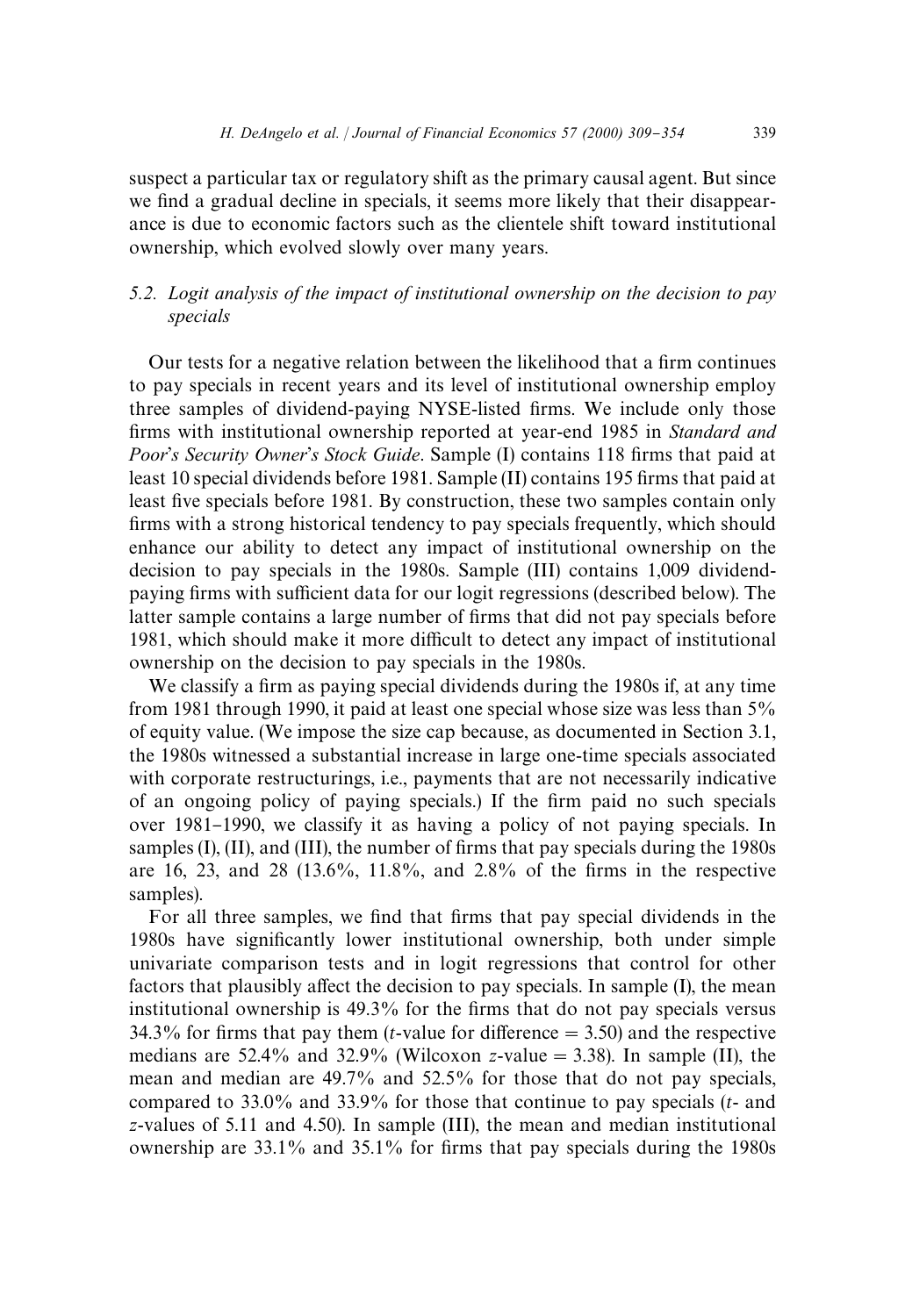versus  $40.5\%$  and  $41.3\%$  for firms that do not (*t*- and *z*-values of 2.29 and 2.10). These univariate results are consistent with the notion that higher levels of institutional ownership are associated with a lower probability of paying special dividends.

Table 9 reports results of logit regressions that assess whether the likelihood that a firm pays specials is negatively related to the percentage of stock held by institutions. The dependent variable equals one if the firm pays special dividends during the 1980s and zero otherwise. Since larger firms tend to have higher institutional ownership, we control for (the log of) market capitalization to avoid having institutional ownership proxy for other potentially important, but omitted factors related to firm size. We also control for stock return volatility since theory suggests that a riskier operating environment should encourage managers to pay specials to make any future dividend cuts less surprising, hence presumably less troubling to stockholders. The regressions include dividend yield to control for the firm's overall level of dividends. It seems plausible that fewer specials will be paid by firms that pay low overall dividends, given that their dividend policies are not likely to attract any clientele (individual or institutional) with a strong demand for dividend income.

Panel A of Table 9 reveals a significant negative relation between the level of institutional ownership and the likelihood that a firm continues to pay special dividends, controlling for the effects of these other variables. The statistical strength of the relation is of roughly the same order of magnitude in the three samples, with *p*-values for the institutional ownership coefficient of 0.003 for sample (I), 0.0001 for sample (II), and 0.001 for sample (III).

The control variables show some signs of significance, but overall their impact is not great. The market capitalization coefficient is significantly negative only when institutional ownership is excluded in samples (I) and (II) and is indistinguishable from zero in sample (III). These findings suggest that firm size per se does not affect the decision to continue paying specials. Stock return volatility is significant (or nearly so) in all specifications, but the sign of its coefficient is the opposite of that predicted. One possible explanation is that greater volatility leads managers to adopt conservative dividend policies (with lower regular *and* fewer special dividends) to hedge against disappointing investors with cuts in either type of dividends. The dividend yield coefficient is insignificant in samples  $(I)$  and  $(II)$ , and significantly negative in sample  $(III)$ . Contrary to our expectation, these dividend yield coefficients are inconsistent with the view that firms that pay higher overall dividends are most likely to pay specials in the 1980s. We have no obvious explanation for this finding. In any case, the important implication for the current study is that all three logit estimations indicate that greater levels of institutional ownership are associated with a significantly lower probability that a firm pays special dividends.

Panel B of Table 9 provides evidence that the negative impact of institutional ownership on the decision to pay specials is economically material. In this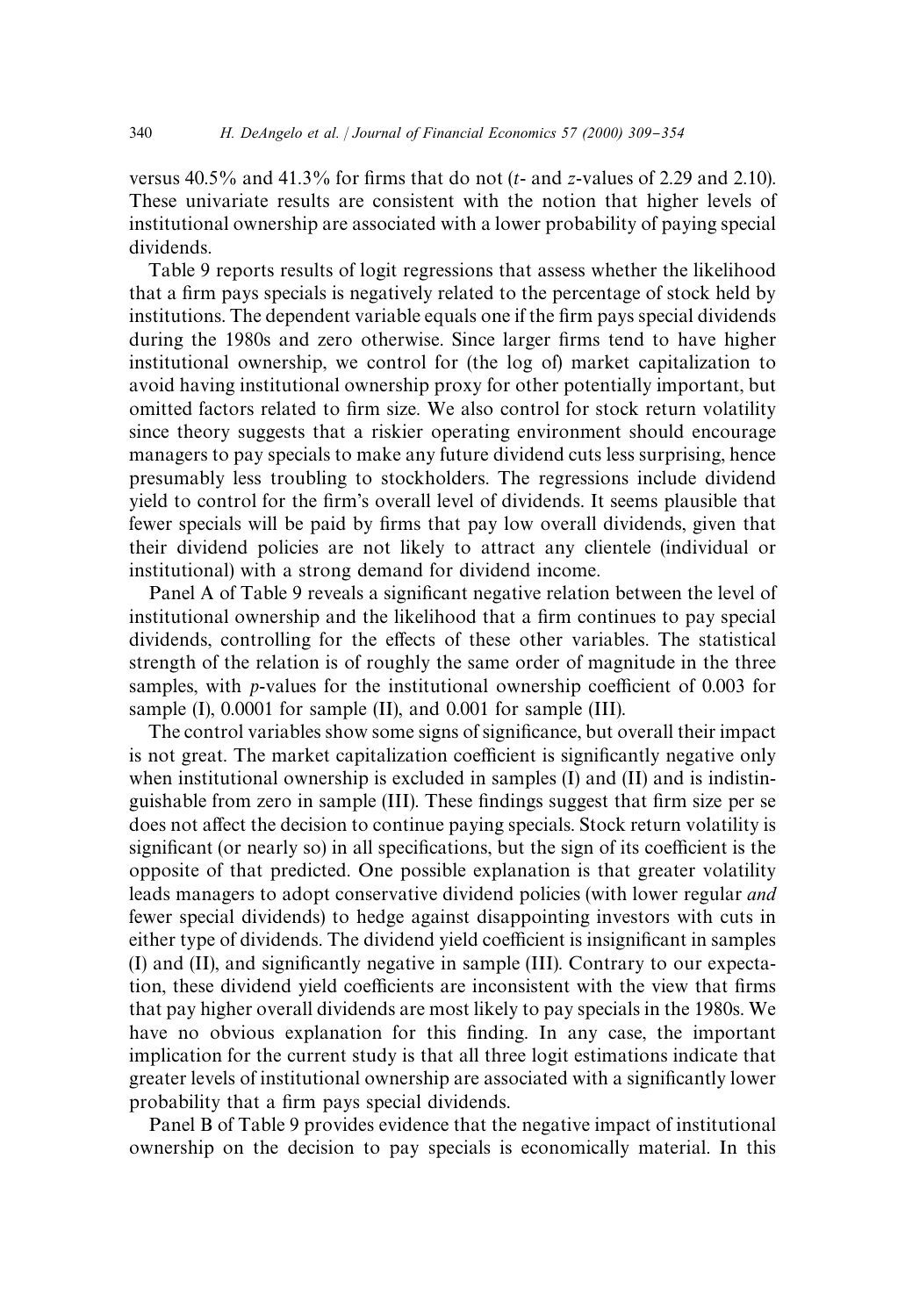analysis, we hold the control variables constant at their mean values and vary the level of institutional ownership to generate estimates of the probability that a firm pays specials at a given level of institutional ownership. The logit estimates for samples (I) and (II) both imply that, at low levels of institutional ownership, the predicted probability is high that a firm continues to pay specials in the 1980s. For example, 10% institutional ownership implies a firm will continue to pay specials with 88% probability if it is in sample (I) and 50% if it is in sample (II). The predicted probabilities decline fairly rapidly as institutional ownership increases: at 20% institutional ownership, the probabilities decline to 49% for firms in sample (I) and to 34% for firms in sample (II) and, at  $50\%$ institutional ownership, they fall to 8.8% and 6.7% respectively. These logit results imply that a large increase in institutional ownership - roughly equal to that which occurred over the last 45 or so years - would be met with a very large decline in the incidence of special dividends.

Although they point towards the same conclusion, the predicted probability changes for sample (III) are not as striking. For this sample, the predicted probability that a firm pays specials falls from  $7.6\%$  at  $10\%$  institutional ownership to 1.3% at 50% ownership. Arguably, it is more relevant that the *absolute* probability change from 7.6% to 1.3% represents a *relative* decline of 83% in the predicted probability of paying specials. The reason that the 83% figure is more telling is that sample (III) contains many firms with no prior history of paying specials, which implies a low unconditional probability of paying specials for this sample as a whole. In other words, the fact that few firms in sample (III) ever paid specials inherently limits the chances of finding a large absolute reduction in the probability of paying specials. Thus, the 83% relative decline is a strong finding in the sense that it represents almost as large a decline in the importance of specials as one could possibly expect to find in these data.

### 6. Did common stock repurchases displace special dividends?

Four considerations motivate our interest in assessing whether common stock repurchases displaced special dividends. First, specials and repurchases share the common feature of allowing managers to temporarily increase cash payouts without necessarily committing to continue the higher distributions in future years. Second, managers may have replaced specials with repurchases to capture the tax advantages associated with the latter form of cash distribution. Third, common stock repurchases are currently used by many firms to distribute cash to stockholders, just as special dividends were once used by many firms. Finally, repurchase activity was economically trivial during the years that specials were prominent in corporate payout policies (see below for details).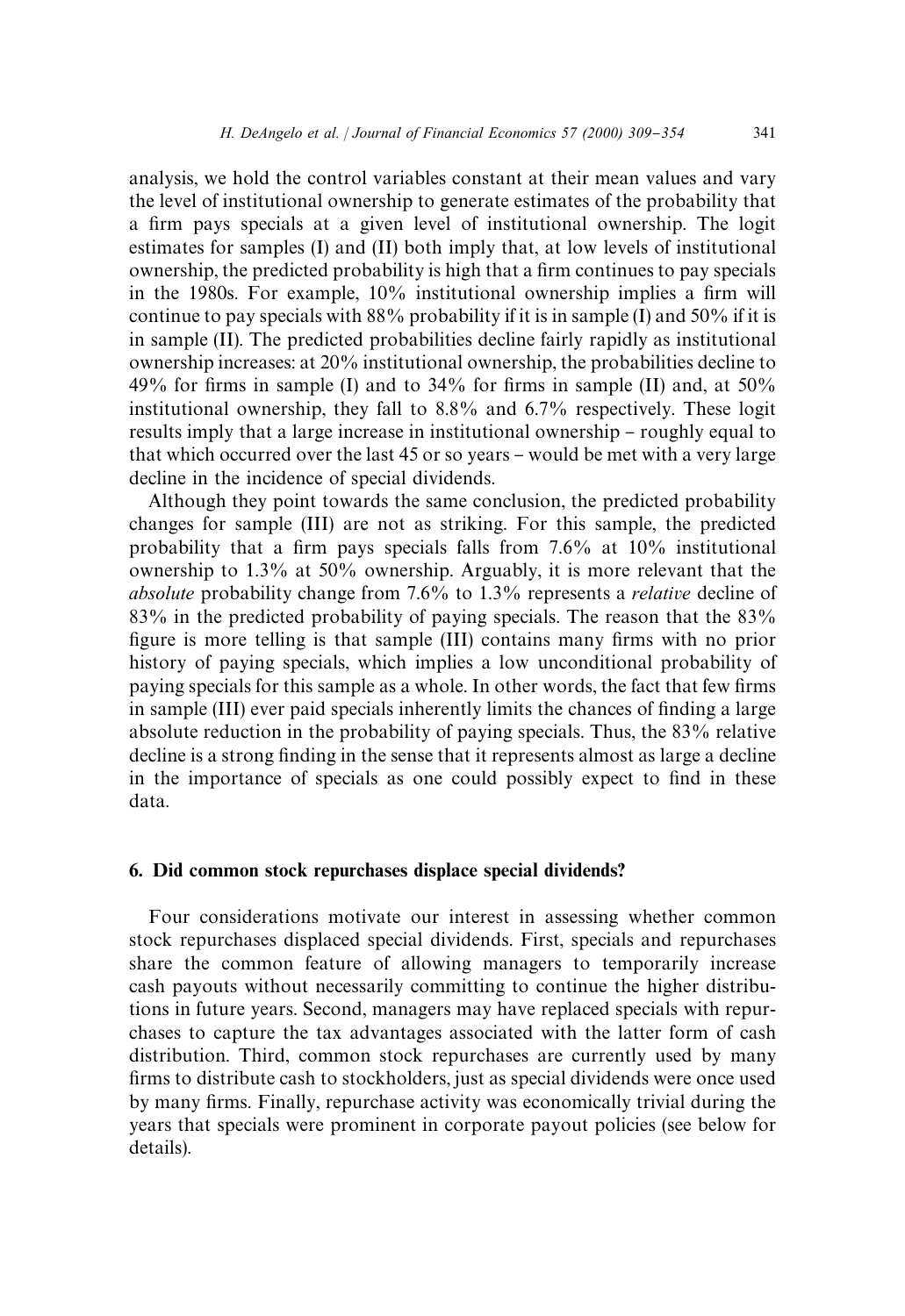| In the panel A regressions, the dependent variable equals one if the firm paid at least one special dividend (during 1981-1990) whose dollar magnitude is<br>less than 5% of equity value, and zero otherwise. We impose the 5% size cap because large special dividends paid during this period are generally<br>associated with corporate restructurings rather than with ongoing programs of paying occasional specials to stockholders. All sample firms are<br>negatives where the consequences of the contract of the contract of the contract of the contract of the contract of the contract of the contract of the contract of the contract of the contract of the contract of the contra                                                                                                                                                                                                                                              |                                                                |                    |                                                                |                     |                                                                                                 |                    |
|-------------------------------------------------------------------------------------------------------------------------------------------------------------------------------------------------------------------------------------------------------------------------------------------------------------------------------------------------------------------------------------------------------------------------------------------------------------------------------------------------------------------------------------------------------------------------------------------------------------------------------------------------------------------------------------------------------------------------------------------------------------------------------------------------------------------------------------------------------------------------------------------------------------------------------------------------|----------------------------------------------------------------|--------------------|----------------------------------------------------------------|---------------------|-------------------------------------------------------------------------------------------------|--------------------|
| and have data available on CRSP for the control variables described below. Samples I and II include only firms with a prior history of paying specials<br>market value of equity at year-end 1985. Stock volatility is the standard deviation of the firm's daily stock return over 1985. Dividend yield is the firm's<br>before 1981, while sample III includes all firms regardless of their prior special dividend payment record. Log(MktCap) is the natural log of the firm's total<br>dividend-paying companies listed on the NYSE, have institutional data for year-end 1985 reported in Standard & Poor's Security Owners' Stock Guide,<br>total dividends in 1984 divided by the market value of equity at year-end 1994. Panel B reports the predicted probability that a firm will pay specials at<br>different levels of institutional ownership. In these predictions, the other variables are held constant at their mean values. |                                                                |                    |                                                                |                     |                                                                                                 |                    |
| A. Estimated coefficients (p-values) from logit regressions                                                                                                                                                                                                                                                                                                                                                                                                                                                                                                                                                                                                                                                                                                                                                                                                                                                                                     |                                                                |                    |                                                                |                     |                                                                                                 |                    |
|                                                                                                                                                                                                                                                                                                                                                                                                                                                                                                                                                                                                                                                                                                                                                                                                                                                                                                                                                 | (I) 118 firms that paid at<br>least 10 specials before<br>1981 |                    | (II) 195 firms that paid at<br>least 5 specials before<br>1981 |                     | (III) 1,009 firms, including those<br>that historically paid specials<br>and those that did not |                    |
| Intercept                                                                                                                                                                                                                                                                                                                                                                                                                                                                                                                                                                                                                                                                                                                                                                                                                                                                                                                                       | (0.022)<br>8.65                                                | (0.028)<br>8.16    | (0.064)<br>5.20                                                | (0.072)<br>5.01     | (2.28)<br>$-1.47$                                                                               | (2.21)<br>$-2.90$  |
| % Institutional<br>stock holdings                                                                                                                                                                                                                                                                                                                                                                                                                                                                                                                                                                                                                                                                                                                                                                                                                                                                                                               |                                                                | (0.003)<br>$-5.77$ |                                                                | (0.0001)<br>$-6.56$ |                                                                                                 | (0.001)<br>$-4.56$ |
| Log(MktCap)                                                                                                                                                                                                                                                                                                                                                                                                                                                                                                                                                                                                                                                                                                                                                                                                                                                                                                                                     | (0.03)<br>$-0.44$                                              | (0.29)<br>$-0.22$  | (0.03)<br>$-0.35$                                              | (0.58)<br>$-0.09$   | (0.87)<br>0.02                                                                                  | (0.15)<br>0.30     |

cnecial dividend during 1981-1990 Logit regressions to assess whether dividend paying firms listed on the NYSE pay at least one special dividend during 1981-1990 ono. whether dividend paying firms listed on the NVSE pay at least acc  $\mathbf{r}$  $\ddot{\phantom{0}}$ Table 9<br>I orit reo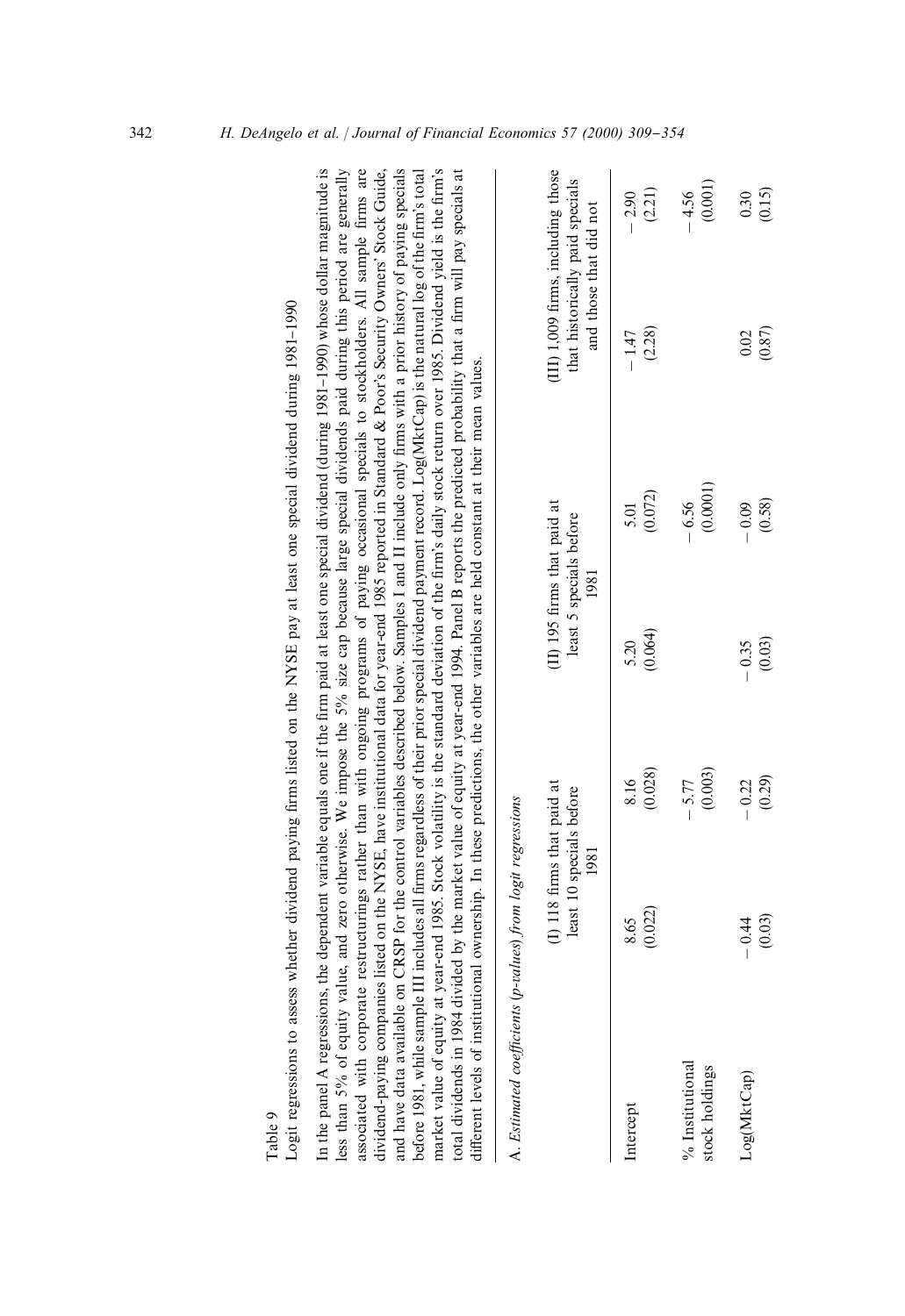| Stock volatility              | (0.01)<br>$-258.7$ | (0.02)<br>$-262.5$                                             | (0.12)<br>$-111.6$ | (0.05)<br>$-139.5$                                             | (0.05)<br>$-105.0$                                                                                                                                    | (0.02)<br>$-116.1$                                                                 |
|-------------------------------|--------------------|----------------------------------------------------------------|--------------------|----------------------------------------------------------------|-------------------------------------------------------------------------------------------------------------------------------------------------------|------------------------------------------------------------------------------------|
| Dividend yield                | (0.45)<br>$-16.39$ | (0.52)<br>$-15.95$                                             | (0.30)<br>$-16.40$ | (0.21)<br>20.84                                                | (0.06)<br>$-17.53$                                                                                                                                    | (0.004)<br>26.82                                                                   |
| Model p-value                 | 0.032              | ${}< 0.001$                                                    | 0.072              | < 0.001                                                        | 0.110                                                                                                                                                 | 0.001                                                                              |
|                               |                    |                                                                |                    |                                                                | B. Predicted probabilities of special dividend payments as a function of institutional ownership, evaluated with other variables held at sample means |                                                                                    |
| % Institutional<br>ownership: |                    | (I) 118 firms that paid at<br>least 10 specials before<br>1981 |                    | (II) 195 firms that paid at<br>least 5 specials before<br>1981 |                                                                                                                                                       | (III) 1,009 firms, including<br>those that paid specials<br>and those that did not |
| 10%                           |                    | 0.880                                                          |                    | 0.500                                                          |                                                                                                                                                       | 0.076                                                                              |
| 20%                           |                    | 0.494                                                          |                    | 0.340                                                          |                                                                                                                                                       | 0.050                                                                              |
| 30%                           |                    | 0.278                                                          |                    | 0.211                                                          |                                                                                                                                                       | 0.032                                                                              |
| 40%                           |                    | 0.156                                                          |                    | 0.122                                                          |                                                                                                                                                       | 0.021                                                                              |
| 50%                           |                    | 0.088                                                          |                    | 0.067                                                          |                                                                                                                                                       | 0.013                                                                              |
|                               |                    |                                                                |                    |                                                                |                                                                                                                                                       |                                                                                    |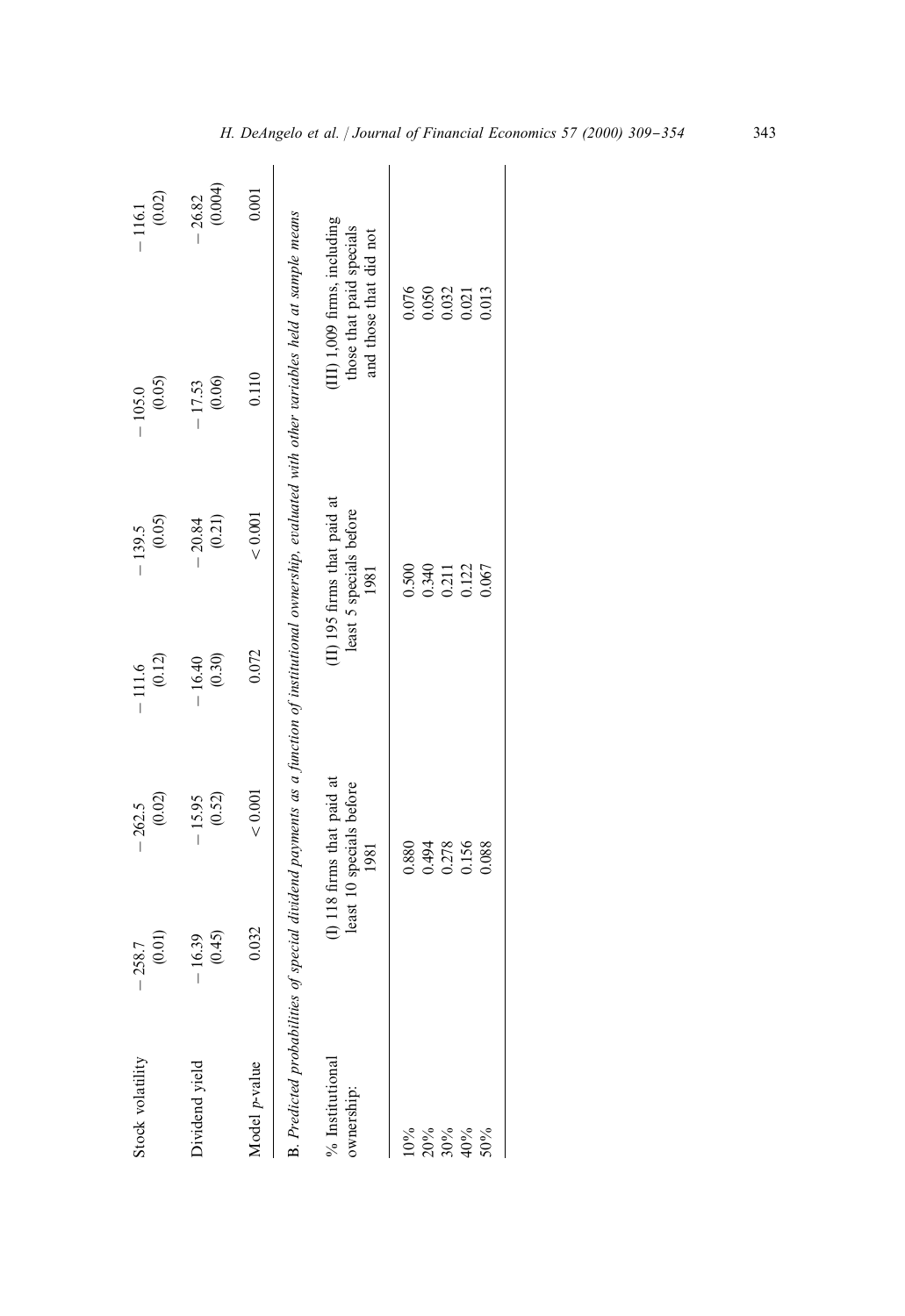# *6.1. The timing of the decline in specials and the increase in stock repurchases*

Many prior studies indicate that stock repurchases were uncommon before 1973. For example, Dann (1980, 1981) reports a yearly average of 3.8 repurchases tender offers during 1962-1972 by NYSE and AMEX firms, which increased to 43 and 30 in 1973 and 1974. Dollar volume, however, remained modest until 1984. Bagwell and Shoven (1989) estimate annual repurchases for Compustat firms at:

| 1977: \$3.3 billion 1981: \$4.0 billion 1985: \$41.3 billion |  |
|--------------------------------------------------------------|--|
| 1978: \$3.5 billion 1982: \$8.1 billion 1986: \$41.5 billion |  |
| 1979: \$4.5 billion 1983: \$7.7 billion 1987: \$54.3 billion |  |
| 1980: \$5.0 billion 1984: \$27.4 billion                     |  |

For the same population, Poterba (1987) estimates repurchases at \$1.8 billion for 1976, while Helwege et al. (1995) estimate them at \$0.7 billion for 1975 and \$1.1 billion for 1976. These authors, Barclay and Smith (1988), Allen and Michaely (1995), Dunsby (1995), and Dittmar (1997) also report a radical upsurge in repurchases in 1984. Jagannathan et al. (1999) document that the repurchase boom continued at least through 1996.

The decline in special dividends we observe began sometime in the late 1950s and was essentially complete well before the 1984 upsurge in repurchases (Fig. 1, panel A). Only 1.6% of dividend-paying NYSE firms paid special dividends in 1984, an incidence far below that of the 1920s through the 1950s. Similarly, specials account for one-fifth of  $1\%$  of the dollar amount of all dividends paid by NYSE firms in 1984 (the same is true for 1981–1983). It is difficult to conceive of economically plausible scenarios in which the mid-1980s stock repurchase boom is closely connected to decisions that many firms made 20 or more years earlier to cease paying special dividends.

# *6.2. Tax law changes and the incentives to repurchase stock and pay special dividends*

The timing of the repurchase boom is also at odds with familiar arguments about tax incentives to pay dividends versus repurchase stock. As many others have noted, the tax law changes in the Tax Reform Act of 1986 should have encouraged greater reliance on dividends relative to repurchases, yet the opposite occurred. It therefore seems unlikely that the increased use of repurchases in recent years is primarily attributable to tax-related factors.

It is similarly difficult to argue that the disappearance of specials is due to tax code shifts that discouraged dividend payments in general. The decline in specials occurred gradually over many years and not in a short time span as one would expect if a single tax law change were the cause. If multiple tax law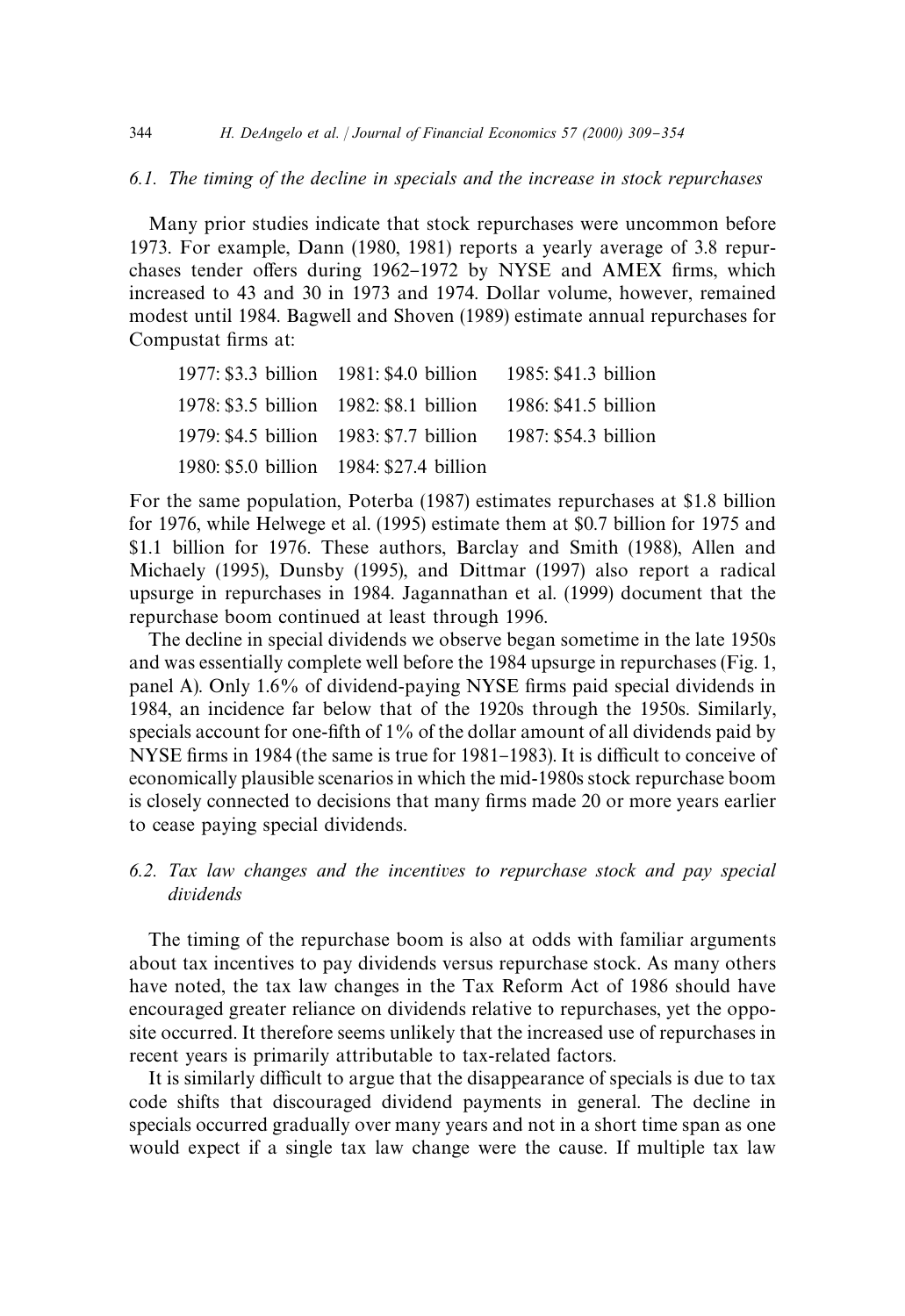changes were responsible, there should be a contemporaneous dampening of *all* forms of dividends over the years that specials eroded. However, the available evidence is inconsistent with this view. Poterba (1987, Table 4) reports that aggregate dividend payout ratios are reasonably stable from the 1940s onward, and increase substantially in the 1980s. [Similar evidence is reported by Dunsby (1995, Table 2) and Fama and French (1999, Table 10)]. This pattern is inconsistent with the view that taxes  $-$  or any other factors  $-$  put general downward pressure on dividends during the years that specials were declining in importance. This evidence suggests that the disappearance of specials is connected to forces that made specials per se unattractive and not to factors that generally discouraged dividend payments.

Finally, other data in Poterba (1987) cast additional doubt on the notion that income taxes played an important role in the disappearance of specials. His Table 4 provides estimates of the tax penalty on dividends relative to capital gains. These data show only small variation in the dividend tax penalty from World War II through the early 1980s, with a modest trend toward a *smaller* dividend tax penalty in later years. If tax changes were the primary reason that firms altered their usage of special dividends, the incidence of specials should increase in recent years, the opposite of what actually occurred.

# *6.3. Did* x*rms replace recurring special dividends with stock repurchase programs?*

Because special dividends are similar in structure and size to open market stock repurchases, $13$  we next investigate whether firms substitute open market repurchase programs for prior policies of paying recurring special dividends. To enhance our ability to detect a substitution of repurchases for specials, we focus on the sample of 91 NYSE firms (described in Section 3.3) that ended wellestablished policies of paying specials at frequent intervals. If these firms have indeed substituted repurchases for specials, we would expect to observe a reasonable number of repurchases (see below for more precise estimates) within a few years of their last special dividend. We exclude firms that historically paid specials infrequently, since we would have difficulty interpreting evidence of low repurchase activity following their last special dividend. A low incidence of repurchases may be perfectly normal for the latter firms (given their historical

<sup>&</sup>lt;sup>13</sup> Special dividends provide cash to all stockholders, who can also choose to sell their shares and thus receive a similar cash distribution under an open market repurchase program. Data in Stephens and Weisbach (1998) imply that the average annual payout under an open market repurchase program is about 2% of equity value. For our sample, the mean and median specials are 1.46% and  $0.98\%$  of the firm's share price one month before the special was announced.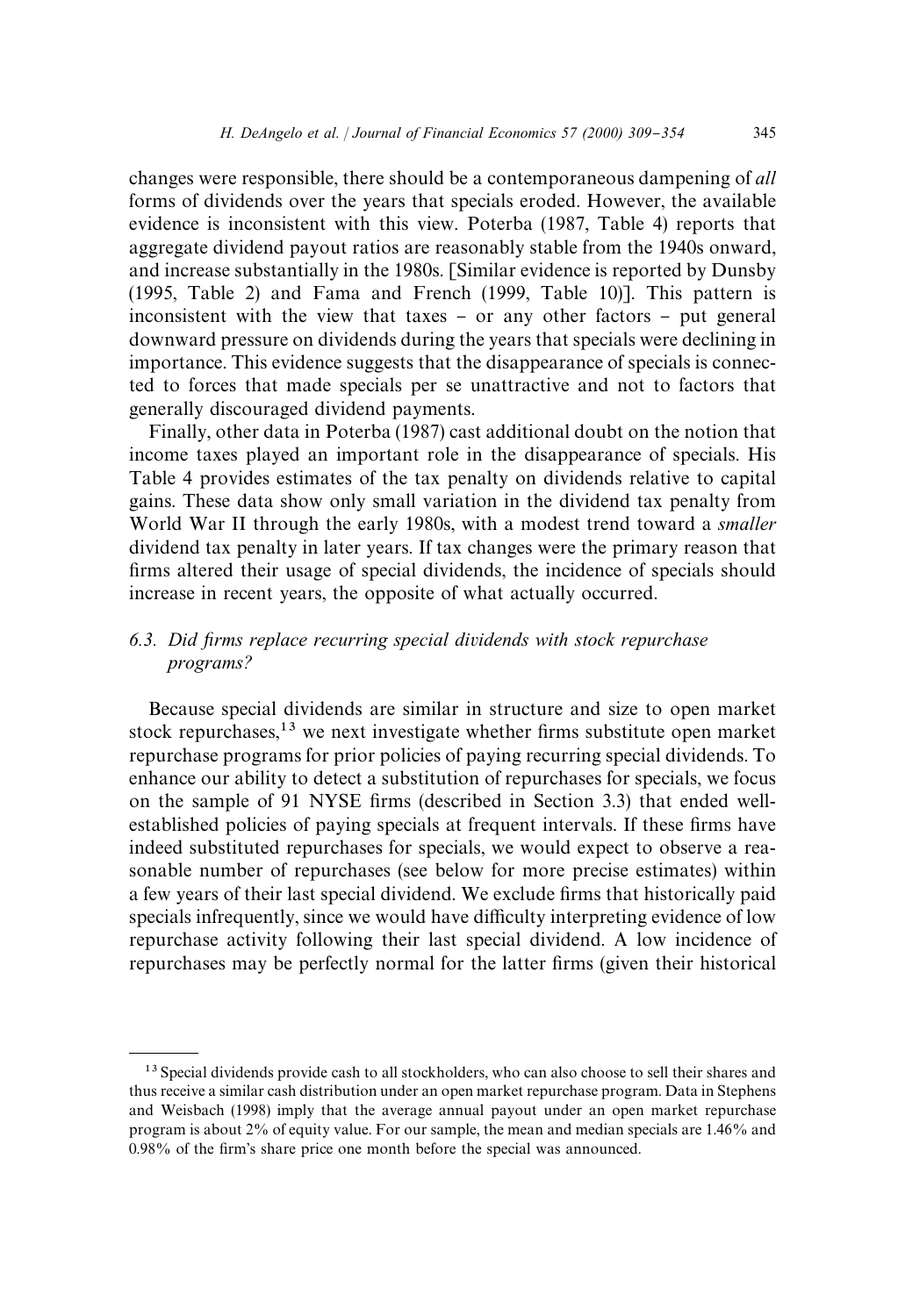proclivity to pay special dividends infrequently) and not necessarily an indication that they have failed to substitute repurchases for specials.<sup>14</sup>

For each firm in the sample of 91, we document repurchases by searching the *Wall Street Journal Index* for the last year in which a special was paid (event year 0), the two prior years (years  $-2$  and  $-1$ ), and the ten years after the last special (years  $+1$  to  $+10$ ). Column (1) of Table 10 reports the cumulative incidence of open-market repurchases as of each event year.<sup>15</sup> Columns (2) and (4) report estimates of the expected repurchase incidence under the assumption that repurchases replaced specials. To see the logic underlying these estimates, let  $\pi$  represent the probability that a firm makes a bonus cash distribution in a given year. Assuming that different years' bonus payouts are independent, the probability of zero repurchases for T consecutive years is  $(1 - \pi)^T$  and the probability of at least one repurchase by year T and is  $p(T) = [1 - (1 - \pi)^T]$ . If  $\pi$  is equal across firms, the expected incidence of firms that repurchase stock by year T is  $np(T)$ , where *n* is 91. Column (2) sets  $\pi = 0.25$ , and thereby provides a lower bound on the expected repurchase incidence, since all sample firms paid specials at least 25% of the time. Column (4) sets  $\pi = 0.587$ , and thereby provides an "average case" estimate, since the average sample firm paid specials 58.7% of the time. Columns (3) and (5) report *z*-statistics to assess whether the observed level of open-market repurchases differs significantly from their expected level.16

For each event year from  $+1$  through  $+10$ , Table 10 shows a significantly lower cumulative incidence of open-market stock repurchases than expected under either the lower bound or average case scenarios. By event year  $+5$ , 20

<sup>15</sup> For each event year, we report repurchase incidences as a proportion of the full sample of 91 firms, even though there are four firms for which we have incomplete data after event year 5. The statistical significance of our results is unchanged when we measure repurchase incidence as a proportion of the number of firms with complete data.

 $14$  An assumption here is that by focusing on firms with a high historical incidence of special dividend payments, our tests analyze firms whose future policies are to make bonus distributions at a high frequency. This assumption seems reasonable a priori, but it is clearly an approximation, since whether a special dividend is paid or not depends on both the firm's policy regarding special distributions and whether the exogenous events necessary to trigger a special dividend actually materialized ex post. Since the tests reported below show an unexpectedly low incidence of stock repurchases following the cessation of specials, one might be concerned that this low incidence occurred because of exogenous changes that led firms to materially after their payout practices. Some evidence that this concern is not an issue for the 91 firms in this sample is that our earlier Lintner model analysis reveals no detectable change in the behavior of their total dividend payments around the time they stop paying special dividends (see Table 5).

<sup>&</sup>lt;sup>16</sup>The proportion of firms that repurchase stock by event year  $T$  follows a binomial distribution with "success" probability  $p(T)$ . Letting  $O(T)$  equal the observed number of firms that repurchase stock by year T (out of a sample of *n* firms), the test statistic is then  $z = [O(T) - np(T) - 0.5]$  $\lceil np(T)(1-p(T)) \rceil^{1/2}$ . This test statistic is based on the normal approximation to the binomial distribution with correction for continuity.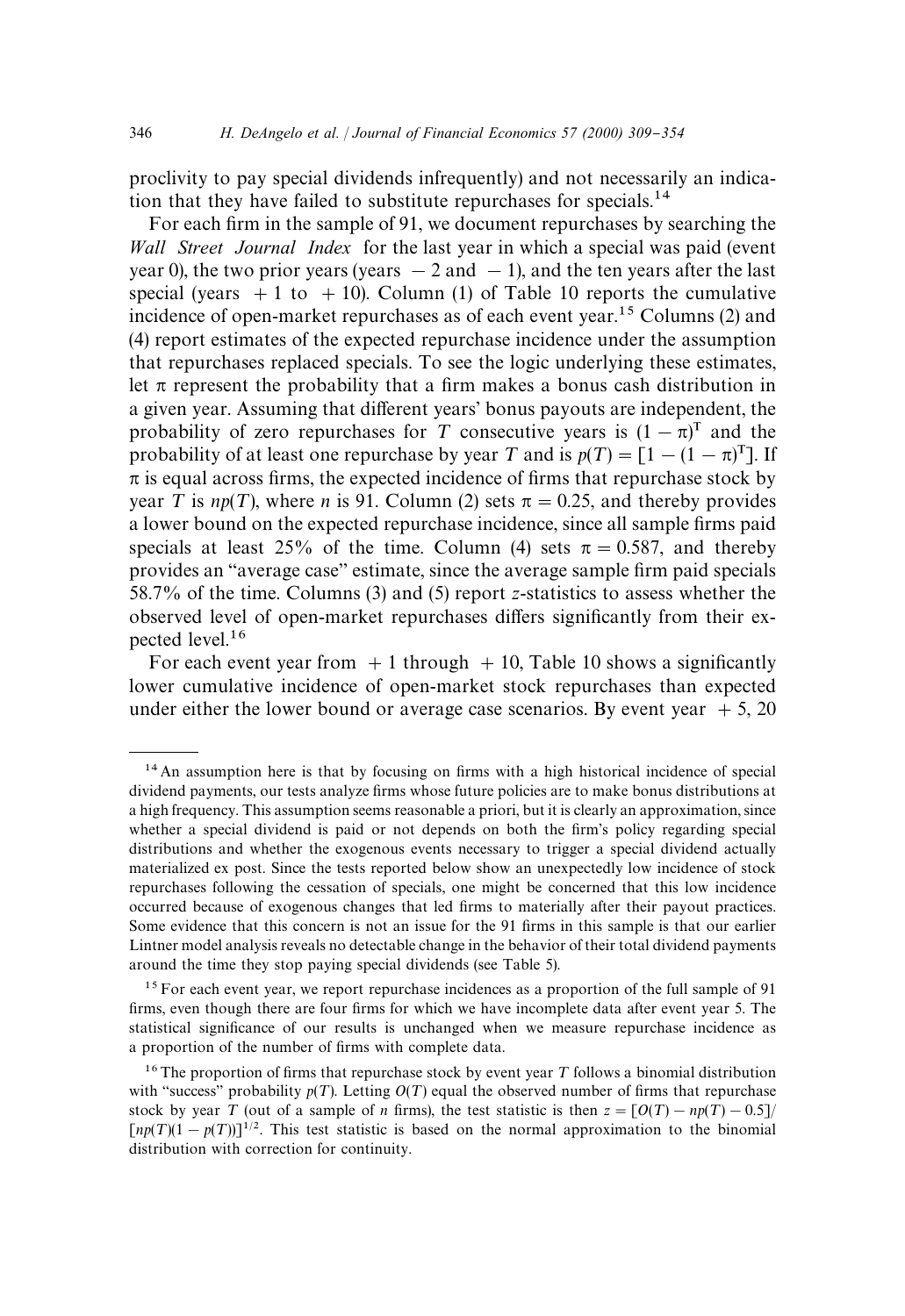#### Table 10

Cumulative incidence of firms announcing open-market stock repurchases in the years surrounding the cessation of special dividend payments: 91 NYSE firms with long histories of paying recurring specials

The sample contains 91 NYSE firms that paid special dividends in 10 or more years and did so at least once every four years on average. A firm is included here only if it paid specials through 1965 and remained listed on CRSP for at least four years after its last reported special. Event year 0 is defined as the calendar year in which the firm last paid a special dividend. Column (1) reports the actual *cumulative* number and percent of firms announcing an open-market repurchase program by the specified event year. Columns  $(2)$  and  $(4)$  give the expected cumulative number and percent of firms repurchasing stock under two different scenarios, while columns (3) and (5) provide *z*-statistics to assess the significance of the difference between the actual and expected numbers. The "lower bound" scenario takes the probability that a firm will repurchase stock in a given year as 0.25. It is a lower bound scenario in the sense that all sample firms paid special dividends at least once every four years during the time between their first and last special. The "average" scenario takes the probability that a firm will repurchase stock in a given year as 0.587. It is an average scenario in the sense that the average firm in the sample paid special dividends in 58.7% of the years between their first and last special. Information on stock repurchases is taken from the *Wall Street Journal Index*. A dividend is classified as a special if it has a distribution code of 1262 or 1272, the CRSP codes for dividends labeled year-end, final, extra, or special. In columns (2) through (5), the entries for years  $-2$  through 0 are marked not applicable (n.a.) to reflect the assumption that firms do not repurchase stock until they stop paying special dividends.

| Event year<br>relative           | Cumulative<br>number $(\% )$ of                   | Lower bound prediction of<br>stock repurchases |                                       | Average case prediction of<br>stock repurchases |                                       |
|----------------------------------|---------------------------------------------------|------------------------------------------------|---------------------------------------|-------------------------------------------------|---------------------------------------|
| to payment<br>of last<br>special | firms making<br>open-market<br>repurchases<br>(1) | Expected<br>number $(\% )$<br>(2)              | $(1)$ vs. $(2)$<br>z-statistic<br>(3) | Expected<br>number $(\% )$<br>(4)               | $(1)$ vs. $(4)$<br>z-statistic<br>(5) |
| $-2$                             | 1<br>$(1.1\%)$                                    | n.a.                                           | n.a.                                  | n.a.                                            | n.a.                                  |
| $-1$                             | 4<br>$(4.4\%)$                                    | n.a.                                           | n.a.                                  | n.a.                                            | n.a.                                  |
| $\boldsymbol{0}$                 | 8<br>$(8.8\%)$                                    | n.a.                                           | n.a.                                  | n.a.                                            | n.a.                                  |
| 1                                | 10<br>$(11.0\%)$                                  | 23<br>$(25.0\%)$                               | $-3.21$                               | 53<br>$(58.7\%)$                                | $-9.35$                               |
| $\overline{2}$                   | 14<br>$(15.4\%)$                                  | 40<br>$(43.8\%)$                               | $-5.56$                               | 75<br>$(82.9\%)$                                | $<-15.00$                             |
| 3                                | 16<br>$(17.6\%)$                                  | 53<br>$(57.8\%)$                               | $-7.88$                               | 85<br>$(93.0\%)$                                | $<-15.00$                             |
| 4                                | 18<br>$(19.8\%)$                                  | 62<br>$(68.4\%)$                               | $-10.08$                              | 88<br>$(97.1\%)$                                | $<-15.00$                             |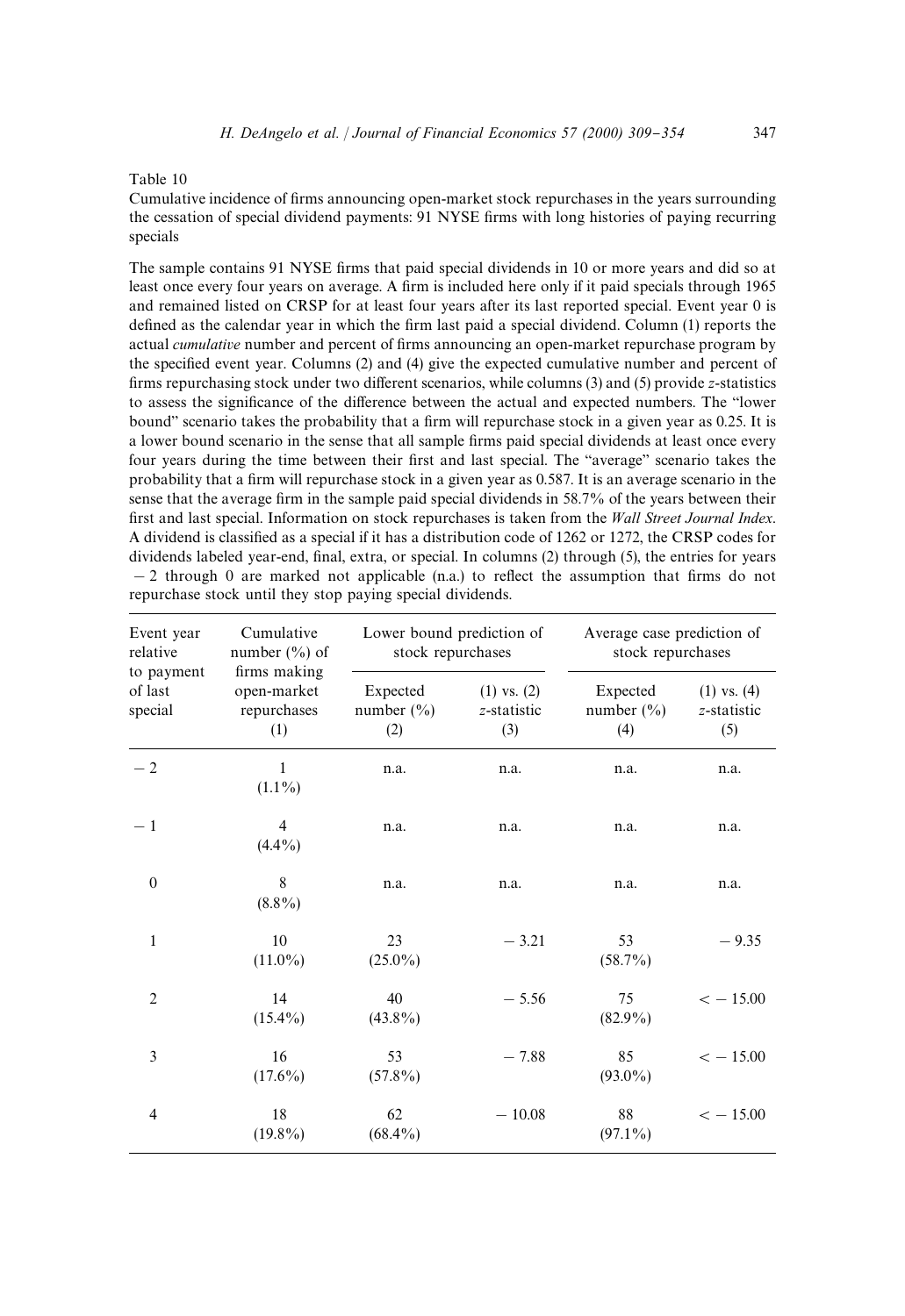| Event year<br>relative<br>to payment | Cumulative<br>number $(\% )$ of<br>firms making | Lower bound prediction of<br>stock repurchases |                                       | Average case prediction of<br>stock repurchases |                                       |
|--------------------------------------|-------------------------------------------------|------------------------------------------------|---------------------------------------|-------------------------------------------------|---------------------------------------|
| of last<br>special                   | open-market<br>repurchases<br>(1)               | Expected<br>number $(\% )$<br>(2)              | $(1)$ vs. $(2)$<br>z-statistic<br>(3) | Expected<br>number $(\% )$<br>(4)               | $(1)$ vs. $(4)$<br>z-statistic<br>(5) |
| 5                                    | 20<br>$(22.0\%)$                                | 69<br>$(76.3\%)$                               | $-12.30$                              | 90<br>$(98.8\%)$                                | $<-15.00$                             |
| 6                                    | 21<br>$(23.1\%)$                                | 75<br>$(82.2\%)$                               | $-14.89$                              | 91<br>$(99.5\%)$                                | $<-15.00$                             |
| $\overline{7}$                       | 22<br>$(24.2\%)$                                | 79<br>$(86.7\%)$                               | $<-15.00$                             | 91<br>$(99.8\%)$                                | $<-15.00$                             |
| 8                                    | 28<br>$(30.8\%)$                                | 82<br>$(90.0\%)$                               | $<-15.00$                             | 91<br>$(99.9\%)$                                | $<-15.00$                             |
| 9                                    | 29<br>$(31.9\%)$                                | 84<br>$(92.5\%)$                               | $<-15.00$                             | 91<br>$(100.0\%)$                               | $<-15.00$                             |
| 10                                   | 29<br>$(31.9\%)$                                | 86<br>$(94.4\%)$                               | $<-15.00$                             | 91<br>$(100.0\%)$                               | $<-15.00$                             |

Table 10 (*continued*)

firms or  $22.0\%$  of the test sample had announced an open-market repurchase. Using lower bound estimates, we expect that number to be 69 firms, or  $76.3\%$  of the test sample. Using average case estimates, we expect it to be 90 firms, or 98.8%. Under the lower bound scenario, we expect 86 firms to have announced such programs by event year  $+10$  while, under the average case scenario, we expect virtually all 91 firms to have done so.

The same picture emerges when we consider all types of repurchases: tender offers, privately negotiated buybacks, and open-market repurchases. In every year, we observe significantly fewer repurchases of all types than expected under the substitution hypothesis (details not shown in Table 10). For example, by year  $+10$ , 38 firms (41.8% of the sample) announced some type of repurchase, an incidence that is materially below that expected under both lower bound and average case scenarios.

Because our data include the 1970s and 1980s period of generally increased repurchase activity, they probably overstate the number of firms that introduced repurchases specifically to replace special dividends. In Table 10, 11 (28.9%) of the 38 firms that paid their last special before 1973's general increase in repurchases had repurchased stock by year  $+10$ . Of the remaining 53 firms (which paid their last special in 1973 or later),  $50.1\%$  (27 firms) repurchased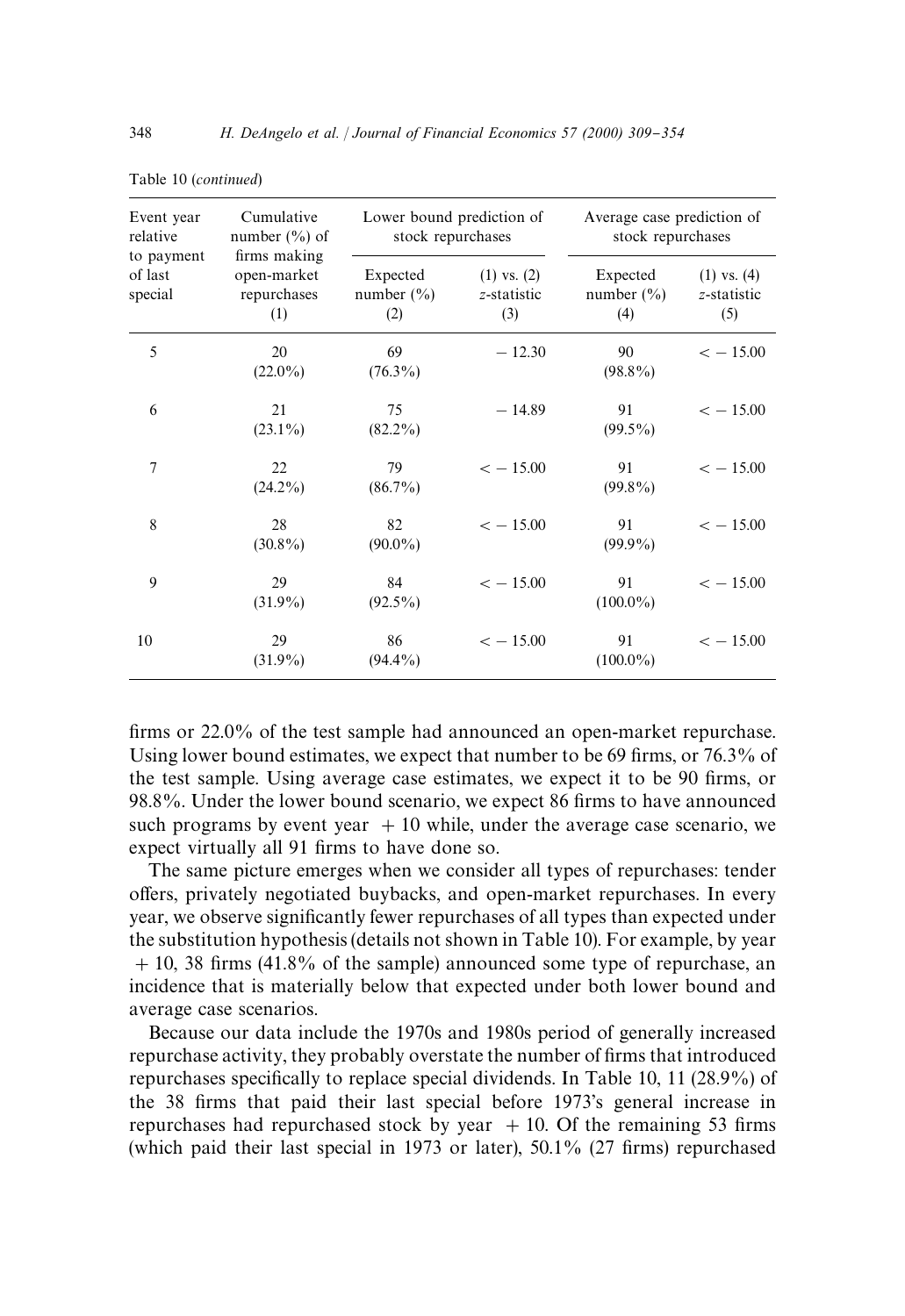stock by year  $+10$ . The difference in repurchase incidence before and after 1973 is significant at the 0.031 level under a chi-square test. The higher incidence of repurchases after 1973 plausibly reflects, at least to some degree, the general increased popularity of repurchases per se rather than a deliberate substitution of repurchases for specials.

A possible explanation for the low incidence of stock repurchases in our sample is that firms replaced a policy of paying frequent specials with one of making infrequent stock repurchases. We can assess this possibility by noting that, even if firms slowed the rate of special payouts (independent of form), we should nonetheless observe the greatest incidence of repurchases among firms with the highest prior frequency of special dividends. For this test, we partition the sample according to the historical frequency of special dividends. Group I contains those firms that paid specials *least* often (less than every other year on average), group III contains the firms that paid specials *most* often (more than three out of four years on average), and group II contains the firms that paid specials with intermediate frequency.

Among the firms that had previously paid special dividends most frequently, only  $20.0\%$  (five of 25 firms) had repurchased stock by the end of event year  $+10$  (group III), a frequency well below that for firms in the other groups. Among firms that previously paid specials least often, 53.7% (22 of 41 firms) had repurchased stock by the end of event year  $+10$  (group I). And repurchases were undertaken by  $44.0\%$  of the firms (11 of 25) in the intermediate special dividends group (group II). Thus, firms with the highest prior frequency of special dividends have the lowest subsequent incidence of repurchases, and the difference across groups is significant at the  $0.052$  level under a chi-square test. This pattern is the opposite of what we should observe if firms replaced special dividends with stock repurchases.

### 7. Summary and implications of findings

This paper documents that NYSE firms once pervasively paid special dividends, but this practice gradually eroded over the second half of the 20th century so that now such payouts are rare. Our evidence indicates that firms typically paid specials almost as predictably as regular dividends, a payment pattern that effectively made them close substitutes for regulars. A remarkably large 27.9% of NYSE-listed firms that paid specials in multiple years did so at least 90% of the time, i.e., in at least nine out of ten years on average. Well over half (56.8%) these firms paid specials more often than every other year on average. When specials are paid so predictably, the special versus regular labeling loses much of any meaningful distinction. In contrast to the vast majority of special dividends, large specials (defined as those exceeding  $5\%$  or 10% of equity value) have survived and, in fact, have increased in importance in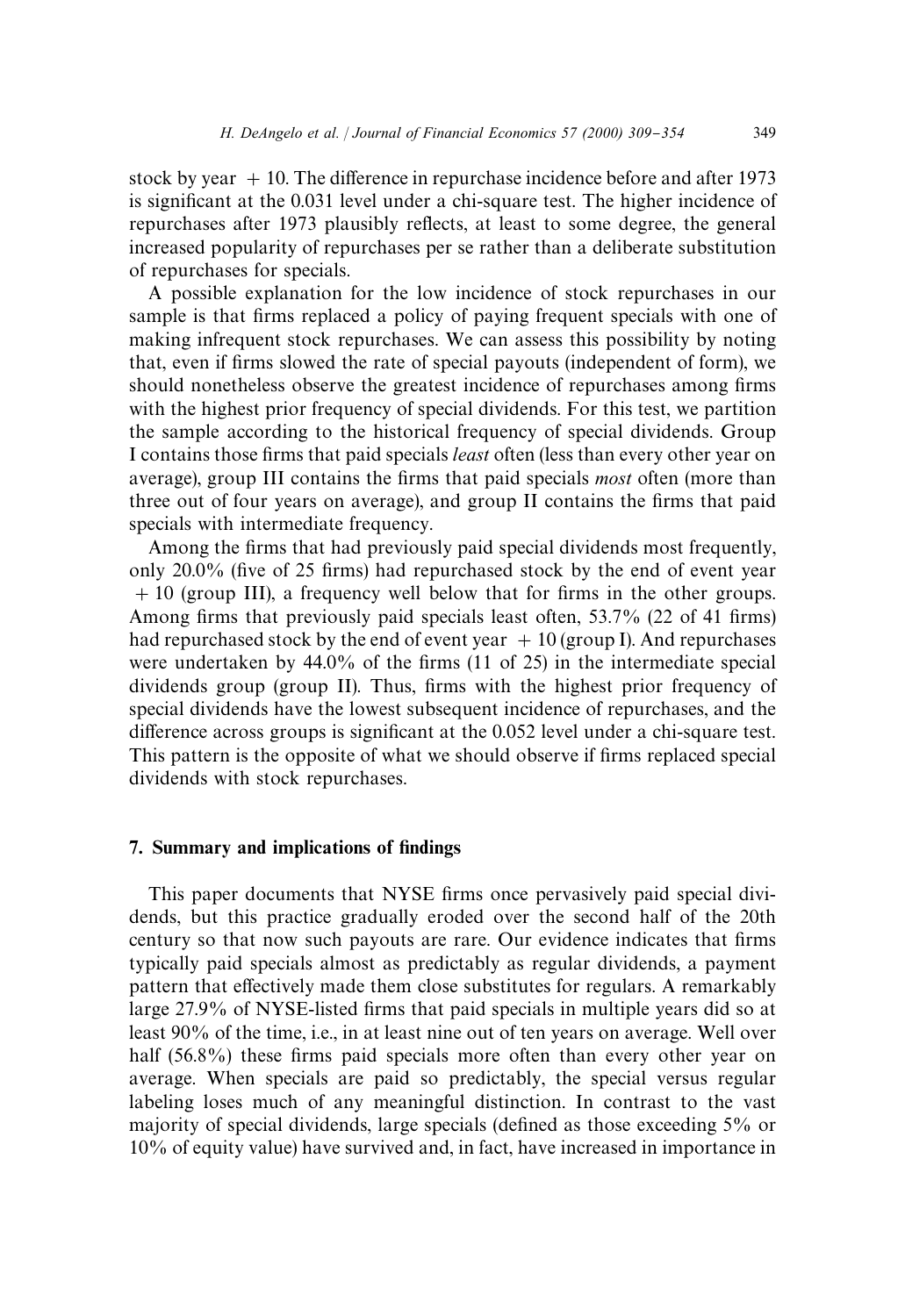recent years. The survival of large specials likely reflects the fact that their sheer size automatically differentiates them from regular dividends.

With little substantive economic difference between virtually all specials and regulars, we would expect most firms to eventually drop the labeling distinction and simply incorporate specials into the regular dividend. Evidence consistent with this view is provided by our Lintner  $(1956)$  model analysis of firms that eliminated specials after paying them frequently for many years. Controlling for earnings, the pattern of regular dividends after the cessation of specials does not differ significantly from the earlier pattern of total (special plus regular) dividends. Further evidence that these firms simply substituted regular dividends for specials is the fact that they increased regulars significantly more often after they stopped paying specials than they did while paying specials. More generally, we also find that firms tended to increase regulars when they reduced specials to a still positive level, effectively treating regular increases as substitutes for reductions in specials. Our data also indicate that the disappearance of specials is part of a general evolution toward homogeneous dividend policies in which firms gradually converged on the simple practice of paying exactly four regular dividends per year.

Consistent with Brickley (1983), we find that over 1962–1995 the stock market typically reacts favorably to the declaration of a special dividend, holding the regular dividend constant. However, the market reaction is typically modest in size and is not systematically related to the sign or magnitude of the change from one positive special dividend payment to another. For example, the stock market response averages approximately  $1\%$ , both when firms increase specials and when they reduce them to a still-positive level. Overall, our data indicate that although recent years' special dividends generally convey good news to investors, any such signaling content is typically small.

We also find some evidence that the decline in specials is related to the clientele shift from the mid-century era when individuals dominated stock ownership to the current era in which institutions dominate. At the aggregate level, the decline in specials and the increase in institutional ownership evolved roughly in parallel, with both occurring gradually over many years. At the firm level, logit regressions show a significantly negative relation between institutional stock ownership and the probability that a firm pays specials in recent years. These findings suggest that the disappearance of specials is at least partly due to institutional investors' superior ability to infer that, as a practical matter, corporate managers treated most specials and regulars as close economic substitutes.

Our evidence indicates that the disappearance of specials is not closely connected to recent years' upsurge in stock repurchases. For example, the decline in special dividends began many years before the upsurge in stock repurchases and was largely complete by the time repurchases became common. Historically, there is no clear analog to repurchase tender offers among special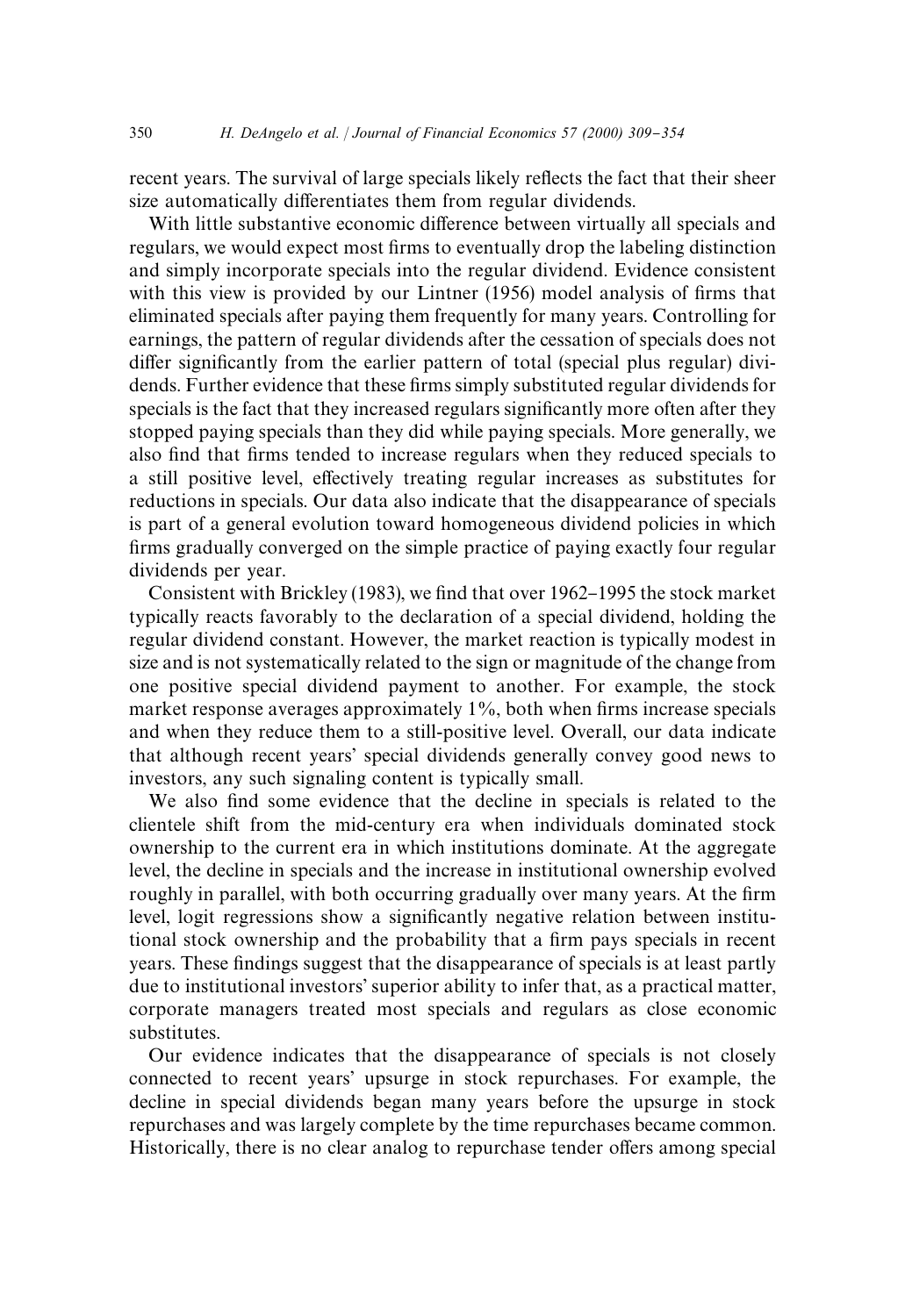dividends, since prior to the takeover and restructuring wave of the 1980s there were virtually no specials comparable in size to repurchase tender offers. Tender offers apparently emerged as vehicles to satisfy relatively recent desires to quickly distribute large amounts of cash, and did not displace large special dividends in accomplishing this objective. Finally, among firms that stopped paying specials after long histories of frequently making such payouts, the incidence of open market (and other types of) repurchases is significantly lower than expected if firms had simply substituted stock repurchases for special dividends.

Our findings pose a challenge for dividend signaling theories, which hold that dividend decisions are an important vehicle for managers to signal stockholders about future firm profitability. As Brickley (1982, 1983) notes, the explicit labeling of special dividends inherently conveys a message that a portion of current dividends is transitory. The fact that specials have almost completely disappeared is inconsistent with the view that these particular dividend signals serve an economically important function. Moreover, the revealed preferences of most managers indicate that they generally did not assign great importance to the ability to send signals that sharply and credibly differentiated between transitory and permanent dividend components. If managers viewed such signals as important, they would not have followed the self-defeating practice of paying specials almost as predictably as they paid regulars.

It is conceivable that special dividends historically served an economically useful signaling function, but were supplanted by more effective signaling vehicles. In this case, the disappearance of specials would not call into question the value of financial signaling per se, but would indicate that one type of dividend signal had been rendered obsolete by innovation in signaling technology. A priori, common stock repurchase is the most plausible candidate for such a signaling innovation. The empirical difficulty with this explanation is that we find little evidence of a connection between the disappearance of specials and the emergence of repurchases as an important payout vehicle.

If we nonetheless assume that special dividends historically served as financial signaling devices and that repurchases now serve this function, we are left with some interesting unresolved questions about what would appear to be a glacially slow process of financial innovation. What factors might explain why specials declined in importance many years before the wide adoption of an ostensibly superior signaling vehicle? And why would most firms that dropped specials after paying them at frequent intervals not move immediately into using the superior signaling technology? Bagwell and Shoven (1989, p. 136) argue that managers required a long time to learn about the advantages of repurchases as a cash distribution method. Yet, if managers were slow to see the advantages of repurchases, why were the disadvantages of special dividends apparent to them so much earlier? While answers to these questions would be interesting in their own right, they could also help us better understand the general process through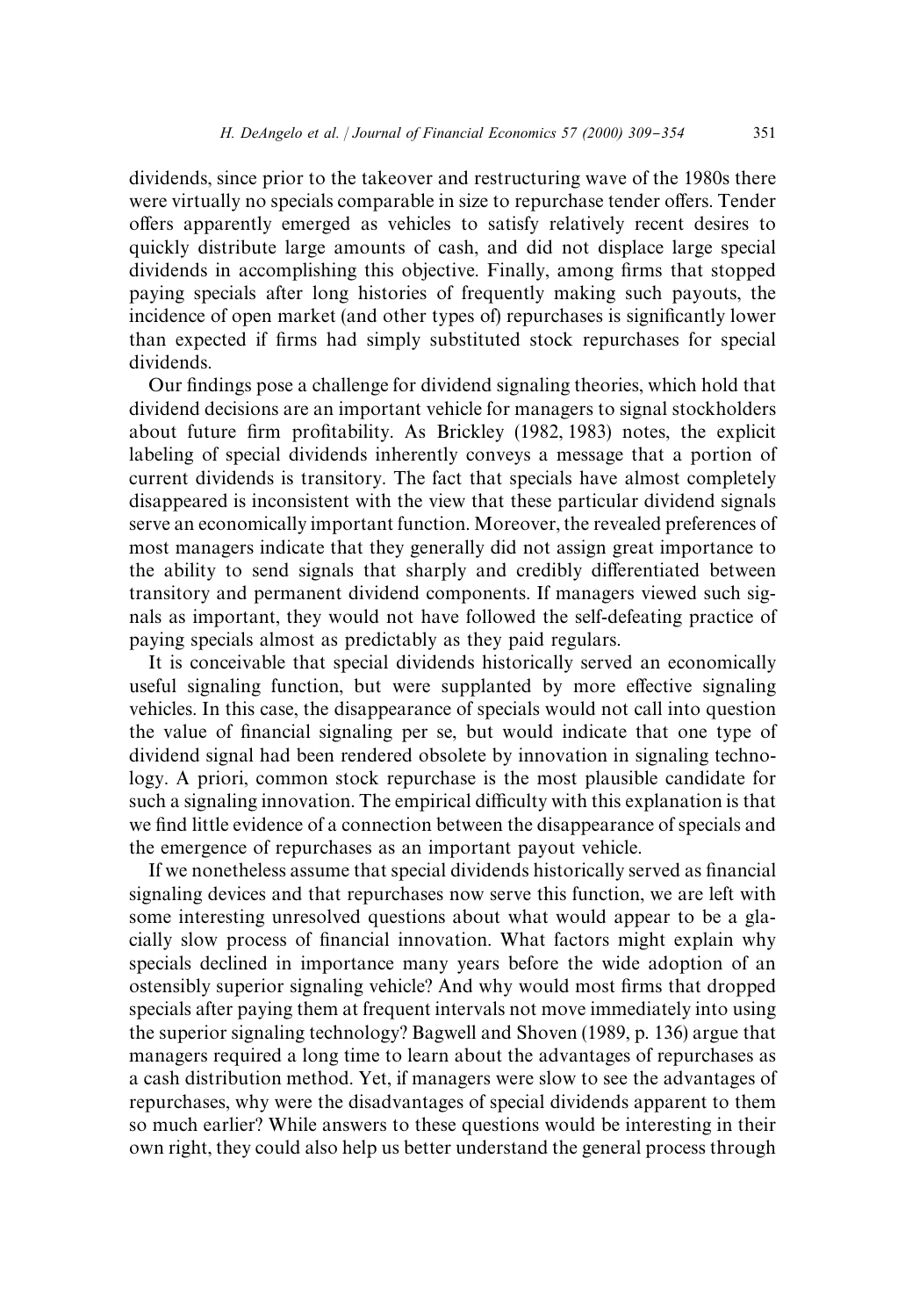which once-popular financial practices come to be obsolete and are eventually replaced.

The findings documented here for special dividends also raise doubts about the importance of signaling as an explanation for observed changes in firms' regular dividends. Our evidence indicates that the survival of different types of special dividends depends on whether or not these payouts send sharply delineated messages to stockholders. If we apply this criterion to firms' regular dividends, changes therein would seem to convey an important message to stockholders only when those changes are dramatic (and not when they are routine). Since most firms tend to make modest changes in regular dividends, the probability that these changes are viewed by investors as meaningful signals about future profitability is small. Thus, if we extrapolate our inference from the data on special dividends, most regular dividend decisions are unlikely to reflect signaling motives. Fama and French (1999) report evidence that publicly traded firms have become significantly more reluctant to pay dividends over the last two decades. Although a variety of factors may explain this trend, Fama and French's evidence is consistent with the view that a substantially larger proportion of publicly traded firms now finds it worthwhile to forego dividend signaling.

Signaling issues aside, our analysis is also relevant to the question of the general relation between firms' dividend policies and their stock repurchase activity. Although dividends and stock repurchases are widely viewed as closely related cash distribution methods, Shoven (1986) and Dunsby (1995) find no evidence that increases in repurchases lead to offsetting reductions in total dividends. Similarly, Jagannathan et al. (1999) conclude that repurchases do not appear to replace dividends. It is possible that the findings of these studies are attributable to their empirical focus on total dividends rather than on specials alone. Unlike regulars, specials and repurchases are similar because both enable managers to make temporary cash payouts without implicitly committing to continue the higher payments in the future. For this reason, an examination of the relation between specials and repurchases should provide a more powerful test of whether repurchases displaced dividends. Our evidence on special dividends indicates that any such connection is weak at best.

A possible explanation for the weak empirical relation between dividends and repurchases is that each accomplishes fundamentally different objectives. For example, dividends may largely serve to distribute free cash flow, while repurchases may be actions taken primarily to raise the firm's share price. This view is plausible in that repurchases were of marginal economic significance until the 1980s, when takeover pressures became widespread. The increased importance of institutional ownership may play a complementary role by pressuring managers to keep stock values high. Such pressures could explain why repurchases are now so popular and why they were not generally observed earlier in this century when institutions did not dominate the stock market and when hostile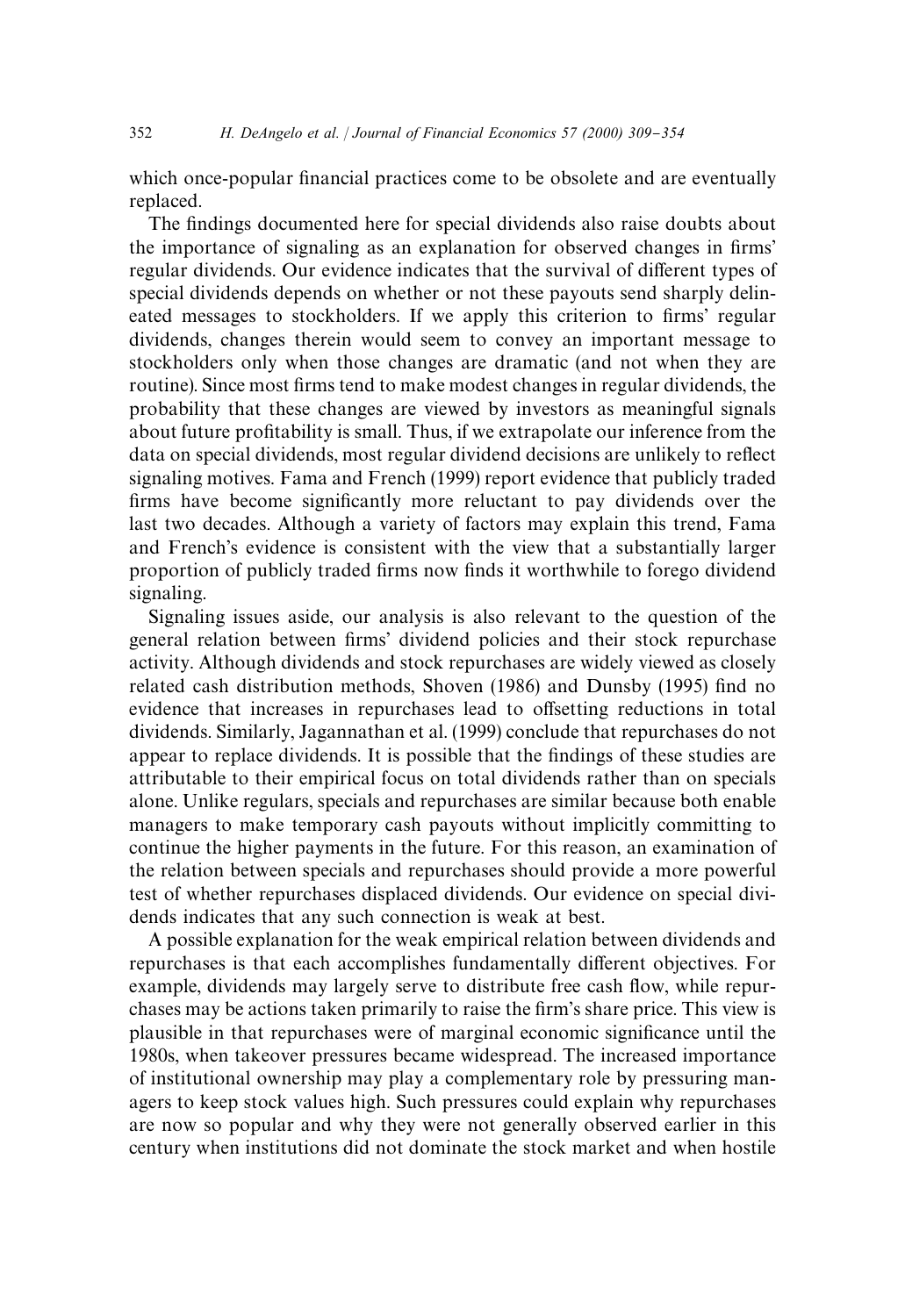takeovers were uncommon. The disappearance of specials and the advent of repurchases might therefore both be related to the clientele shift toward institutional ownership, but with different specific motivations driving the two trends.

Finally, our evidence indicates that the scope of interesting unresolved questions about corporate payout policies extends beyond that emphasized in recent research. The recent literature focuses on the questions of why firms pay dividends (e.g., to signal future profitability or to limit free cash flow wastage), and what determines the mix of dividends versus repurchases. Interest in these questions is shaped partially by issues that seem of immediate relevance; e.g., interest in stock repurchases is undoubtedly driven by their explosive growth since the mid-1980s. But the evidence implies that corporate finance theory does not simply face the task of explaining the current set of payout practices, since the nature of those practices has changed substantially over the last 50 years. Taking history as a guide, there is no guarantee that the paractices that currently seem of greatest relevance will continue to seem so important even 20 or 30 years from now. A more realistic view is that there is not a single fixed set of payout practices to be explained, but that instead these practices are in constant flux, so that an important task of corporate finance research is to help identify the factors that shape their evolution.

# References

- Allen, F., Michaely, R., 1995. Dividend policy. In: Jarrow, R.A., Maksimovic, V., Ziemba, W.T. (Eds.), Operations Research and Management Science. Elsevier, Amsterdam.
- Bagwell, L., Shoven, J., 1989. Cash distributions to shareholders. Journal of Economic Perspectives 3, 129-140.
- Barclay, M., Smith Jr., C., 1988. Corporate payout policy: cash dividends versus open market repurchases. Journal of Financial Economics 22, 61-82.
- Benartzi, S., Michaely, R., Thaler, R., 1997. Do changes in dividends signal the future or the past? Journal of Finance 52, 1007-1034.
- Bhattacharya, S., 1979. Imperfect information, dividend policy, and the "bird in the hand fallacy". Bell Journal of Economics 10, 259-270.
- Brav, A., Heaton, J., 1998. Did ERISA's prudent man rule change the pricing of dividend omitting firms? Working paper, Duke University.
- Brickley, J., 1982. Shareholder wealth, information signaling, and the specially designated dividend. Ph.D. Dissertation, University of Oregon.
- Brickley, J., 1983. Shareholder wealth, information signaling, and the specially designated dividend: an empirical study. Journal of Financial Economics 12, 187-209.
- Charest, G., 1978. Dividend information, stock returns and market efficiency  $-$  II. Journal of Financial Economics 6, 297-330.
- Dann, L., 1980. The effect of common stock repurchases on securityholder returns. Ph.D. Dissertation, UCLA.
- Dann, L., 1981. Common stock repurchases: an analysis of returns to bondholders and stockholders. Journal of Financial Economics 9, 101-138.
- DeAngelo, H., DeAngelo, L., Skinner, D., 1996. Reversal of fortune: dividend signaling and the disappearance of sustained earnings growth. Journal of Financial Economics 40, 341–371.